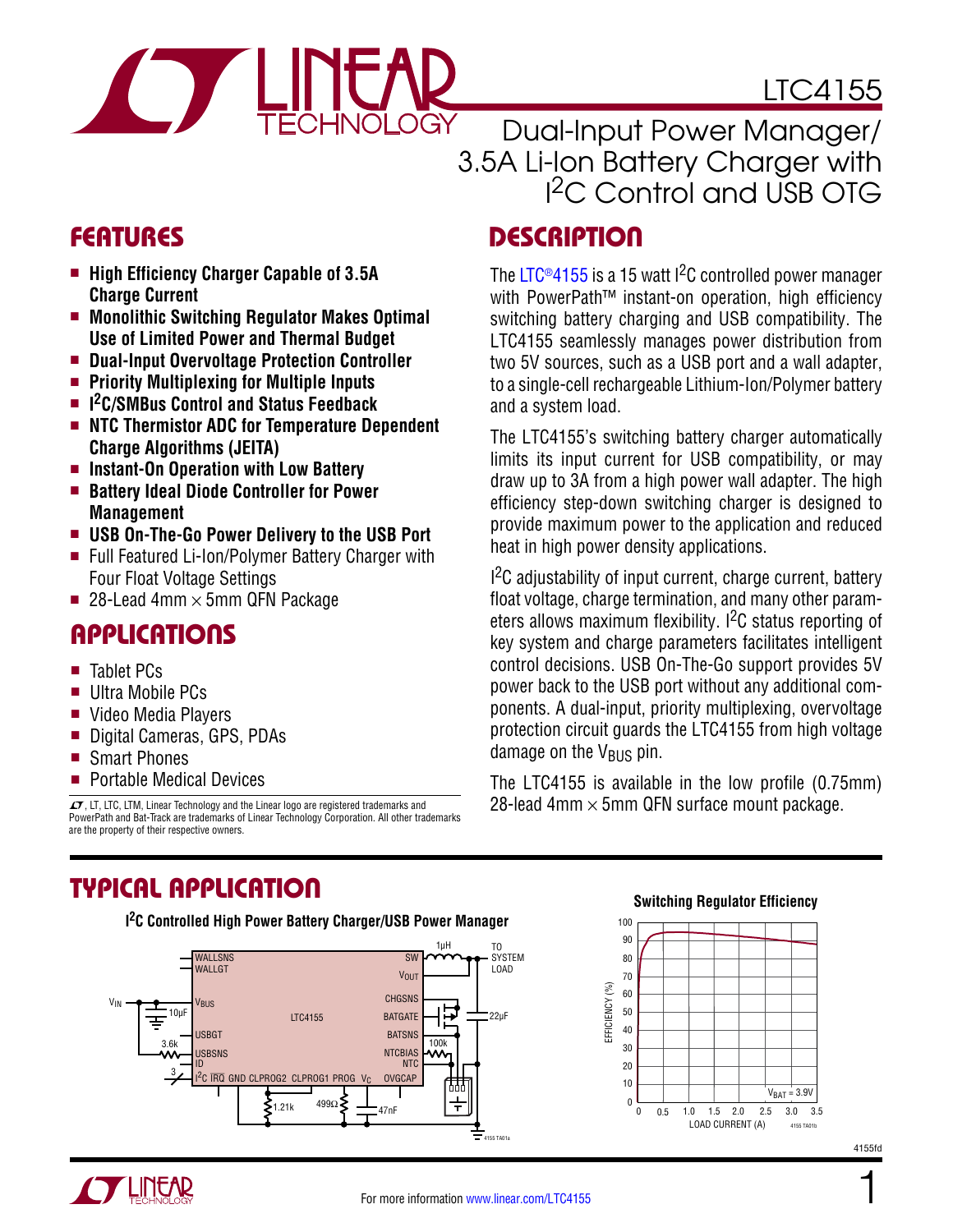# **TABLE OF CONTENTS**

| <b>Features</b>           |    |
|---------------------------|----|
|                           |    |
|                           |    |
| Description.              |    |
|                           |    |
| <b>Order Information.</b> |    |
| <b>Pin Configuration</b>  |    |
|                           |    |
|                           |    |
|                           |    |
|                           |    |
|                           |    |
|                           |    |
|                           |    |
|                           |    |
|                           |    |
|                           |    |
|                           |    |
| <b>Related Parts</b>      | 52 |
|                           |    |

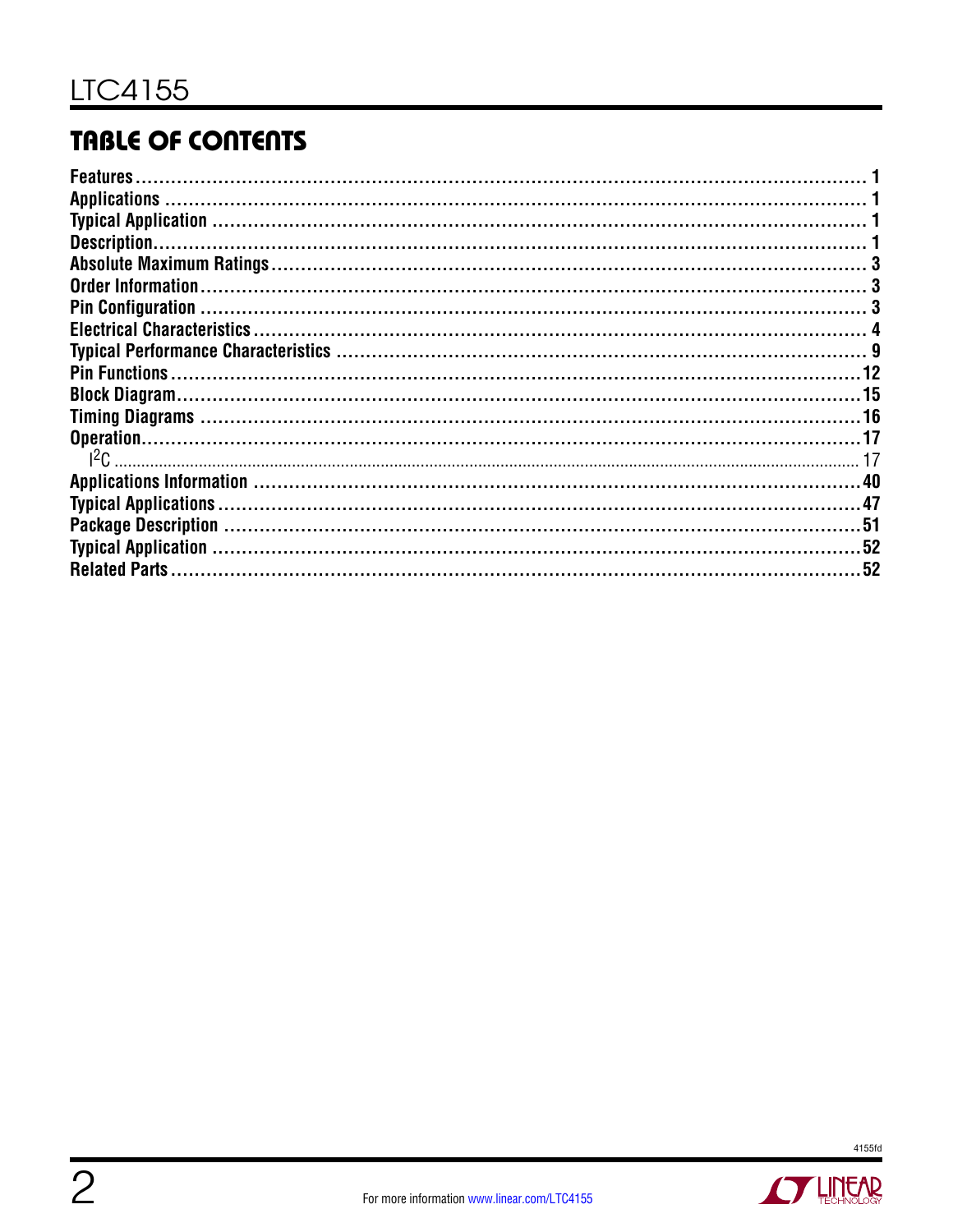# Absolute Maximum Ratings Pin Configuration

**(Notes 1, 2)**

| $V_{\rm RLS}$ (Transient) t < 1ms, Duty Cycle < 1%  -0.3V to 7V         |
|-------------------------------------------------------------------------|
| $V_{BUS}$ (Steady State), BATSNS, $\overline{IRQ}$ , NTC -0.3V to 6V    |
|                                                                         |
|                                                                         |
|                                                                         |
| Isw, I <sub>VOUT</sub> , I <sub>CHGSNS</sub> (Both Pins in Each Case)4A |
| Operating Junction Temperature Range -40°C to 125°C                     |
|                                                                         |
|                                                                         |



### ORDER INFORMATION

| <b>LEAD FREE FINISH</b> | <b>TAPE AND REEL</b> | <b>PART MARKING*</b> | <b>PACKAGE DESCRIPTION</b>                 | <b>TEMPERATURE RANGE</b> |
|-------------------------|----------------------|----------------------|--------------------------------------------|--------------------------|
| LTC4155EUFD#PBF         | LTC4155EUFD#TRPBF    | 4155                 | l 28-Lead (4mm × 5mm × 0.75mm) Plastic QFN | l –40°C to 125°C         |
| LTC4155IUFD#PBF         | LTC4155IUFD#TRPBF    | 4155                 | 28-Lead (4mm × 5mm × 0.75mm) Plastic QFN   | l –40°C to 125°C         |

Consult LTC Marketing for parts specified with wider operating temperature ranges. \*The temperature grade is identified by a label on the shipping container. For more information on lead free part marking, go to:<http://www.linear.com/leadfree/>

For more information on tape and reel specifications, go to: <http://www.linear.com/tapeandreel/>. Some packages are available in 500 unit reels through designated sales channels with #TRMPBF suffix.

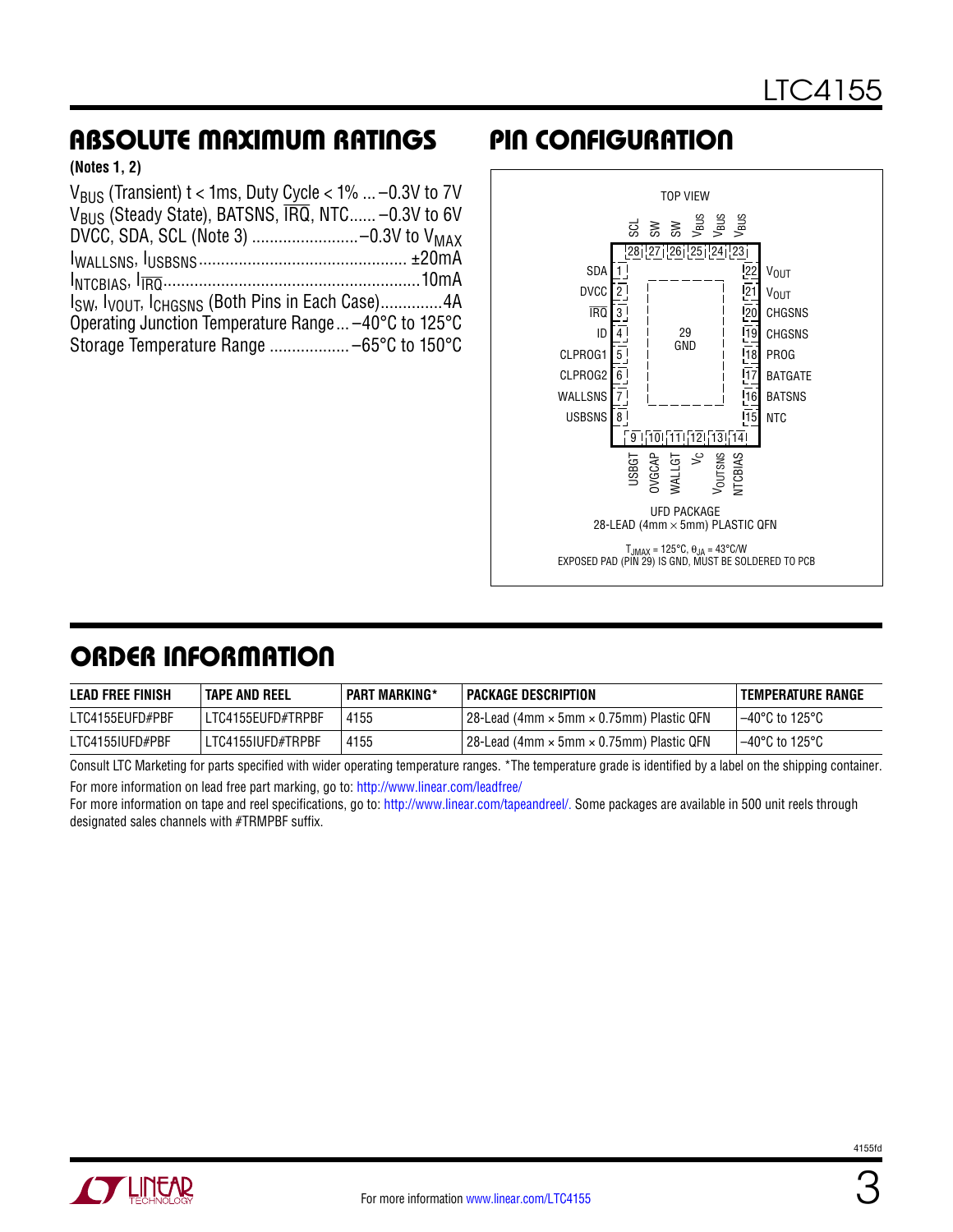### Electrical Characteristics

**The** l **denotes the specifications which apply over the specified operating**  junction temperature range, otherwise specifications are at T<sub>A</sub> ≈ T<sub>J</sub> = 25°C (Note 2). V<sub>BUS</sub> = 5V, BATSNS = 3.7V, DVCC = 3.3V, **RCLPROG1 = RCLPROG2 = 1.21k, RPROG = 499Ω, unless otherwise noted.**

| <b>SYMBOL</b>                    | <b>PARAMETER</b>                                                                                          | <b>CONDITIONS</b>                                                                                                                                                                                                                                                                                                                                                                                                                                                                                                                                                                                      |                                          | <b>MIN</b>                                                                                                      | <b>TYP</b>                                                                                                           | MAX                                                                                                                   | <b>UNITS</b>                                                                                 |
|----------------------------------|-----------------------------------------------------------------------------------------------------------|--------------------------------------------------------------------------------------------------------------------------------------------------------------------------------------------------------------------------------------------------------------------------------------------------------------------------------------------------------------------------------------------------------------------------------------------------------------------------------------------------------------------------------------------------------------------------------------------------------|------------------------------------------|-----------------------------------------------------------------------------------------------------------------|----------------------------------------------------------------------------------------------------------------------|-----------------------------------------------------------------------------------------------------------------------|----------------------------------------------------------------------------------------------|
| <b>Switching Battery Charger</b> |                                                                                                           |                                                                                                                                                                                                                                                                                                                                                                                                                                                                                                                                                                                                        |                                          |                                                                                                                 |                                                                                                                      |                                                                                                                       |                                                                                              |
| $V_{\text{BUS}}$                 | Input Supply Voltage                                                                                      |                                                                                                                                                                                                                                                                                                                                                                                                                                                                                                                                                                                                        | $\bullet$                                | 4.35                                                                                                            |                                                                                                                      | 5.5                                                                                                                   | V                                                                                            |
| VBUSREG                          | <b>Undervoltage Current Reduction</b>                                                                     | Input Undervoltage Current Limit Enabled                                                                                                                                                                                                                                                                                                                                                                                                                                                                                                                                                               |                                          |                                                                                                                 | 4.30                                                                                                                 |                                                                                                                       | $\mathsf{V}$                                                                                 |
| <b>I</b> vBUSQ                   | <b>Input Quiescent Current</b>                                                                            | <b>USB Suspend Mode</b><br>100mA $I_{VBUS}$ Mode, $I_{VOUT}$ = 0µA, Charger Off<br>500mA – 3A I <sub>VBUS</sub> Modes, I <sub>VOUT</sub> = 0µA, Charger Off                                                                                                                                                                                                                                                                                                                                                                                                                                            |                                          |                                                                                                                 | 0.060<br>0.560<br>17                                                                                                 |                                                                                                                       | mA<br>mA<br>mA                                                                               |
| <b>I</b> BATQ                    | <b>Battery Drain Current</b>                                                                              | $V_{BUS}$ > $V_{UVLO}$ , Battery Charger Off, $V_{VOUT} = 0\mu A$<br>$V_{BUS} = 0V$ , $V_{VOUT} = 0\mu A$<br>Storage and Shipment Mode, DVCC = 0V                                                                                                                                                                                                                                                                                                                                                                                                                                                      |                                          |                                                                                                                 | 7.0<br>2.0<br>0.6                                                                                                    | 3.0<br>1.25                                                                                                           | μA<br>μA<br>μA                                                                               |
| <b>IVBUSLIM</b>                  | <b>Total Input Current When Load</b><br><b>Exceeds Power Limit</b>                                        | 100mA I <sub>VBUS</sub> Mode (USB Lo Power) (Default)<br>500mA I <sub>VBUS</sub> Mode (USB Hi Power)<br>600mA I <sub>VBUS</sub> Mode<br>700mA I <sub>VBUS</sub> Mode<br>800mA I <sub>VBUS</sub> Mode<br>900mA I <sub>VBUS</sub> Mode (USB 3.0)<br>1.00A I <sub>VBUS</sub> Mode<br>1.25A I <sub>VBUS</sub> Mode<br>1.50A I <sub>VBUS</sub> Mode<br>1.75A I <sub>VBUS</sub> Mode<br>2.00A I <sub>VBUS</sub> Mode<br>2.25A I <sub>VBUS</sub> Mode<br>2.50A I <sub>VBUS</sub> Mode<br>2.75A I <sub>VBUS</sub> Mode<br>3.00A I <sub>VBUS</sub> Mode (Default)<br>2.5mA I <sub>VRUS</sub> Mode (USB Suspend) | $\bullet$<br>$\bullet$                   | 65<br>460<br>550<br>650<br>745<br>800<br>950<br>1150<br>1425<br>1650<br>1900<br>2050<br>2350<br>2550<br>2800    | 80<br>480<br>570<br>670<br>770<br>850<br>1000<br>1230<br>1500<br>1750<br>2000<br>2175<br>2475<br>2725<br>2950<br>1.8 | 100<br>500<br>600<br>700<br>800<br>900<br>1025<br>1300<br>1575<br>1875<br>2125<br>2300<br>2600<br>2900<br>3100<br>2.5 | mA<br>mA<br>mA<br>mA<br>mA<br>mA<br>mA<br>mA<br>mA<br>mA<br>mA<br>mA<br>mA<br>mA<br>mA<br>mA |
| V <sub>FLOAT</sub>               | <b>BATSNS Regulated Output Voltage</b><br>Selected by 1 <sup>2</sup> C Control.<br><b>Switching Modes</b> | 4.05V Setting (Default)<br>4.10V Setting<br>4.15V Setting<br>4.20V Setting                                                                                                                                                                                                                                                                                                                                                                                                                                                                                                                             | $\bullet$<br>$\bullet$<br>●<br>$\bullet$ | 4.02<br>4.07<br>4.12<br>4.17                                                                                    | 4.05<br>4.10<br>4.15<br>4.20                                                                                         | 4.08<br>4.13<br>4.18<br>4.23                                                                                          | $\mathsf{V}$<br>V<br>$\mathsf{V}$<br>V                                                       |
| ICHARGE                          | Regulated Battery Charge Current<br>Selected by 1 <sup>2</sup> C Control                                  | 12.50% Charge Current Mode<br>18.75% Charge Current Mode<br>25.00% Charge Current Mode<br>31.25% Charge Current Mode<br>37.50% Charge Current Mode<br>43.75% Charge Current Mode<br>50.00% Charge Current Mode<br>56.25% Charge Current Mode<br>62.50% Charge Current Mode<br>68.75% Charge Current Mode<br>75.00% Charge Current Mode<br>81.25% Charge Current Mode<br>87.50% Charge Current Mode<br>93.75% Charge Current Mode<br>100.0% Charge Current Mode (Default)                                                                                                                               |                                          | 290<br>430<br>577<br>720<br>870<br>1013<br>1162<br>1316<br>1458<br>1601<br>1743<br>1881<br>2024<br>2166<br>2309 | 315<br>465<br>620<br>770<br>925<br>1075<br>1230<br>1385<br>1535<br>1685<br>1835<br>1980<br>2130<br>2280<br>2430      | 340<br>500<br>663<br>820<br>981<br>1137<br>1298<br>1454<br>1612<br>1769<br>1927<br>2079<br>2237<br>2394<br>2552       | mA<br>mA<br>mA<br>mA<br>mA<br>mA<br>mA<br>mA<br>mA<br>mA<br>mA<br>mA<br>mA<br>mA<br>mA       |
| CHARGE(MAX)                      | <b>Regulated Battery Charge Current</b>                                                                   | 100.0% Charge Current Mode, $R_{PROG} = 340\Omega$                                                                                                                                                                                                                                                                                                                                                                                                                                                                                                                                                     |                                          | 3.44                                                                                                            | 3.57                                                                                                                 | 3.70                                                                                                                  | Α                                                                                            |
| <b>VOUT</b>                      | PowerPath Regulated Output<br>Voltage (V <sub>BUS</sub> Power Available)                                  | Suspend Mode, $I_{VOUT} = 1mA$<br>Battery Charger Enabled, Charging, BATSNS ≥ 3.5V<br>Battery Charger Terminated or Battery Charger<br><b>Disabled</b>                                                                                                                                                                                                                                                                                                                                                                                                                                                 |                                          |                                                                                                                 | 4.35<br><b>BATSNS</b><br>4.35                                                                                        | 4.5<br>4.5                                                                                                            | V<br>V<br>V                                                                                  |
| VOUT(MIN)                        | Low Battery Instant-On Output<br>Voltage (V <sub>BUS</sub> Power Available)                               | Battery Charger Enabled, Charging, BATSNS ≤ 3.3V                                                                                                                                                                                                                                                                                                                                                                                                                                                                                                                                                       |                                          | 3.40                                                                                                            | 3.50                                                                                                                 |                                                                                                                       | V                                                                                            |



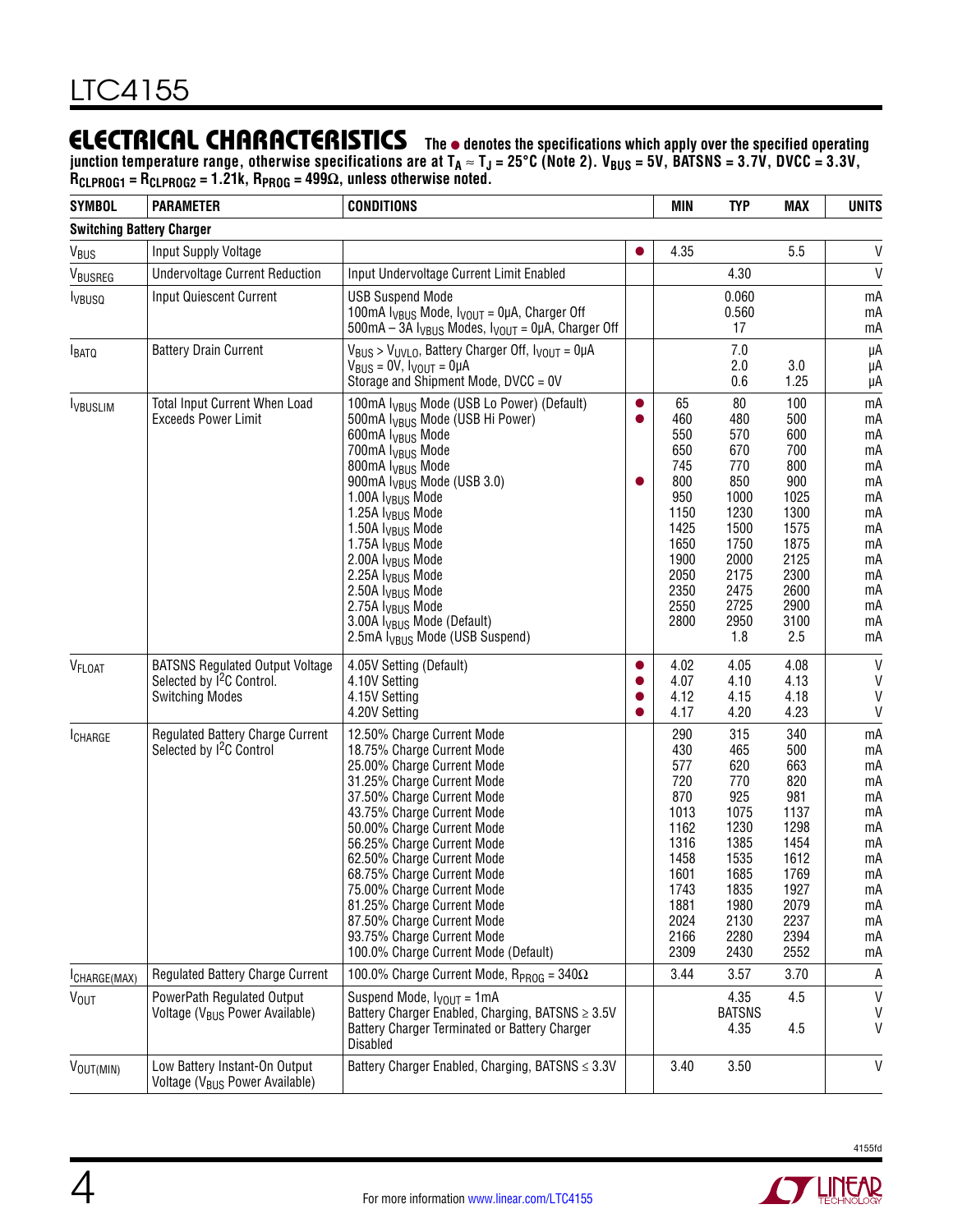junction temperature range, otherwise specifications are at T<sub>A</sub> ≈ T<sub>J</sub> = 25°C (Note 2). V<sub>BUS</sub> = 5V, BATSNS = 3.7V, DVCC = 3.3V, **RCLPROG1 = RCLPROG2 = 1.21k, RPROG = 499Ω, unless otherwise noted.**

| <b>SYMBOL</b>                    | <b>PARAMETER</b>                                                                                                               | <b>CONDITIONS</b>                                                                                                                                                                                                                                                                                                                                                                                                                                                                                                                                                                 | <b>MIN</b>                   | <b>TYP</b>                                                                                                     | <b>MAX</b>                   | <b>UNITS</b>                                                                           |
|----------------------------------|--------------------------------------------------------------------------------------------------------------------------------|-----------------------------------------------------------------------------------------------------------------------------------------------------------------------------------------------------------------------------------------------------------------------------------------------------------------------------------------------------------------------------------------------------------------------------------------------------------------------------------------------------------------------------------------------------------------------------------|------------------------------|----------------------------------------------------------------------------------------------------------------|------------------------------|----------------------------------------------------------------------------------------|
| <b>I</b> vout                    | VOUT Current Available Before<br><b>Loading Battery</b>                                                                        | 2.5mA I <sub>VBUS</sub> Mode (USB Suspend)<br>100mA $I_{VBUS}$ Mode, BAT = 3.3V<br>500mA $I_{VBUS}$ Mode, BAT = 3.3V<br>600mA $I_{VBUS}$ Mode, BAT = 3.3V<br>700mA $I_{VBUS}$ Mode, BAT = 3.3V<br>800mA $I_{VBUS}$ Mode, BAT = 3.3V<br>900mA $I_{VBUS}$ Mode, BAT = 3.3V<br>1.00A $I_{VBUS}$ Mode, BAT = 3.3V<br>1.25A $I_{VBUS}$ Mode, BAT = 3.3V<br>1.50A $I_{VBUS}$ Mode, BAT = 3.3V<br>1.75A $I_{VBUS}$ Mode, BAT = 3.3V<br>2.00A $I_{VBIIS}$ Mode, BAT = 3.3V<br>2.25A $I_{VBUS}$ Mode, BAT = 3.3V<br>2.50A $I_{VBUS}$ Mode, BAT = 3.3V<br>2.75A $I_{VBUS}$ Mode, BAT = 3.3V | $\mathbf{1}$                 | 1.3<br>76<br>673<br>810<br>944<br>1093<br>1200<br>1397<br>1728<br>2072<br>2411<br>2700<br>2846<br>3154<br>3408 |                              | mA<br>mA<br>mA<br>mA<br>mA<br>mA<br>mA<br>mA<br>mA<br>mA<br>mA<br>mA<br>mA<br>mA<br>mA |
| V <sub>PROG</sub>                | PROG Pin Servo Voltage                                                                                                         | 3.00A $I_{VBUS}$ Mode, BAT = 3.3V<br>12.50% Charge Current Mode<br>18.75% Charge Current Mode                                                                                                                                                                                                                                                                                                                                                                                                                                                                                     |                              | 3657<br>150<br>225                                                                                             |                              | mA<br>mV<br>mV                                                                         |
|                                  |                                                                                                                                | 25.00% Charge Current Mode<br>31.25% Charge Current Mode<br>37.50% Charge Current Mode<br>43.75% Charge Current Mode<br>50.00% Charge Current Mode<br>56.25% Charge Current Mode<br>62.50% Charge Current Mode<br>68.75% Charge Current Mode<br>75.00% Charge Current Mode<br>81.25% Charge Current Mode<br>87.50% Charge Current Mode<br>93.75% Charge Current Mode<br>100.0% Charge Current Mode (Default)                                                                                                                                                                      |                              | 300<br>375<br>450<br>525<br>600<br>675<br>750<br>825<br>900<br>975<br>1050<br>1125<br>1200                     |                              | mV<br>mV<br>mV<br>mV<br>mV<br>mV<br>mV<br>mV<br>mV<br>mV<br>mV<br>mV<br>mV             |
| VRECHRG                          | Recharge Battery Threshold<br>Voltage                                                                                          | Threshold Voltage Relative to V <sub>FLOAT</sub>                                                                                                                                                                                                                                                                                                                                                                                                                                                                                                                                  | 96.6                         | 97.6                                                                                                           | 98.4                         | $\frac{0}{0}$                                                                          |
| <sup>t</sup> TERMINATE           | Safety Timer Termination Period<br>Selected by I <sup>2</sup> C Control. Timer<br>Starts When BATSNS $\geq$ V <sub>FLOAT</sub> | 1-Hour Mode<br>2-Hour Mode<br>4-Hour Mode (Default)<br>8-Hour Mode                                                                                                                                                                                                                                                                                                                                                                                                                                                                                                                | 0.95<br>1.90<br>3.81<br>7.63 | 1.06<br>2.12<br>4.24<br>8.48                                                                                   | 1.17<br>2.33<br>4.66<br>9.32 | Hours<br>Hours<br>Hours<br>Hours                                                       |
| <b>VLOWBAT</b>                   | <b>Threshold Voltage</b>                                                                                                       | <b>Rising Threshold</b><br>Hysteresis                                                                                                                                                                                                                                                                                                                                                                                                                                                                                                                                             | 2.65                         | 2.8<br>130                                                                                                     | 2.95                         | $\mathsf{V}$<br>mV                                                                     |
| <sup>t</sup> BADBAT              | <b>Bad Battery Termination Time</b>                                                                                            | BATSNS < $(V_{LOWBAT} - \Delta V_{LOWBAT})$                                                                                                                                                                                                                                                                                                                                                                                                                                                                                                                                       | 0.47                         | 0.53                                                                                                           | 0.59                         | Hours                                                                                  |
| $V_{C/x}$                        | Full Capacity Charge Indication<br>PROG Voltage Selected by I <sup>2</sup> C<br>Control                                        | $C/10$ Mode ( $I_{CHARGE} = 10\%$ FS) (Default)<br>$C/5$ Mode ( $l_{CHARGE} = 20\%$ FS)<br>$C/20$ Mode ( $I_{CHARGE} = 5\%$ FS)<br>$C/50$ Mode ( $I_{CHARGE} = 2\%FS$ )                                                                                                                                                                                                                                                                                                                                                                                                           | 110<br>230<br>15<br>50       | 120<br>240<br>24<br>60                                                                                         | 130<br>250<br>33<br>70       | mV<br>mV<br>mV<br>mV                                                                   |
| h <sub>PROG</sub>                | Ratio of I <sub>CHGSNS</sub> to PROG Pin<br>Current                                                                            |                                                                                                                                                                                                                                                                                                                                                                                                                                                                                                                                                                                   |                              | 1000                                                                                                           |                              | mA/mA                                                                                  |
| h <sub>CLPROG1</sub><br>(Note 4) | Ratio of Measured V <sub>BUS</sub> Current to<br><b>CLPROG1 Sense Current</b>                                                  | CLPROG1 I <sub>VBUS</sub> Mode                                                                                                                                                                                                                                                                                                                                                                                                                                                                                                                                                    |                              | 990                                                                                                            |                              | mA/mA                                                                                  |

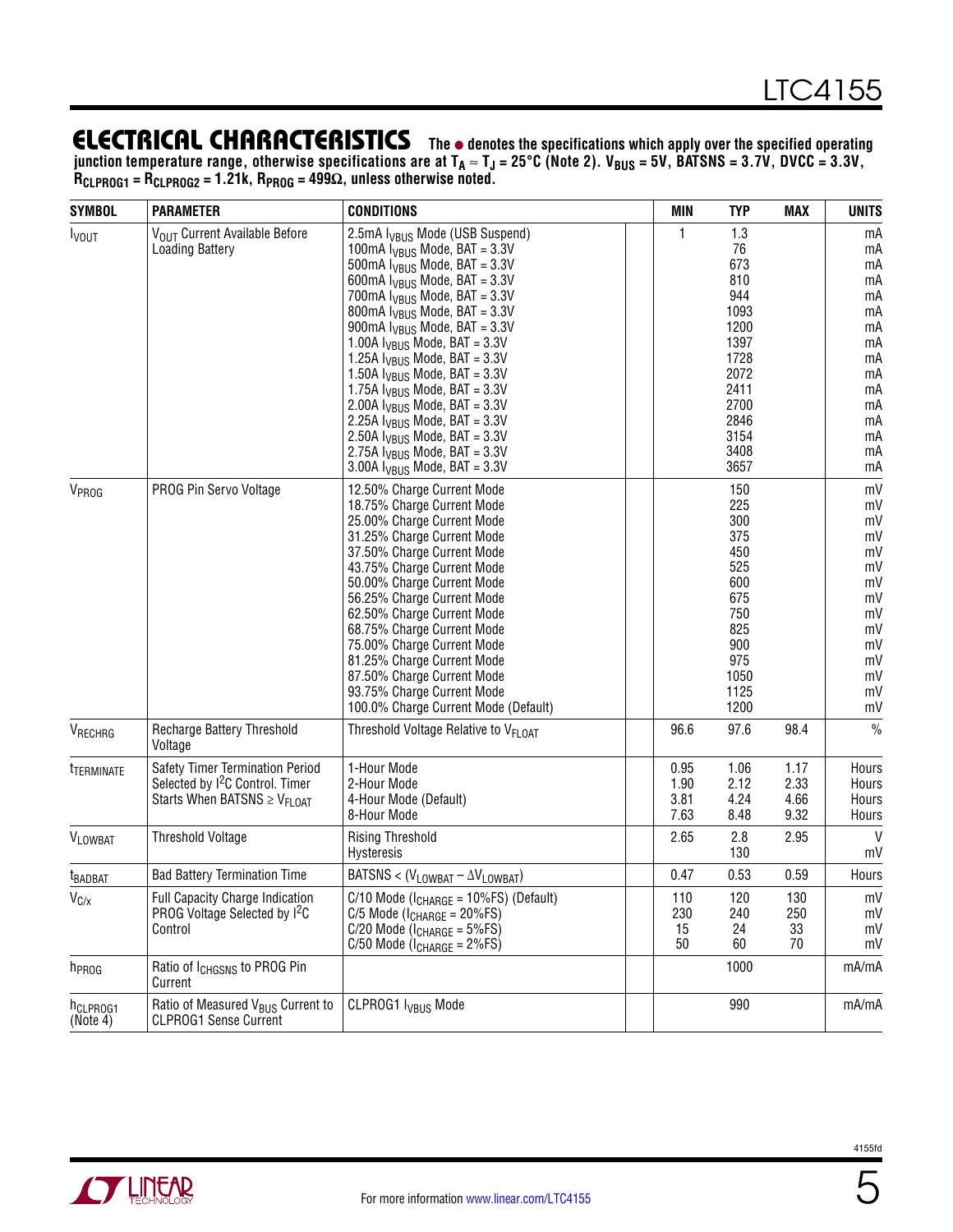junction temperature range, otherwise specifications are at T<sub>A</sub> ≈ T<sub>J</sub> = 25°C (Note 2). V<sub>BUS</sub> = 5V, BATSNS = 3.7V, DVCC = 3.3V, **RCLPROG1 = RCLPROG2 = 1.21k, RPROG = 499Ω, unless otherwise noted.**

| <b>SYMBOL</b>                    | <b>PARAMETER</b>                                                              | <b>CONDITIONS</b>                                                                                                                                                                                                                                                                                                                                                                                                                                                                                                                          | <b>MIN</b>   | <b>TYP</b>                                                                                                         | MAX          | <b>UNITS</b>                                                                                                                                 |
|----------------------------------|-------------------------------------------------------------------------------|--------------------------------------------------------------------------------------------------------------------------------------------------------------------------------------------------------------------------------------------------------------------------------------------------------------------------------------------------------------------------------------------------------------------------------------------------------------------------------------------------------------------------------------------|--------------|--------------------------------------------------------------------------------------------------------------------|--------------|----------------------------------------------------------------------------------------------------------------------------------------------|
| h <sub>CLPROG2</sub><br>(Note 4) | Ratio of Measured V <sub>BUS</sub> Current to<br><b>CLPROG2 Sense Current</b> | 2.5mA I <sub>VBUS</sub> Mode (USB Suspend)<br>100mA I <sub>VBUS</sub> Mode<br>500mA I <sub>VBUS</sub> Mode<br>600mA I <sub>VBUS</sub> Mode<br>700mA I <sub>VBUS</sub> Mode<br>800mA I <sub>VBUS</sub> Mode<br>900mA I <sub>VBUS</sub> Mode<br>1.00A I <sub>VBUS</sub> Mode<br>1.25A I <sub>VBUS</sub> Mode<br>1.50A I <sub>VBUS</sub> Mode<br>1.75A I <sub>VBUS</sub> Mode<br>2.00A I <sub>VBUS</sub> Mode<br>2.25A I <sub>VBUS</sub> Mode<br>2.50A I <sub>VBUS</sub> Mode<br>2.75A I <sub>VBUS</sub> Mode<br>3.00A I <sub>VBUS</sub> Mode |              | 19<br>79<br>466<br>557<br>657<br>758<br>839<br>990<br>1222<br>1494<br>1746<br>1999<br>2175<br>2477<br>2730<br>2956 |              | mA/mA<br>mA/mA<br>mA/mA<br>mA/mA<br>mA/mA<br>mA/mA<br>mA/mA<br>mA/mA<br>mA/mA<br>mA/mA<br>mA/mA<br>mA/mA<br>mA/mA<br>mA/mA<br>mA/mA<br>mA/mA |
| V <sub>CLPROG1</sub>             | CLPROG1 Servo Voltage in<br><b>Current Limit</b>                              | CLPROG1 I <sub>VBUS</sub> Mode                                                                                                                                                                                                                                                                                                                                                                                                                                                                                                             |              | 1.2                                                                                                                |              | $\vee$                                                                                                                                       |
| V <sub>CLPROG2</sub>             | CLPROG2 Servo Voltage in<br><b>Current Limit</b>                              | 2.5mA I <sub>VBUS</sub> Mode (USB Suspend)<br>100mA - 3A I <sub>VBUS</sub> Modes                                                                                                                                                                                                                                                                                                                                                                                                                                                           |              | 103<br>1.2                                                                                                         |              | mV<br>$\vee$                                                                                                                                 |
| $f_{\rm OSC}$                    | Switching Frequency                                                           |                                                                                                                                                                                                                                                                                                                                                                                                                                                                                                                                            | 2.05         | 2.25                                                                                                               | 2.50         | <b>MHz</b>                                                                                                                                   |
| R <sub>PMOS</sub>                | High Side Switch On Resistance                                                |                                                                                                                                                                                                                                                                                                                                                                                                                                                                                                                                            |              | 0.090                                                                                                              |              | $\Omega$                                                                                                                                     |
| R <sub>NMOS</sub>                | Low Side Switch On Resistance                                                 |                                                                                                                                                                                                                                                                                                                                                                                                                                                                                                                                            |              | 0.080                                                                                                              |              | $\Omega$                                                                                                                                     |
| R <sub>CHG</sub>                 | <b>Battery Charger Current Sense</b><br>Resistance                            |                                                                                                                                                                                                                                                                                                                                                                                                                                                                                                                                            |              | 0.040                                                                                                              |              | $\Omega$                                                                                                                                     |
| <b>IPEAK</b>                     | Peak Inductor Current Clamp                                                   | 500mA - 3A I <sub>VBUS</sub> Modes                                                                                                                                                                                                                                                                                                                                                                                                                                                                                                         |              | 6.7                                                                                                                |              | Α                                                                                                                                            |
|                                  | Step-Up Mode PowerPath Switching Regulator (USB On-The-Go)                    |                                                                                                                                                                                                                                                                                                                                                                                                                                                                                                                                            |              |                                                                                                                    |              |                                                                                                                                              |
| V <sub>BUS</sub>                 | Output Voltage                                                                | 0mA $\leq$ $I_{VBUS} \leq$ 500mA                                                                                                                                                                                                                                                                                                                                                                                                                                                                                                           | 4.75         |                                                                                                                    | 5.25         | $\sf V$                                                                                                                                      |
| VOUT                             | Input Voltage                                                                 |                                                                                                                                                                                                                                                                                                                                                                                                                                                                                                                                            | 2.9          |                                                                                                                    |              | $\mathsf{V}$                                                                                                                                 |
| <b>I</b> VBUSOTG                 | <b>Output Current Limit</b>                                                   |                                                                                                                                                                                                                                                                                                                                                                                                                                                                                                                                            |              | 1.4                                                                                                                |              | Α                                                                                                                                            |
| <b>I</b> voutotgo                | VOUT Quiescent Current                                                        | $I_{VBUS} = 0mA$                                                                                                                                                                                                                                                                                                                                                                                                                                                                                                                           |              | 1.96                                                                                                               |              | mA                                                                                                                                           |
| V <sub>CLPROG2</sub>             | Output Current Limit Servo Voltage                                            |                                                                                                                                                                                                                                                                                                                                                                                                                                                                                                                                            |              | 1.2                                                                                                                |              | $\mathsf{V}$                                                                                                                                 |
| <b>VBATSNSUVLO</b>               | VBATSNS Undervoltage Lockout                                                  | <b>VBATSNS Falling</b><br><b>Hysteresis</b>                                                                                                                                                                                                                                                                                                                                                                                                                                                                                                | 2.65         | 2.8<br>130                                                                                                         | 2.95         | $\mathsf{V}$<br>mV                                                                                                                           |
| t <sub>SCFAULT</sub>             | Short-Circuit Fault Delay                                                     | $V_{BUS}$ < 4V                                                                                                                                                                                                                                                                                                                                                                                                                                                                                                                             |              | 7.2                                                                                                                |              | ms                                                                                                                                           |
|                                  | <b>Connected to WALLSNS Through 3.6k Resistor</b>                             | Overvoltage Protection, Priority Multiplexer and Undervoltage Lockout; USB Input Connected to USBSNS Through 3.6k Resistor; WALL Input                                                                                                                                                                                                                                                                                                                                                                                                     |              |                                                                                                                    |              |                                                                                                                                              |
| <b>VUVLO</b>                     | USB Input, Wall Input<br>Undervoltage Lockout                                 | <b>Rising Threshold</b><br><b>Falling Threshold</b><br>Hysteresis                                                                                                                                                                                                                                                                                                                                                                                                                                                                          | 4.05<br>3.90 | 100                                                                                                                | 4.45<br>4.25 | V<br>V<br>mV                                                                                                                                 |
| V <sub>DUVLO</sub>               | USB Input, Wall Input to BATSNS<br>Differential Undervoltage Lockout          | <b>Rising Threshold</b><br><b>Falling Threshold</b><br>Hysteresis                                                                                                                                                                                                                                                                                                                                                                                                                                                                          | 100<br>50    | 70                                                                                                                 | 425<br>375   | mV<br>mV<br>mV                                                                                                                               |
| VOVLO                            | USB Input, Wall Input Overvoltage<br><b>Protection Threshold</b>              | <b>Rising Threshold</b>                                                                                                                                                                                                                                                                                                                                                                                                                                                                                                                    | 5.75         | 6.0                                                                                                                | 6.3          | $\mathsf{V}$                                                                                                                                 |
| VUSBGTACTV                       | <b>USBGT Output Voltage Active</b>                                            | USBSNS < VUSBOVLO                                                                                                                                                                                                                                                                                                                                                                                                                                                                                                                          |              |                                                                                                                    |              | $\mathsf{V}$                                                                                                                                 |
| VWALLGTACTV                      | <b>WALLGT Output Voltage Active</b>                                           | <b>WALLSNS &lt; V<sub>WALLOVLO</sub></b>                                                                                                                                                                                                                                                                                                                                                                                                                                                                                                   |              | 2 · VUSBSNS<br>2 · V <sub>WALLSNS</sub><br>0                                                                       |              | $\mathsf{V}$                                                                                                                                 |
| VUSBGTPROT                       | <b>USBGT Output Voltage Protected</b>                                         | USBSNS > V <sub>USBOVLO</sub>                                                                                                                                                                                                                                                                                                                                                                                                                                                                                                              |              |                                                                                                                    |              | $\mathsf{V}$                                                                                                                                 |





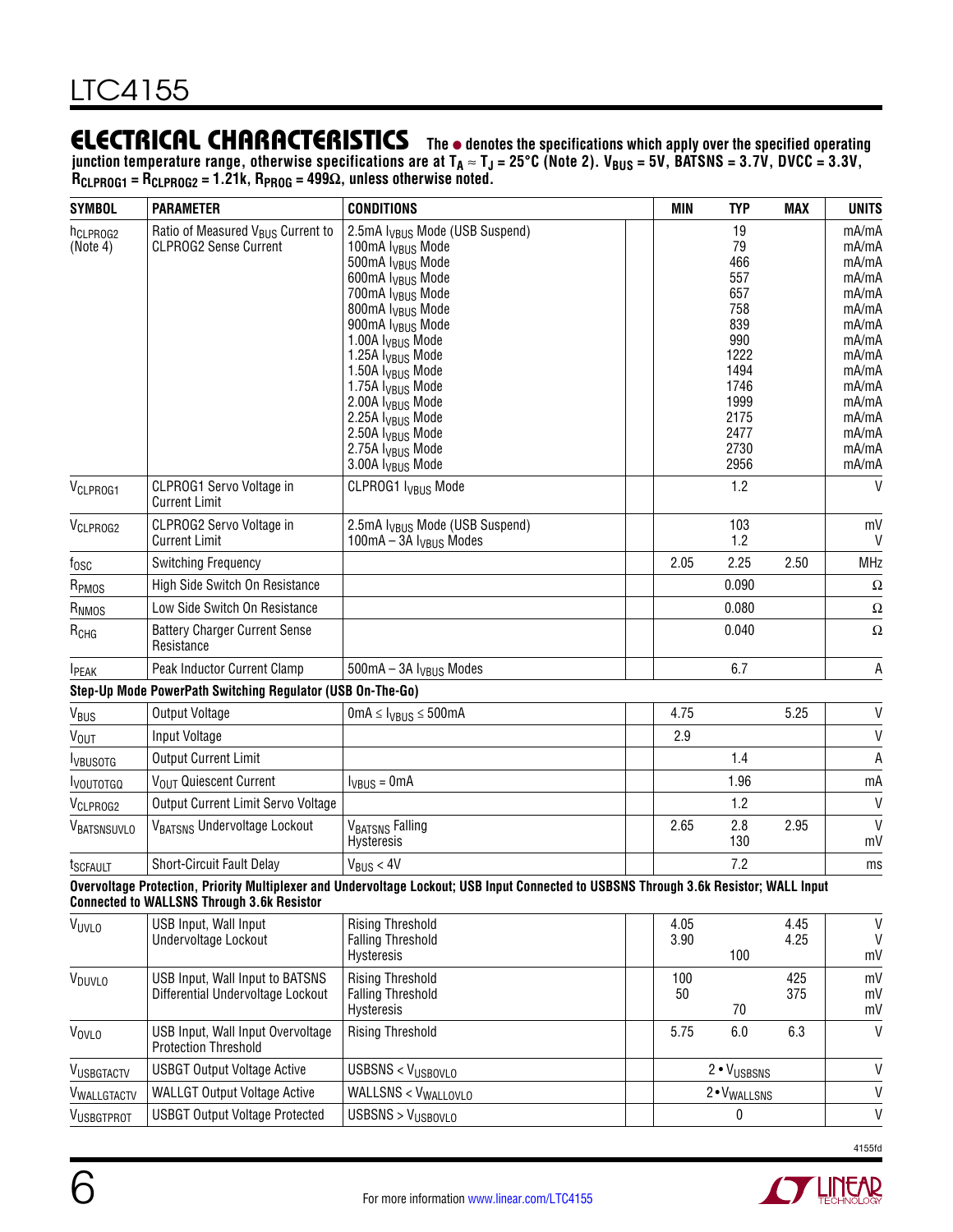junction temperature range, otherwise specifications are at T<sub>A</sub> ≈ T<sub>J</sub> = 25°C (Note 2). V<sub>BUS</sub> = 5V, BATSNS = 3.7V, DVCC = 3.3V, **RCLPROG1 = RCLPROG2 = 1.21k, RPROG = 499Ω, unless otherwise noted.**

| <b>SYMBOL</b>                  | <b>PARAMETER</b>                                              | <b>CONDITIONS</b>                                                                                          | <b>MIN</b> | <b>TYP</b>             | <b>MAX</b>             | <b>UNITS</b>   |
|--------------------------------|---------------------------------------------------------------|------------------------------------------------------------------------------------------------------------|------------|------------------------|------------------------|----------------|
| VWALLGTPROT                    | <b>WALLGT Output Voltage Protected</b>                        | WALLSNS > V <sub>WALLOVLO</sub>                                                                            |            | 0                      |                        | V              |
| VUSBGTLOAD,<br>Vwallgtload     | USBGT, WALLGT Voltage Under<br>Load                           | 5V Through 3.6k into WALLSNS, USBSNS,<br>$IUSBGT, IWALLGT = 1\muA$                                         | 8.4        | 8.9                    |                        | $\mathsf{V}$   |
| <b>IUSBSNSQ</b>                | <b>USBSNS Quiescent Current</b>                               | VUSBSNS = 5V, VUSBSNS > VWALLSNS<br>$V_{\text{USBSNS}} = 5V$ , $V_{\text{WALLSNS}} > V_{\text{USBSNS}}$    |            | 27<br>54               |                        | μA<br>μA       |
| <b>IWALLSNSQ</b>               | <b>WALLSNS Quiescent Current</b>                              | $V_{\text{WALLSNS}} = 5V$ , $V_{\text{WALLSNS}} > V_{\text{USB SNS}}$<br>VWALLSNS = 5V, VUSBSNS > VWALLSNS |            | 27<br>54               |                        | μA<br>μA       |
| t <sub>rise</sub>              | <b>OVGCAP Time to Reach Regulation</b>                        | $C_{\text{OVGCAP}} = 1nF$                                                                                  |            | 1.2                    |                        | ms             |
| <b>IRQ Pin Characteristics</b> |                                                               |                                                                                                            |            |                        |                        |                |
| $I_{\overline{\text{IRQ}}}$    | <b>IRQ Pin Leakage Current</b>                                | $V_{\overline{\text{IRO}}} = 5V$                                                                           |            |                        | 1                      | μA             |
| V <sub>IRQ</sub>               | IRQ Pin Output Low Voltage                                    | $I_{\overline{IRQ}} = 5mA$                                                                                 |            | 75                     | 100                    | mV             |
| <b>ID Pin Characteristics</b>  |                                                               |                                                                                                            |            |                        |                        |                |
| l <sub>ID</sub>                | ID Pin Pull-Up Current                                        | $V_{ID} = 0V$                                                                                              | 35         | 55                     | 85                     | μA             |
| $V_{ID\_OTG}$                  | ID Pin Threshold Voltage                                      | <b>ID Pin Falling</b><br><b>Hysteresis</b>                                                                 | 0.5        | 0.86<br>0.2            | 0.95                   | V<br>V         |
|                                | <b>Overtemperature Battery Conditioner</b>                    |                                                                                                            |            |                        |                        |                |
| <b>BATOVERTEMP</b>             | Overtemp Battery Discharge<br>Current                         | Only When Enabled via I <sup>2</sup> C Control                                                             |            | 125                    |                        | mA             |
|                                | VBATOVERTEMP   Overtemp Battery Voltage Target                | Only When Enabled via I <sup>2</sup> C Control                                                             |            | 3.85<br>0.113<br>0.895 |                        | $\mathsf{V}$   |
|                                | <b>Thermistor Measurement System</b>                          |                                                                                                            |            |                        |                        |                |
| KOFFSET                        | VNTC / VNTCBIAS A/D Lower Range<br>End                        | VNTC / VNTCBIAS Ratio Below Which Only 0x00<br><b>Is Returned</b>                                          |            |                        |                        | V/V            |
| $K$ HIGH                       | V <sub>NTC</sub> /V <sub>NTCBIAS</sub> A/D Upper Range<br>End | V <sub>NTC</sub> / V <sub>NTCBIAS</sub> Ratio Above Which Only 0x7F<br><b>Is Returned</b>                  |            |                        |                        | V/V            |
| KSPAN                          | A/D Span Coefficient<br>(Decimal Format)                      |                                                                                                            | 6.091      | 6.162                  | 6.191                  | mV/V/LSB       |
| $d_{\text{TOO\_COLD}}$         | NTCVAL at NTC_TOO_COLD<br>(Decimal Format)                    | <b>Warning Threshold</b><br><b>Reset Threshold</b>                                                         | 102<br>98  | 102<br>98              | 102<br>98              | Count<br>Count |
| $d_{\text{TOO\_WARM}}$         | NTCVAL at NTC_TOO_WARM<br>(Decimal Format)                    | <b>Warning Threshold</b><br><b>Reset Threshold</b>                                                         | 41<br>45   | 41<br>45               | 41<br>45               | Count<br>Count |
| $d_{\text{HOT\_FAULT}}$        | NTCVAL at HOT_FAULT<br>(Decimal Format)                       | <b>Fault Threshold</b><br><b>Reset Threshold</b>                                                           | 19<br>23   | 19<br>23               | 19<br>23               | Count<br>Count |
| <b>INTC</b>                    | NTC Leakage Current                                           |                                                                                                            | $-100$     |                        | 100                    | nA             |
| <b>Ideal Diode</b>             |                                                               |                                                                                                            |            |                        |                        |                |
| V <sub>FWD</sub>               | <b>Forward Voltage Detection</b>                              | Input Power Available, Battery Charger Off                                                                 |            | 15                     |                        | mV             |
| I <sup>2</sup> C Port          |                                                               |                                                                                                            |            |                        |                        |                |
| <b>DVCC</b>                    | <sup>2</sup> C Logic Reference Level                          | (Note 3)                                                                                                   | 1.7        |                        | <b>V<sub>MAX</sub></b> | $\mathsf{V}$   |
| <b>I</b> <sub>DVCCQ</sub>      | <b>DVCC Current</b>                                           | $SCL/SDA = OKHz$                                                                                           |            | 0.25                   |                        | μA             |
| V <sub>DVCC_UVLO</sub>         | DVCC UVLO                                                     |                                                                                                            |            | 1.0                    |                        | $\mathsf{V}$   |
| <b>ADDRESS</b>                 | I <sup>2</sup> C Address                                      |                                                                                                            |            | 0001_001[R/W]b         |                        |                |
| V <sub>IH</sub> , SDA, SCL     | Input High Threshold                                          |                                                                                                            | 70         |                        |                        | % DVCC         |
| VIL, SDA, SCL                  | Input Low Threshold                                           |                                                                                                            |            |                        | 30                     | % DVCC         |
| I <sub>IH</sub> , SDA, SCL     | Input Leakage High                                            | SDA, SCL = DVCC                                                                                            | $-1$       |                        | 1                      | μA             |



7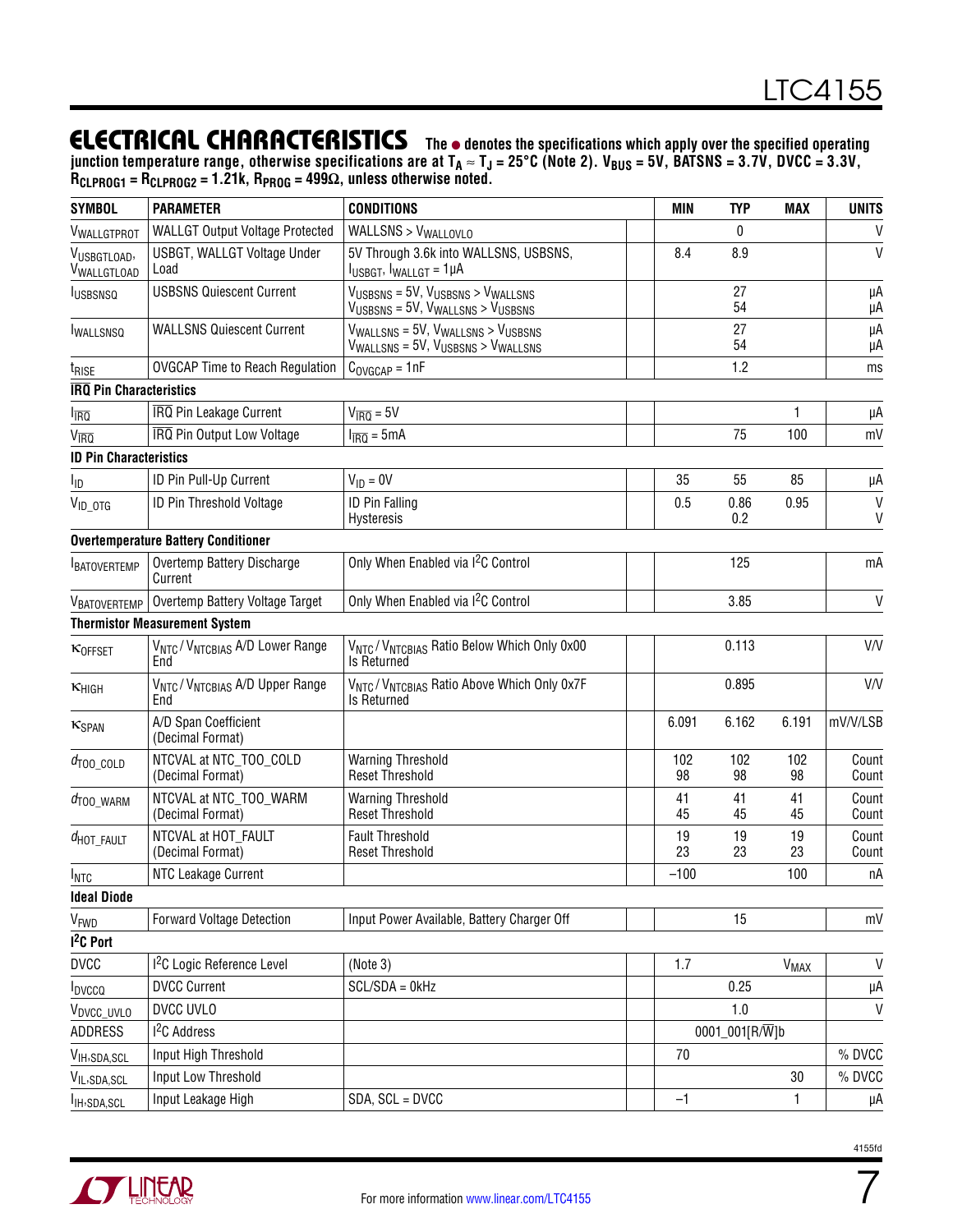junction temperature range, otherwise specifications are at T<sub>A</sub> ≈ T<sub>J</sub> = 25°C (Note 2). V<sub>BUS</sub> = 5V, BATSNS = 3.7V, DVCC = 3.3V, **RCLPROG1 = RCLPROG2 = 1.21k, RPROG = 499Ω, unless otherwise noted.**

| <b>SYMBOL</b>                       | <b>PARAMETER</b>                                         | <b>CONDITIONS</b> | MIN          | <b>TYP</b> | MAX | <b>UNITS</b> |
|-------------------------------------|----------------------------------------------------------|-------------------|--------------|------------|-----|--------------|
| IL,SDA,SCL                          | Input Leakage Low                                        | $SDA, SCL = 0V$   | $-1$         |            |     | μA           |
| $V_{OL}$                            | Digital Output Low (SDA)                                 | $I_{SDA} = 3mA$   |              |            | 0.4 | V            |
| $f_{SCL}$                           | <b>Clock Operating Frequency</b>                         |                   |              |            | 400 | kHz          |
| t <sub>BUF</sub>                    | Bus Free Time Between STOP and<br><b>START Condition</b> |                   | 1.3          |            |     | μs           |
| t <sub>HD_SDA</sub>                 | Hold Time After (Repeated) START<br>Condition            |                   | 0.6          |            |     | μs           |
| t <sub>SU_SDA</sub>                 | Repeated START Condition Set-Up<br>Time                  |                   | 0.6          |            |     | μs           |
| $t_{\text{SU}_\text{-} \text{STO}}$ | <b>STOP Condition Time</b>                               |                   | 0.6          |            |     | $\mu s$      |
| t <sub>HD_DAT(OUT)</sub>            | Data Hold Time                                           |                   | 0            |            | 900 | ns           |
| $t_{HD\_DAT(IN)}$                   | Input Data Hold Time                                     |                   | $\mathbf{0}$ |            |     | ns           |
| t <sub>SU_DAT</sub>                 | Data Set-Up Time                                         |                   | 100          |            |     | ns           |
| $t_{LOW}$                           | Clock LOW Period                                         |                   | 1.3          |            |     | $\mu s$      |
| t <sub>HIGH</sub>                   | Clock HIGH Period                                        |                   | 0.6          |            |     | μs           |
| $t_{\mathsf{f}}$                    | Clock Data Fall Time                                     |                   | 20           |            | 300 | ns           |
| $t_{r}$                             | Clock Data Rise Time                                     |                   | 20           |            | 300 | ns           |
| tsp                                 | Spike Suppression Time                                   |                   |              |            | 50  | ns           |

**Note 1:** Stresses beyond those listed under Absolute Maximum Ratings may cause permanent damage to the device. Exposure to any Absolute Maximum Rating condition for extended periods may affect device reliability and lifetime.

**Note 2:** The LTC4155E is tested under pulsed load conditions such that  $T_J \approx T_A$ . The LTC4155E is guaranteed to meet performance specifications from 0°C to 85°C junction temperature. Specifications over the –40°C to 125°C operating junction temperature range are assured by design, characterization and correlation with statistical process controls. The LTC4155I is guaranteed over the full –40°C to 125°C operating junction temperature range. The junction temperature  $(T_J, in \, ^\circ\text{C})$  is

calculated from the ambient temperature (T<sub>A</sub>, in  $^{\circ}$ C) and power dissipation  $(P_D, in watts) according to the formula:$ 

 $T_J = T_A + (P_D \cdot \theta_{JA})$ , where the package thermal impedance  $\theta_{JA} = 43^{\circ}$ C/W)

Note that the maximum ambient temperature consistent with these specifications is determined by specific operating conditions in conjunction with board layout, the rated package thermal resistance and other environmental factors.

**Note 3.** V<sub>MAX</sub> is the maximum of V<sub>BUS</sub> or BATSNS

**Note 4.** Total input current is  $V_{\text{BUSQ}} + V_{\text{CLPROG}} / R_{\text{CLPROG}} \cdot (h_{\text{CLPROG}} + 1)$ .

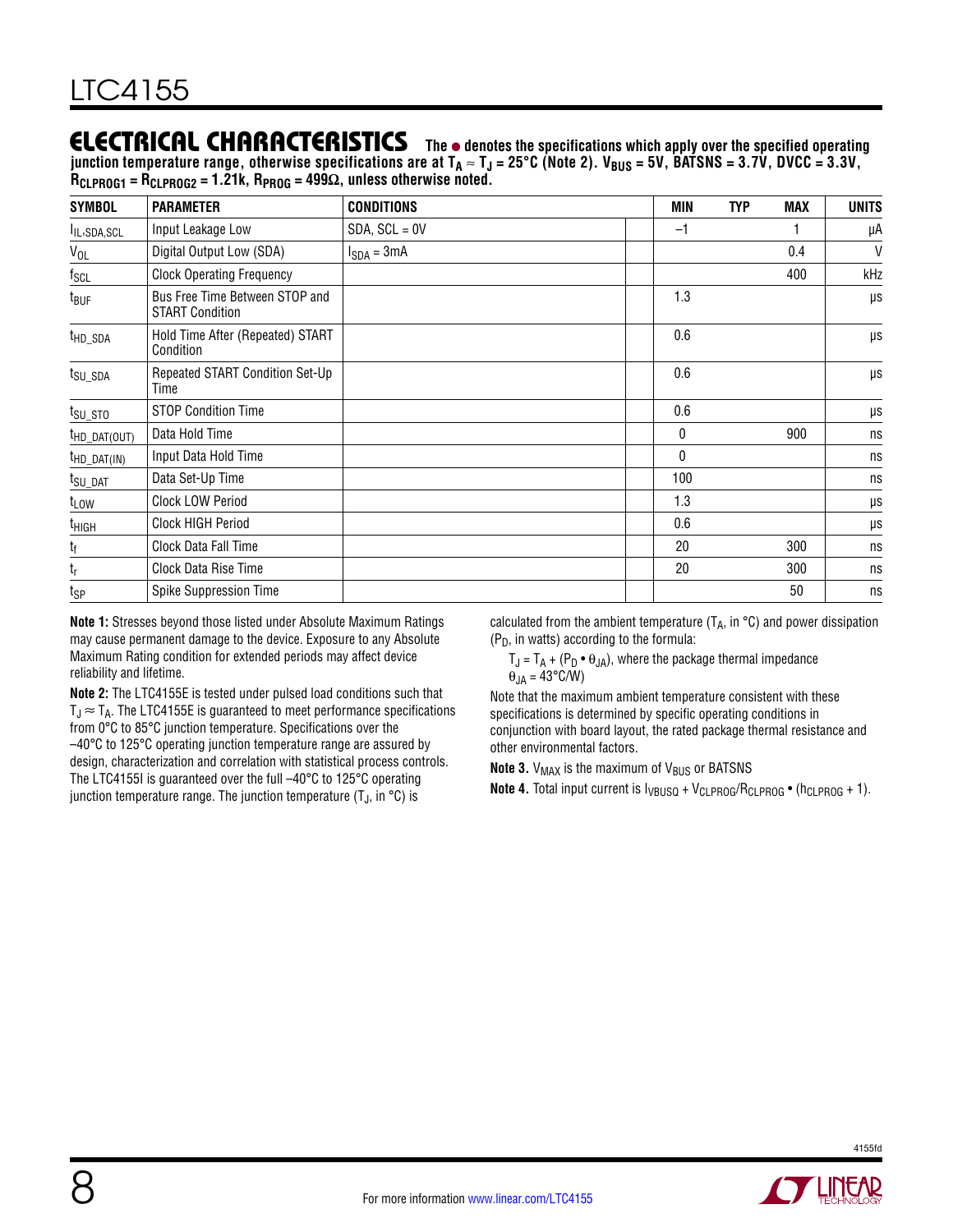### TYPICAL PERFORMANCE CHARACTERISTICS TA = 25°C (Note 2). V<sub>BUS</sub> = 5V, BATSNS = 3.7V,

**DVCC = 3.3V, RCLPROG1 = RCLPROG2 = 1.21k, RPROG = 499Ω, unless otherwise noted.**

3.5

3.0

4.0



**Switching Regulator Efficiency**

EFFICIENCY (%)

**EFFICIENCY** 

92.5

90.0  $\widehat{\mathcal{S}}$  87.5

95.0

85.0

80.0

82.5

77.5 75.0

0.7





#### **Battery Charger Total Efficiency vs Battery Voltage**



#### **USB Compliant Load Current Available Before Discharging Battery**







4155fd



**EFFICIENCY** TO V<sub>OUT</sub>



**100mA USB Limited Battery Charge Current vs Battery Voltage <b>V**OUT Voltage vs Battery Voltage





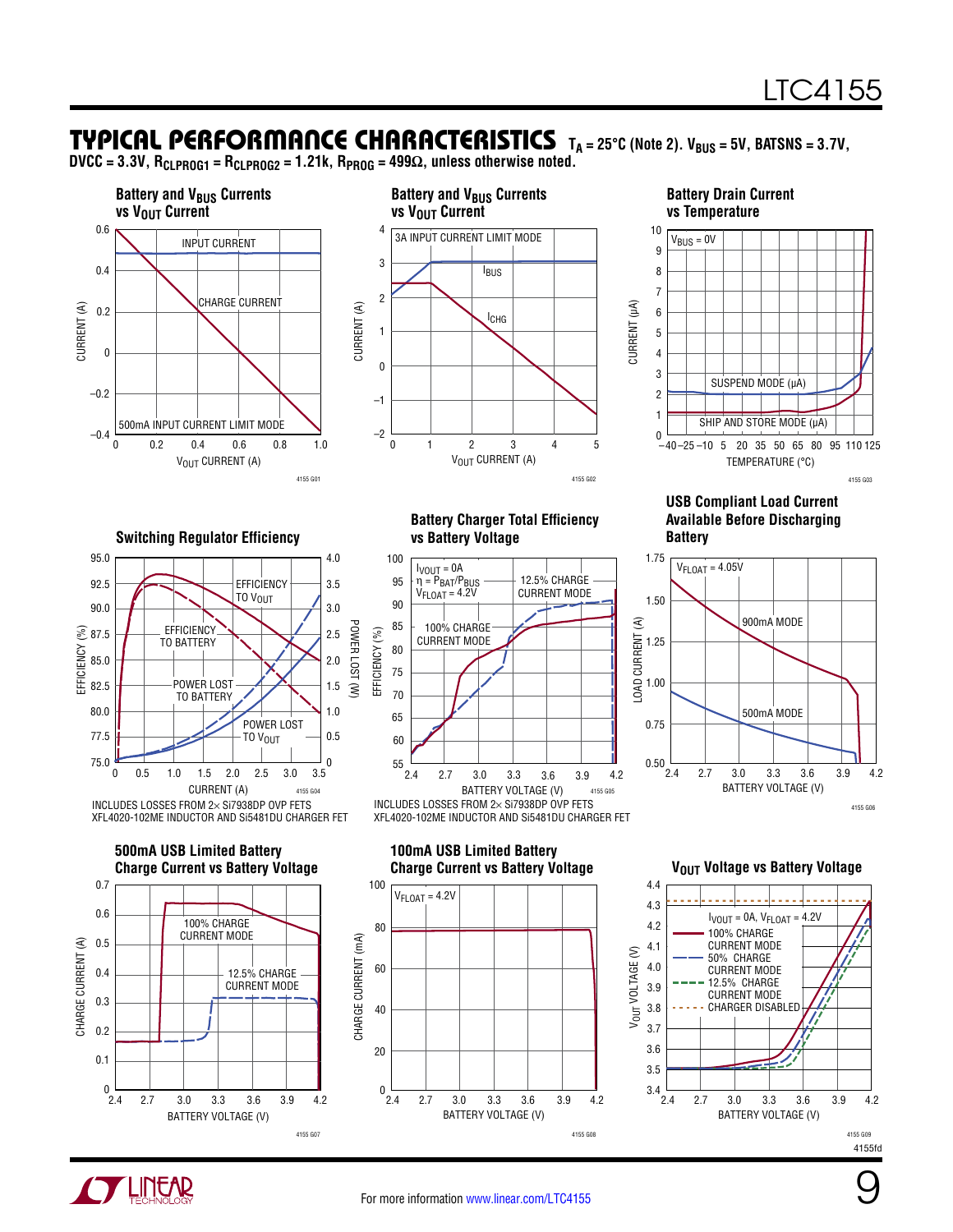#### Typical Performance Characteristics  $T_A = 25^{\circ}C$  (Note 2).  $V_{BUS} = 5V$ , BATSNS = 3.7V,

**DVCC = 3.3V, RCLPROG1 = RCLPROG2 = 1.21k, RPROG = 499Ω, unless otherwise noted.**



4155fd

4155 G17

4155 G16

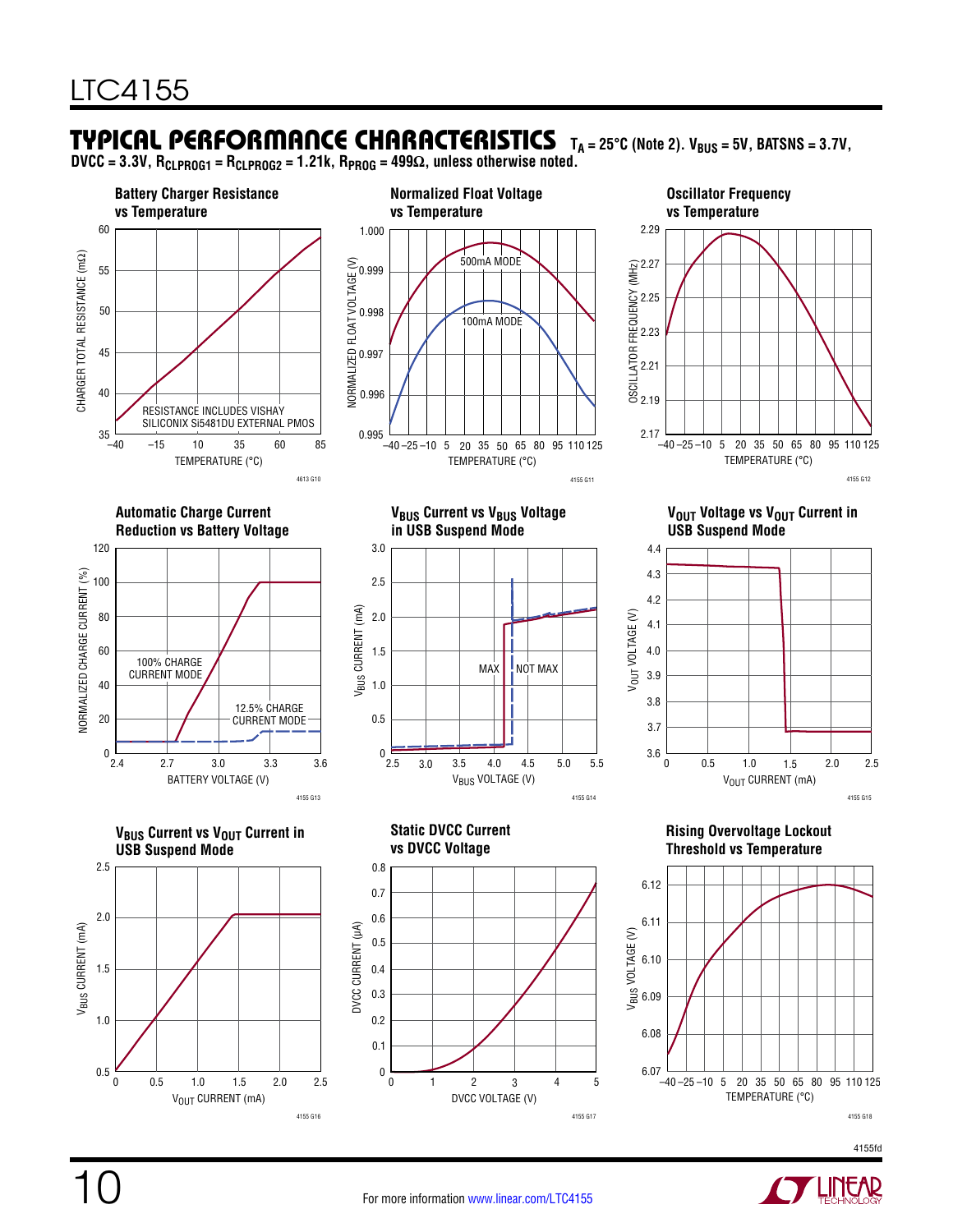### TYPICAL PERFORMANCE CHARACTERISTICS TA=25°C (Note 2). V<sub>BUS</sub>=5V, BATSNS=3.7V,

**DVCC = 3.3V, RCLPROG1 = RCLPROG2 = 1.21k, RPROG = 499Ω, unless otherwise noted.**





11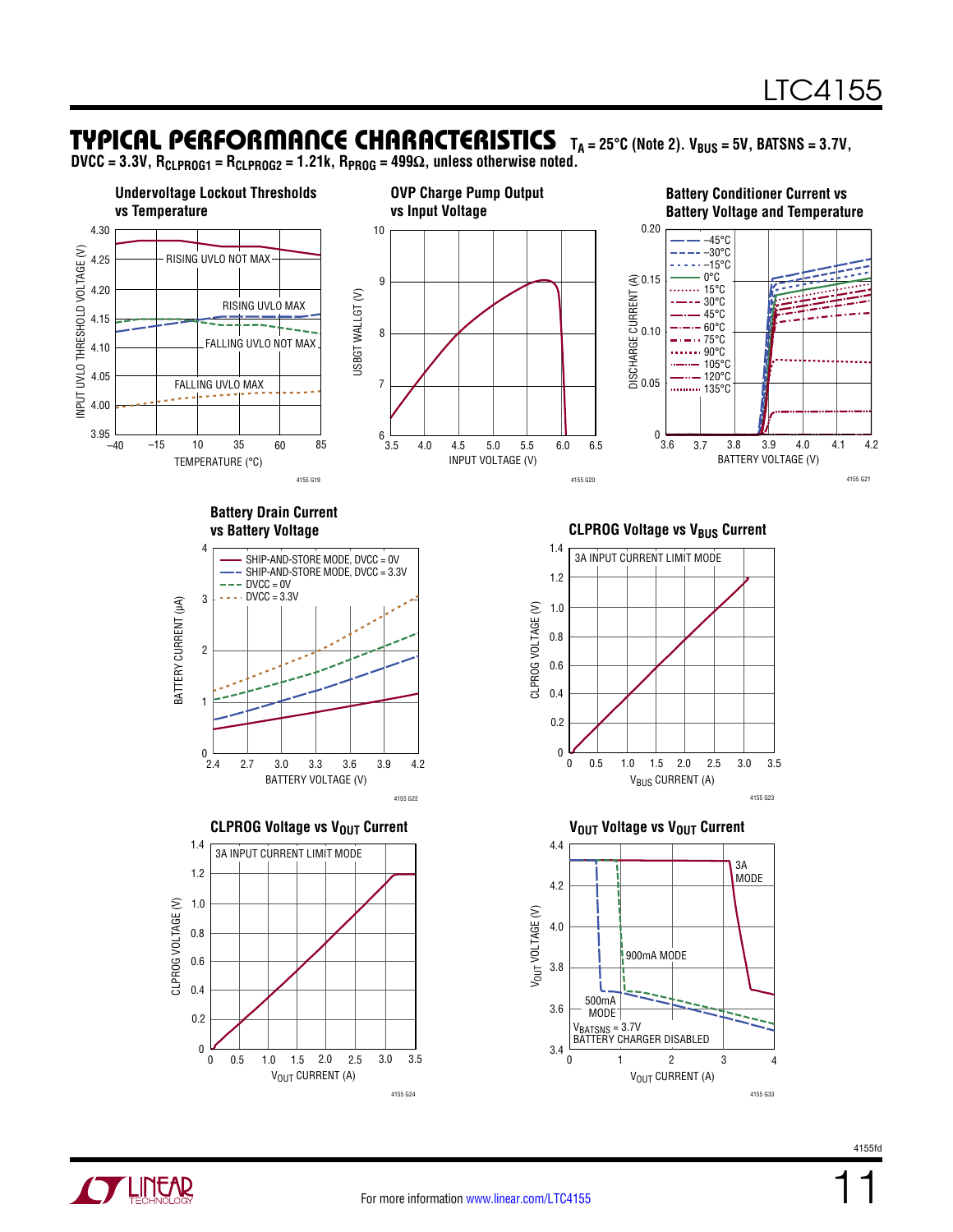# Pin Functions

**SDA (Pin 1):** Data Input/Output for the I<sup>2</sup>C Serial Port. The  $I^2C$  input levels are scaled with respect to DVCC for <sup>2</sup>C compliance.

**DVCC (Pin 2):** Logic Supply for the I<sup>2</sup>C Serial Port. DVCC sets the reference level of the SDA and SCL pins for I<sup>2</sup>C compliance. It should be connected to the same power supply used to power the  $1<sup>2</sup>C$  pull-up resistors.

**IRQ (Pin 3):** Open-Drain Interrupt Output. The IRQ pin can be used to generate an interrupt due to a variety of maskable status change events within the LTC4155.

**ID (Pin 4):** USB A-Device Detection Pin. When wired to a mini- or micro-USB connector, the ID pin detects when the "A" side of a mini or micro-USB cable is connected to the product. If the ID pin is pulled down, and the LOCKOUT\_ID\_PIN bit is not set in the I<sup>2</sup>C port, the switching PowerPath operates in reverse providing USB power to the  $V_{BUS}$  pin from the battery. USB On-The-Go power can only be delivered from the USB multiplexer path.

**CLPROG1 (Pin 5):** Primary V<sub>BUS</sub> Current Limit Programming Pin. A resistor from CLPROG1 to ground determines the upper limit of the current drawn from the V<sub>BUS</sub> pin when CLPROG1 is selected. A precise measure of  $V_{\rm RUS}$  current,  $h_{CLPROG1}^{-1}$ , is sent to the CLPROG1 pin. The switching regulatorincreasespowerdeliveryuntilCLPROG1 reaches 1.2V. Therefore, the current drawn from  $V_{BUS}$  will be limited to an amount given by the 1.2V reference voltage, h<sub>CLPROG1</sub> and R<sub>CLPROG1</sub>.

Typically CLPROG1 is used to override the USB compliant input current control pin, CLPROG2, in applications where USB compliance is not a requirement. This would be useful for applications that use a dedicated wall adapter and would rather not be limited to the 500mW start-up value required by USB specifications. If USB compliance is a requirement at start-up, CLPROG1 should be connected to CLPROG2 and a single resistor should be used. See the CLPROG2 pin description.

In USB noncompliant designs, the user is encouraged to use an  $R_{Cl\text{PROG1}}$  value that best suits their application for start-up current limit. See the Operation section for more details.

**CLPROG2 (Pin 6):** Secondary V<sub>BUS</sub> Current Limit Program Pin. CLPROG2 controls the  $V_{BUS}$  current limit when either selected via I<sup>2</sup>C command or when CLPROG1 and CLPROG2 are shorted together. When selected, a resistor from CLPROG2 to ground determines the upper limit of the current drawn from the  $V_{\rm BUS}$  pin. Like CLPROG1, a precise fraction of V<sub>BUS</sub> current,  $h_{CLPROG2}^{-1}$ , is sent to the CLPROG2 pin. The switching regulator increases power delivery until CLPROG2 reaches 1.2V. Therefore, the current drawn from  $V_{BUS}$  will be limited to an amount given by the 1.2V reference voltage,  $h_{Cl}$   $_{PROG2}$  and  $R_{Cl}$   $_{PROG2}$ .

There are a multitude of ratios for h<sub>CLPROG2</sub> available by  $I^2C$ control, three of which correspond to the 100mA, 500mA and 900mA USB specifications. CLPROG2 is also used to regulate maximum input current in the USB suspend mode and maximum output current in USB On-The-Go mode.

If CLPROG1 and CLPROG2 are shorted together at the onset of available input power, the LTC4155 selects CLPROG2 in the 100mA USB mode to limit input current. This ensures USB compliance if so desired. For USB compliance in all modes, the user is encouraged to make  $R_{Cl\,PROG2}$  equal to the value declared in the Electrical Characteristics.

**WALLSNS (Pin 7):** Highest Priority Multiplexer Input and Overvoltage Protection Sense Input. WALLSNS should be connected through a 3.6k resistor to a high priority input power connector and one drain of two source-connected N-channel MOSFET pass transistors. When voltage is detected on WALLSNS, it draws a small amount of current to power a charge pump which then provides gate drive to WALLGT to energize the external transistors. If the input voltage exceeds  $V_{\text{OVLO}}$ , WALLGT will be pulled to GND to disable the pass transistors and protect the LTC4155 from high voltage.

**USBSNS (Pin 8):** Lowest Priority Multiplexer Input and Overvoltage Protection Sense Input. USBSNS should be connected through a 3.6k resistor to a low priority input power connector and one drain of two source-connected N-channel MOSFET pass transistors. When voltage is detected on USBSNS, and no voltage is detected on WALLSNS, USBSNS draws a small amount of current to power a charge pump which then provides gate drive to

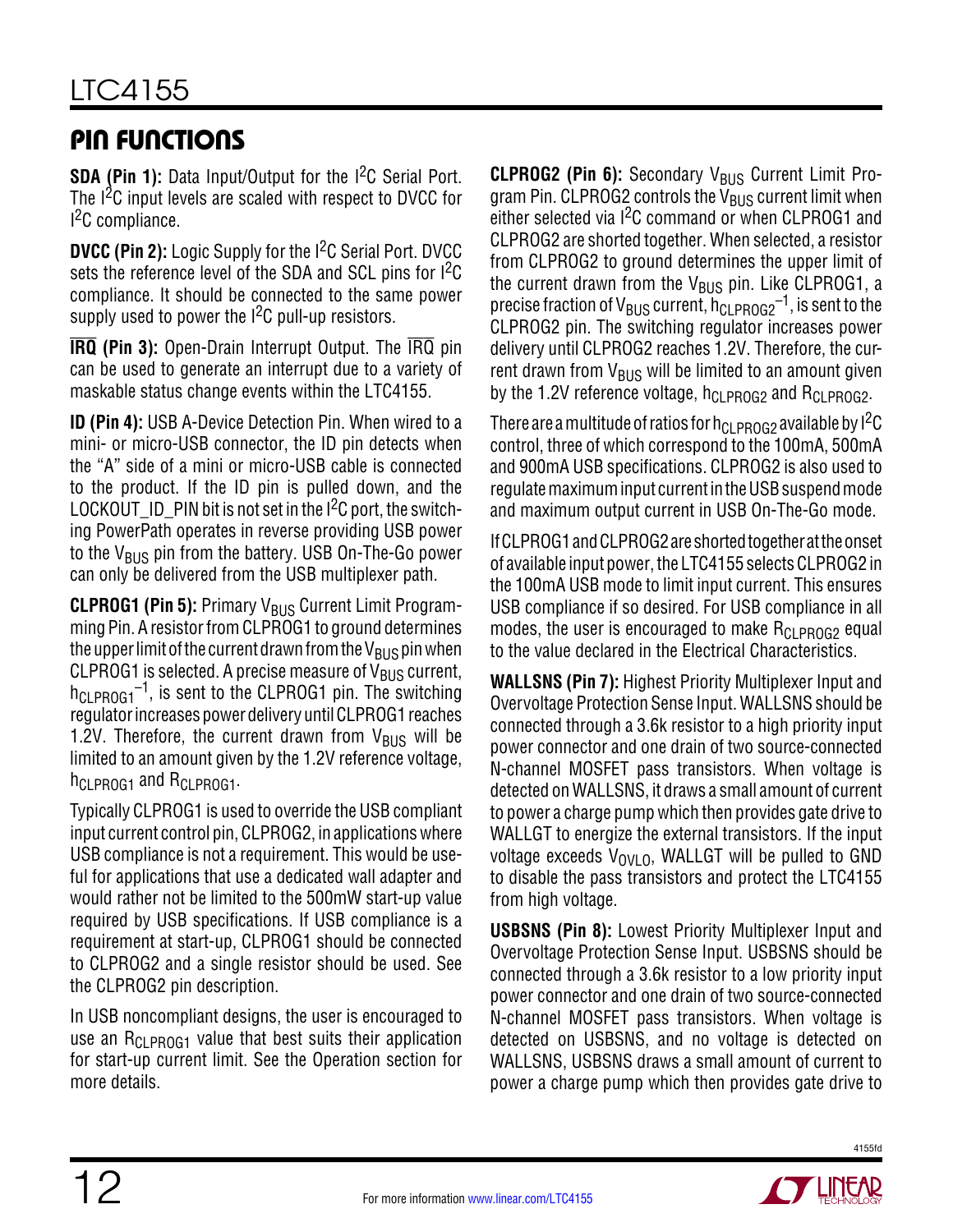### Pin Functions

USBGT to energize the external transistors. If the input voltage exceeds  $V_{OVIO}$ , USBGT will be pulled to GND to disable the pass transistors and protect the LTC4155 from high voltage.

Power detected on WALLSNS is prioritized over USBSNS. If power is detected on both WALLSNS and USBSNS, by default, only WALLGT will receive drive for its pass transistors. See the Operations section for further information about programmable priority.

**USBGT (Pin 9):** Overvoltage Protection and Priority Multiplexer Gate Output. Connect USBGT to the gate pins of two source-connected external N-channel MOSFET pass transistors. One drain of the transistors should be connected to  $V_{\text{BUS}}$  and the other drain should be connected to a low priority DC input connector. In the absence of an overvoltage condition, this pin is driven from an internal charge pump capable of creating sufficient overdrive to fully enhance the pass transistors. If an overvoltage condition is detected, USBGT is brought rapidly to GND to prevent damage totheLTC4155. USBGTworks inconjunctionwith USBSNS to provide this protection. USBGT also works in conjunction with WALLSNS to determine power source prioritization. See the Operation section.

**OVGCAP (Pin 10):** Overvoltage Protection Capacitor Output. A 0.1µF capacitor should be connected from OVGCAP to GND. OVGCAP is used to store charge so that it can be rapidly moved to WALLGT or USBGT. This feature provides faster power switchover when multiple inputs are supported by the end product.

**WALLGT (Pin 11):** Overvoltage Protection and Priority Multiplexer Gate Output. Connect WALLGT to the gate pins of two source-connected external N-channel MOSFET pass transistors. One drain of the transistors should be connected to  $V_{BUS}$  and the other drain should be connected to a high priority input connector. In the absence of an overvoltage condition, this pin is driven from an internal charge pump capable of creating sufficient gate drive to fully enhance the pass transistors. If an overvoltage condition is detected, WALLGT is brought rapidly to GND to prevent damage to the LTC4155. WALLGT works in conjunction with WALLSNS to provide this protection. WALLGT also works in conjunction with USBSNS to determine power source prioritization. See the Operation section.

**V<sub>C</sub>** (Pin 12): Compensation Pin. A 0.047μF ceramic capacitor on this pin compensates the switching regulator control loops.

**V<sub>OUTSNS</sub> (Pin 13):** Output Voltage Sense Input. Connecting  $V_{\text{OUTSNS}}$  directly to the  $V_{\text{OUT}}$  bypass capacitor ensures that  $V<sub>OUT</sub>$  regulates at the correct level.

**NTCBIAS (Pin 14): NTC Thermistor Bias Output. Connect a** bias resistor between NTCBIAS and NTC, and a thermistor between NTC and GND. The value of the bias resistor should usually be equal to the nominal value of the thermistor.

**NTC (Pin 15):** Input to the Negative Temperature Coefficient Thermistor Monitoring Circuit. The NTC pin connects to a negative temperature coefficient thermistor, which is typically copackaged with the battery, to determine if the battery is too warm or too cold to charge or if the battery is dangerously hot. If the battery's temperature is out of range, charging is paused until the battery temperature reenters the valid range. A low drift bias resistor is required from NTCBIAS to NTC and a thermistor is required from NTC to ground. The thermistor's temperature reading is continually digitized by an analog to digital converter and may be read back at any time via the  $1^2C$  port.

**BATSNS (Pin 16):** Battery Voltage Sense Input. For proper operation, this pin must always be connected to the battery. For fastest charging, connect BATSNS physically close to the Lithium-Ion cell's positive terminal. Depending upon available power and load, a Li-Ion battery connected to the BATSNS pin will either be charged from  $V_{OUT}$  or will deliver system power to  $V_{\text{OUT}}$  via the required external P-channel MOSFET transistor.

**BATGATE (Pin 17):** Battery Charger and Ideal Diode Amplifier Control Output. This pin controls the gate of an external P-channel MOSFET transistor used to charge the Lithium-Ion cell and to provide power to  $V_{\text{OUT}}$  when the system load exceeds available input power. The source of the P-channel MOSFET should be connected to CHGSNS and the drain should be connected to BATSNS and the battery.

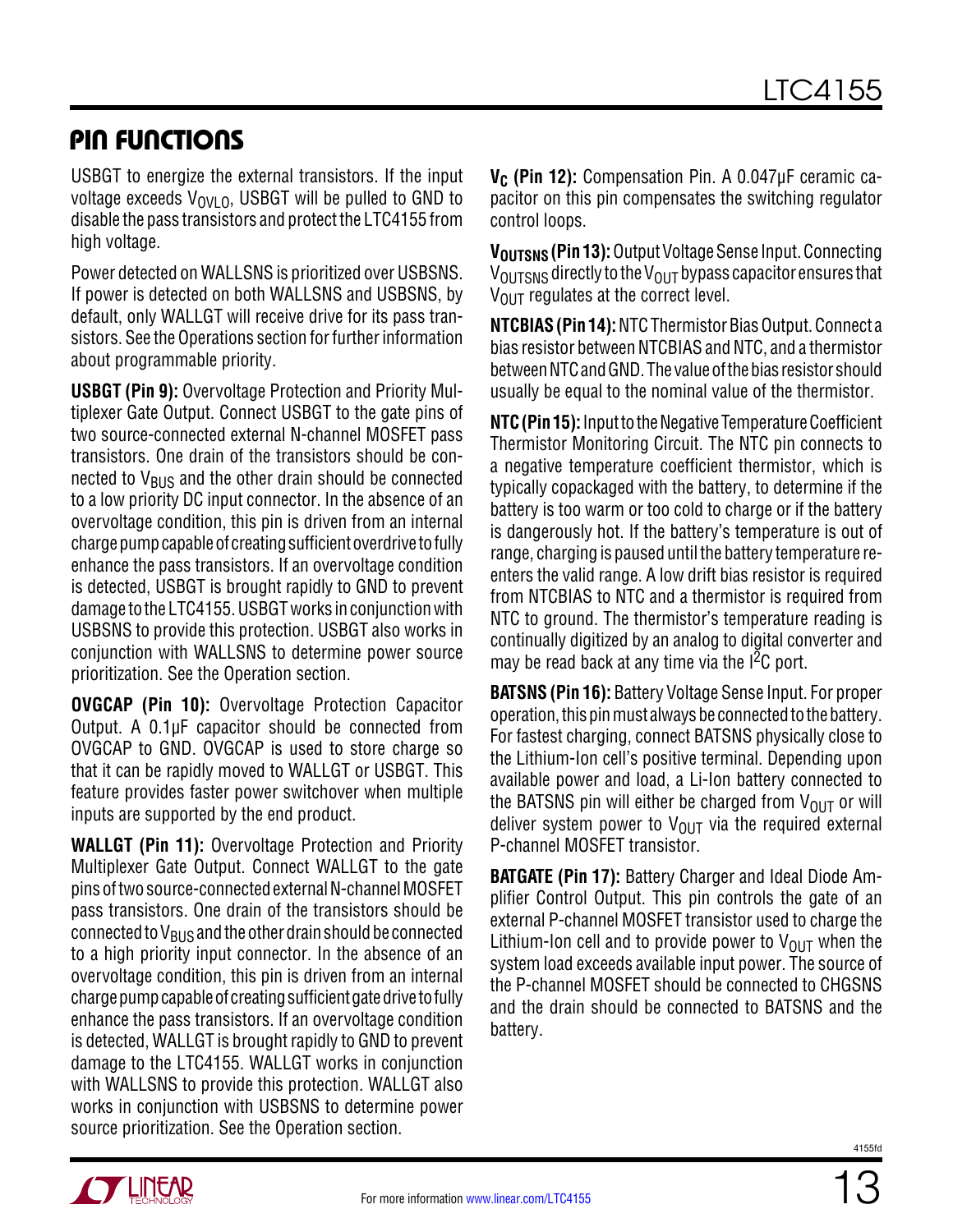# Pin Functions

**PROG (Pin 18):** Charge Current Program and Monitor Pin. A resistor from PROG to GND programs the maximum battery charge rate. The LTC4155 features  $1^2C$  programmability enabling software selection of fifteen charge currents that are inversely proportional to a single user-supplied programming resistor.

**CHGSNS (Pins 19, 20):** Battery Charger Current Sense Pin. An internal current sense resistor between  $V_{\text{OUT}}$ and CHGSNS monitors battery charge current. CHGSNS should be connected to the source of an external P-channel MOSFET transistor.

**V<sub>OUT</sub>** (Pins 21, 22): Output Voltage of the Switching PowerPath Controller and Input Voltage of the Battery Charging System. The majority of the portable product should be powered from  $V_{\text{OUT}}$ . The LTC4155 will partition the available power between the external load on  $V_{\text{OUT}}$  and the battery charger. Priority is given to the external load and any extra power is used to charge the battery. An ideal diode control function from BATSNS to  $V_{\text{OUT}}$  ensures that  $V_{\text{OUT}}$  is powered even if the load exceeds the allotted power from  $V_{\rm BUS}$  or if the  $V_{\rm BUS}$  power source is removed.  $V_{\text{OUT}}$  should be bypassed with a low impedance multilayer ceramic capacitor of at least 22µF.

**V<sub>BUS</sub> (Pins 23, 24, 25):** Input Voltage for the PowerPath Step-Down Switching Regulator and Output Voltage for the USB On-The-Go Step-Up Switching Regulator.  $V_{BUS}$ may be connected to the USB port of a computer or a DC output wall adapter or to one or both optional overvoltage protection/multiplexer compound transistors.  $V_{BUS}$ should be bypassed with a low impedance multilayer ceramic capacitor.

**SW (Pins 26, 27):** Switching Regulator Power Transmission Pin. The SW pin delivers power from  $V_{BUS}$  to  $V_{OUT}$ via the step-down switching regulator and from  $V_{OUT}$  to  $V_{\rm BUS}$  via the step-up switching regulator. A 1µH inductor should be connected from SW to  $V_{OUT}$ . See the Applications Information section for a discussion of current rating.

**SCL (Pin 28):** Clock Input for the I<sup>2</sup>C Serial Port. The  $1<sup>2</sup>C$  input levels are scaled with respect to DVCC for  $1<sup>2</sup>C$ compliance.

**GND (Exposed Pad Pin 29):** Exposed pad must be soldered to the PCB to provide a low electrical and thermal impedance connection to the printed circuit board's ground. A continuous ground plane on the second layer of a multilayer printed circuit board is strongly recommended.

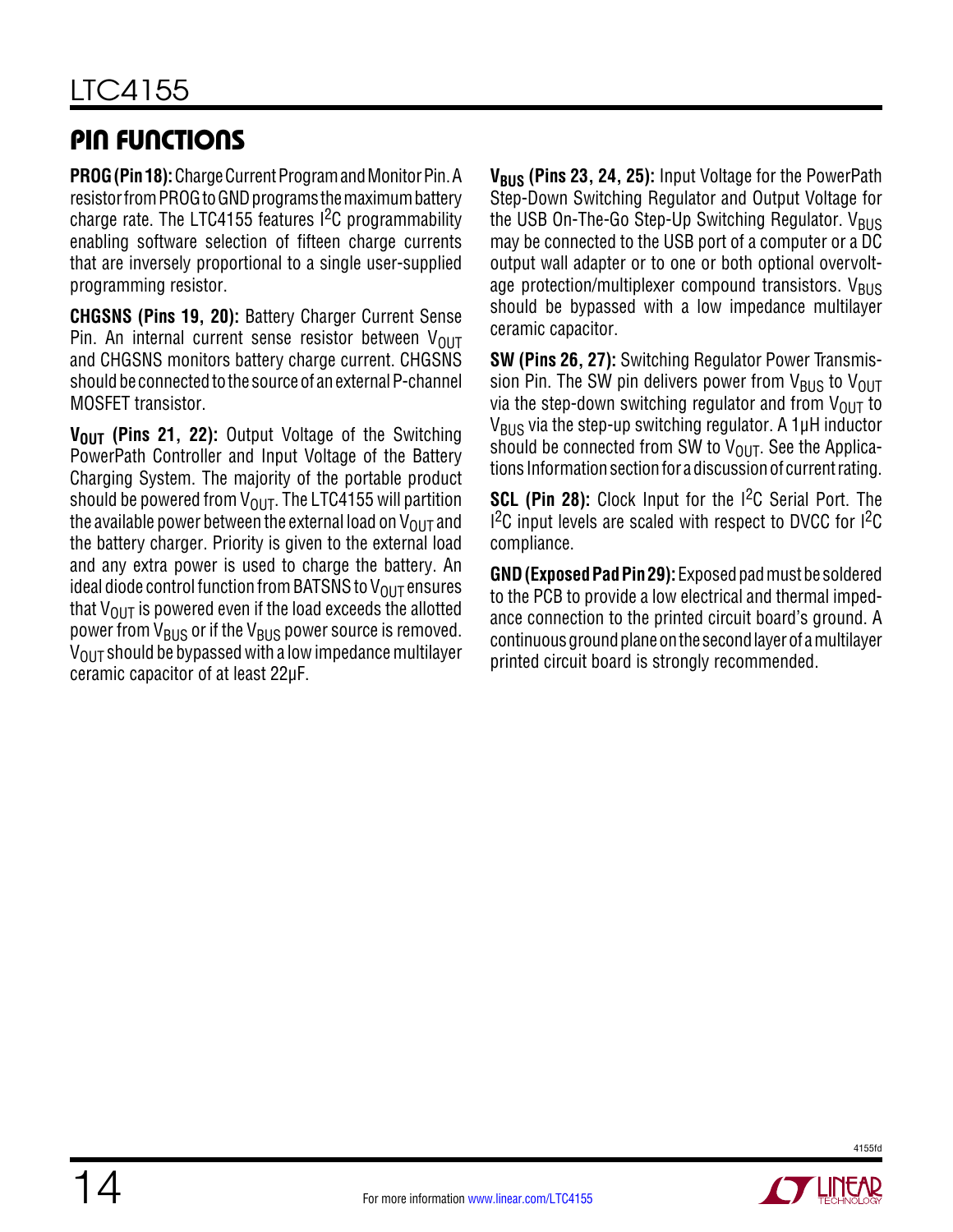### **BLOCK DIAGRAM**



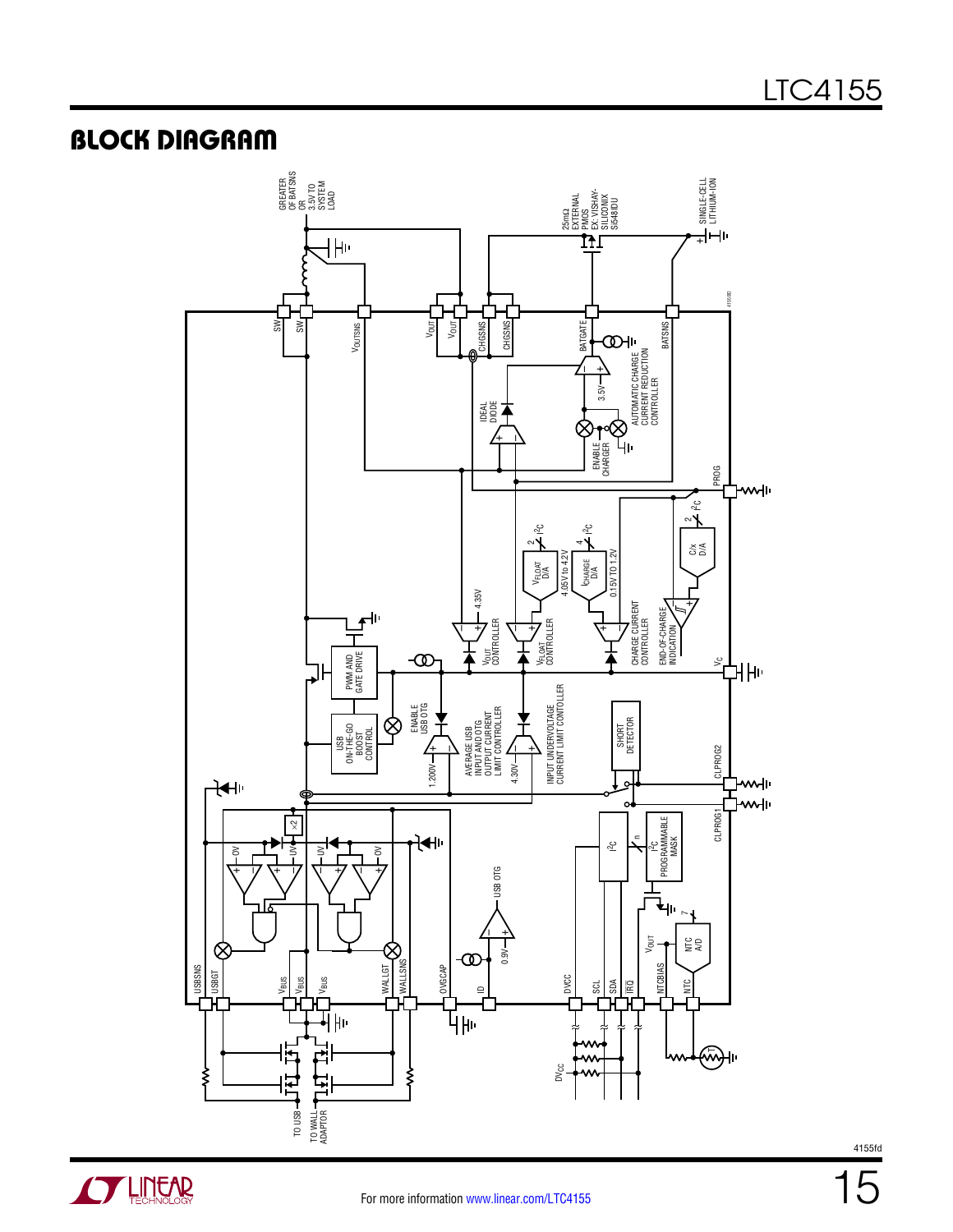# Timing Diagrams

**I 2C Write Protocol**



**I 2C Read Protocol**







4155fd

1EAR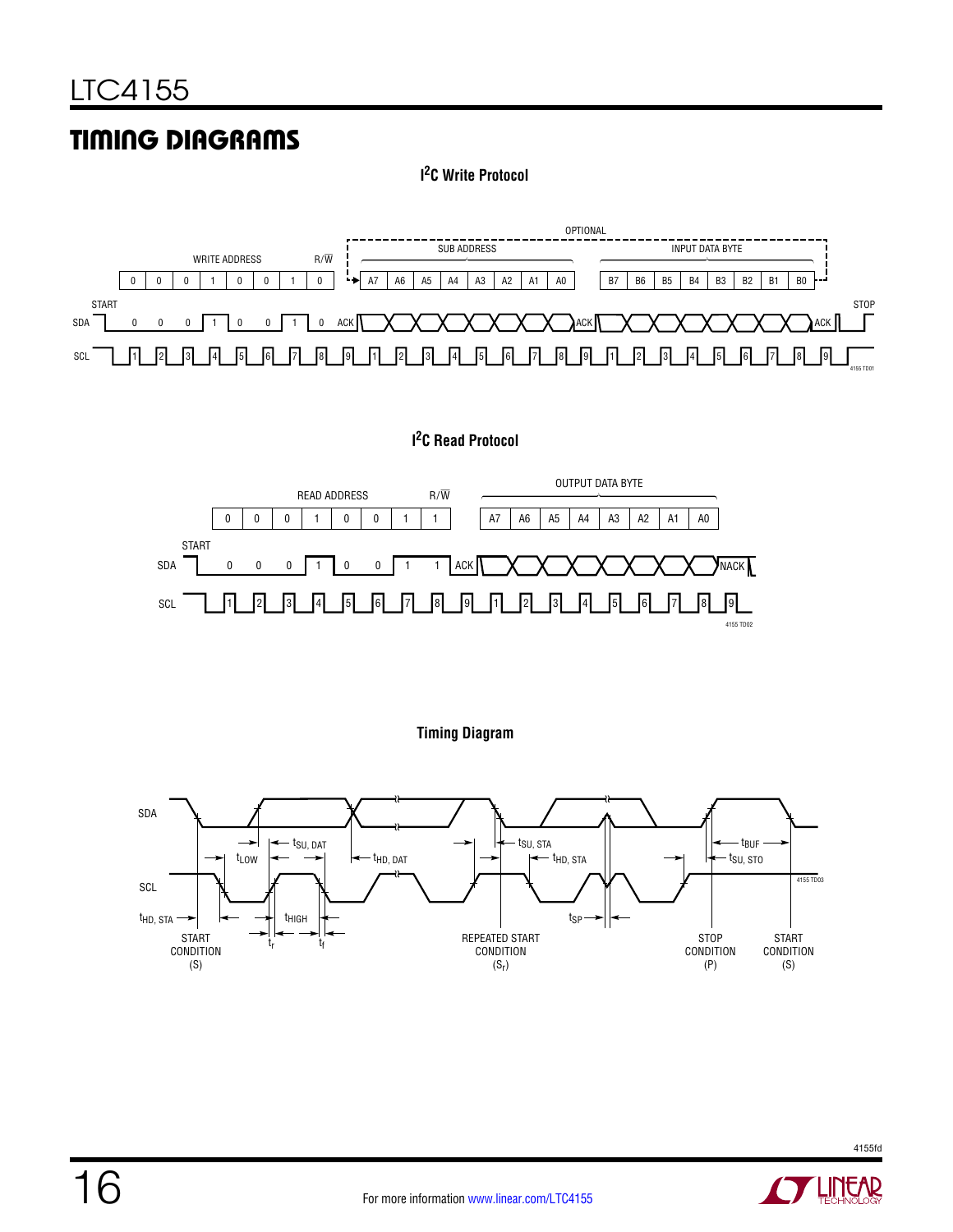**I 2C**

#### **Table 2. I2C Map**

| <b>REGISTER</b>  | <b>ACCESS</b>                                                                                    | <b>SUB</b><br><b>ADDRESS</b> | D7                                                                                                                                                                 | D <sub>6</sub>                                             | D5                                                             | D <sub>4</sub>                           | D <sub>3</sub>                                                                | D <sub>2</sub>                                          | D <sub>1</sub>                                | D <sub>0</sub>                  |  |  |
|------------------|--------------------------------------------------------------------------------------------------|------------------------------|--------------------------------------------------------------------------------------------------------------------------------------------------------------------|------------------------------------------------------------|----------------------------------------------------------------|------------------------------------------|-------------------------------------------------------------------------------|---------------------------------------------------------|-----------------------------------------------|---------------------------------|--|--|
| <b>REGO</b>      | WRITE/<br>READBACK                                                                               | 0x00                         | <b>DISABLE</b><br><b>INPUT</b><br><b>UVCL</b>                                                                                                                      | <b>ENABLE</b><br><b>BATTERY</b><br>CONDI-<br><b>TIONER</b> | LOCKOUT<br>USB OTG ID<br>PIN                                   |                                          | USB CURRENT LIMIT                                                             |                                                         |                                               |                                 |  |  |
| REG1             | WRITE/<br>READBACK                                                                               | 0x01                         | <b>INPUT</b><br>PRIORITY                                                                                                                                           |                                                            | <b>SAFETY TIMER</b>                                            |                                          |                                                                               | <b>WALL CURRENT LIMIT</b>                               |                                               |                                 |  |  |
| REG <sub>2</sub> | WRITE/<br>READBACK                                                                               | 0x02                         |                                                                                                                                                                    | <b>CHARGE CURRENT</b>                                      |                                                                |                                          | <b>FLOAT VOLTAGE</b><br>C/x DETECTION                                         |                                                         |                                               |                                 |  |  |
| REG3             | READ                                                                                             | 0x03                         | <b>ID PIN</b><br><b>BOOST</b><br><b>DETECTION</b><br><b>ENABLE</b><br><b>CHARGER STATUS</b><br>THERMISTOR STATUS<br><b>STATUS</b><br><b>STATUS</b><br><b>INPUT</b> |                                                            |                                                                |                                          |                                                                               |                                                         | <b>LOW</b><br><b>BATTERY</b><br><b>STATUS</b> |                                 |  |  |
| REG4             | READ                                                                                             | 0x04                         | EXTERNAL<br><b>POWER</b><br>GOOD                                                                                                                                   | <b>USBSNS</b><br>GOOD                                      | <b>WALLSNS</b><br>GOOD                                         | <b>CURRENT</b><br>LIMIT<br><b>ACTIVE</b> | <b>INPUT UVCL</b><br><b>ACTIVE</b>                                            | <b>OVP ACTIVE</b>                                       | OTG FAULT                                     | <b>BAD CELL</b><br><b>FAULT</b> |  |  |
| REG5             | READ                                                                                             | 0x05                         |                                                                                                                                                                    | THERMIS-<br>THERMISTOR VALUE<br>WARNING                    |                                                                |                                          |                                                                               |                                                         |                                               |                                 |  |  |
| <b>REG6</b>      | WRITE/<br>READBACK<br>CLEAR<br>INTERRUPT*<br><b>DISARM</b><br>SHIP-AND-<br><b>STORE</b><br>MODE* | 0x06                         | <b>ENABLE</b><br>CHARGER<br><b>INTERRUPTS</b>                                                                                                                      | <b>ENABLE</b><br><b>FAULT</b><br><b>INTERRUPTS</b>         | <b>ENABLE</b><br>EXTERNAL<br><b>POWER</b><br><b>INTERRUPTS</b> | ENABLE<br>USB OTG<br><b>INTERRUPTS</b>   | <b>ENABLE</b><br><b>INPUT</b><br><b>CURRENT</b><br>LIMIT<br><b>INTERRUPTS</b> | <b>ENABLE</b><br><b>INPUT UVCL</b><br><b>INTERRUPTS</b> | <b>ENABLE</b><br><b>USB</b><br>On-The-Go      | $\Omega$<br><b>RESERVED</b>     |  |  |
| REG7             | <b>WRITE</b><br>ARM SHIP-<br>AND-STORE<br>MODE**                                                 | 0x07                         | 0<br>REQUIRED                                                                                                                                                      | 0<br>REQUIRED                                              | $\theta$<br>REQUIRED                                           | 0<br>REQUIRED                            | $\Omega$<br>REQUIRED                                                          | 0<br>REQUIRED                                           | $\Omega$<br>REQUIRED                          | 0<br>REQUIRED                   |  |  |

\*Interrupts are cleared and ship-and-store mode is disarmed during the acknowledge clock cycle following a full data byte written to sub address 0x06. Reading data from sub address 0x06 has no effect.

\*\*Ship-and-store mode is armed during the acknowledge clock cycle following a full data byte written to sub address 0x07. The data written to sub address 0x07 is ignored. Reading from sub address 0x07 has no effect and the returned data is undefined, independent of the arming state of ship-and-store mode.

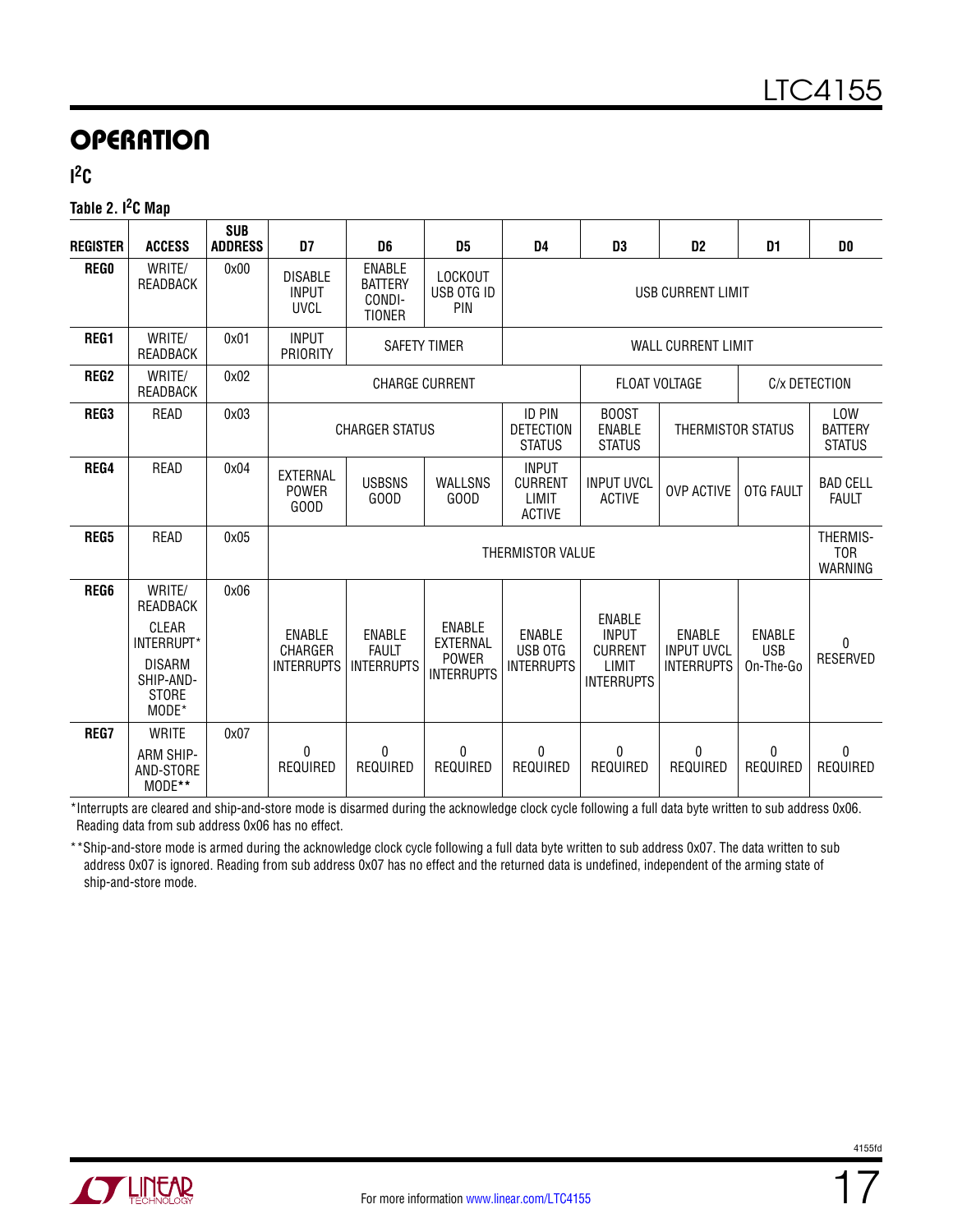### **Introduction**

The LTC4155 is an advanced <sup>2</sup>C controlled power manager and Li-Ion/Polymer battery charger designed to efficiently transfer up to 15W from a variety of sources while minimizing power dissipation and easing thermal budgeting constraints. By decoupling  $V_{\text{OUT}}$  and the battery, the innovative instant-on PowerPath architecture ensures that the application is powered immediately after external voltage is applied, even with a completely dead battery, by prioritizing power to the application.

Since  $V_{\text{OUT}}$  and the battery are decoupled, the LTC4155 includes an ideal diode controller. The ideal diode from the battery to  $V_{\text{OUT}}$  guarantees that ample power is always available to  $V_{\text{OUT}}$  even if there is insufficient or absent power at V<sub>BUS</sub>.

The LTC4155 includes a monolithic step-down switching battery charger for USB support, wall adapters and other 5V sources. By incorporating a unique input current measurement and control system, the switching charger interfaces seamlessly to wall adapters and USB ports without requiring application software to monitor and adjust system loads. Because power is conserved, the LTC4155 allows the load current on  $V_{\text{OUT}}$  to exceed the current drawn by the USB port or wall adapter, making maximum use of the allowable power for battery charging without exceeding the USB or wall adapter power delivery specifications. A wide range of input current settings as well as battery charge current settings are available for selection by  $1^2C$ .

Using only one inductor, the switching PowerPath can operate in reverse, boosting the battery voltage to provide 5V power at its input pin for USB On-The-Go applications. In the USB-OTG mode, the switching regulator supports USB high power loads up to 500mA. Protection circuits ensure that the current is limited and ultimately the channel is shut down if a fault is detected on the USB connector.

To support USB low power mode, the LTC4155 can deliver power to the external load and charge the battery through a linear regulator while limiting input current to less than 100mA.

The LTC4155 also features a combination overvoltage protection circuit/priority multiplexer which prevents damage to its input caused by accidental application of high voltage and selects one of two high power input connectors based on priority.

A thermistor measurement subsystem periodically monitors and reports the battery's thermistor value via the onboard  $1<sup>2</sup>C$  port. The same circuit then reports when dangerous battery temperatures are reached and can autonomously pause charging and optionally enable a battery safety conditioner. Refer to Overtemperature Battery Conditioner in the Operation section for further details.

To minimize battery drain when a device is connected to a suspended USB port, an LDO from  $V_{BUS}$  to  $V_{OUT}$  provides the allowable USB suspend current to the application.

An interrupt subsystem can be enabled to alert the host microprocessor of various status change events so that system parameters can be varied as needed by system software. Several status change event categories are maskable for maximum flexibility.

To eliminate battery drain between manufacture and sale, a ship-and-store feature reduces the already low battery standby current to nearly zero and optionally disconnects power from downstream circuitry.

An input undervoltage amplifier optionally prevents the input voltage from decreasing below 4.3V when a resistive cable or current limited supply is providing input power to the LTC4155.

Finally, the LTC4155 has considerable adjustability built in so that power levels and status information can be controlled and monitored via the simple 2-wire  ${}^{12}C$  port.

### **Input Current-Limited Step-Down Switching Charger**

Power delivery from  $V_{BUS}$  to  $V_{OUT}$  is controlled by a 2.25MHz constant-frequency step-down switching regulator. The switching regulator reduces output power in response to one of six regulation loops, including battery voltage, battery charge current, output voltage, input current, input undervoltage, and external PMOS charger FET power dissipation. For USB low power (100mA) and USB suspend (2.5mA) modes, the switching regulator is disabled and power is transmitted through a linear regulator.

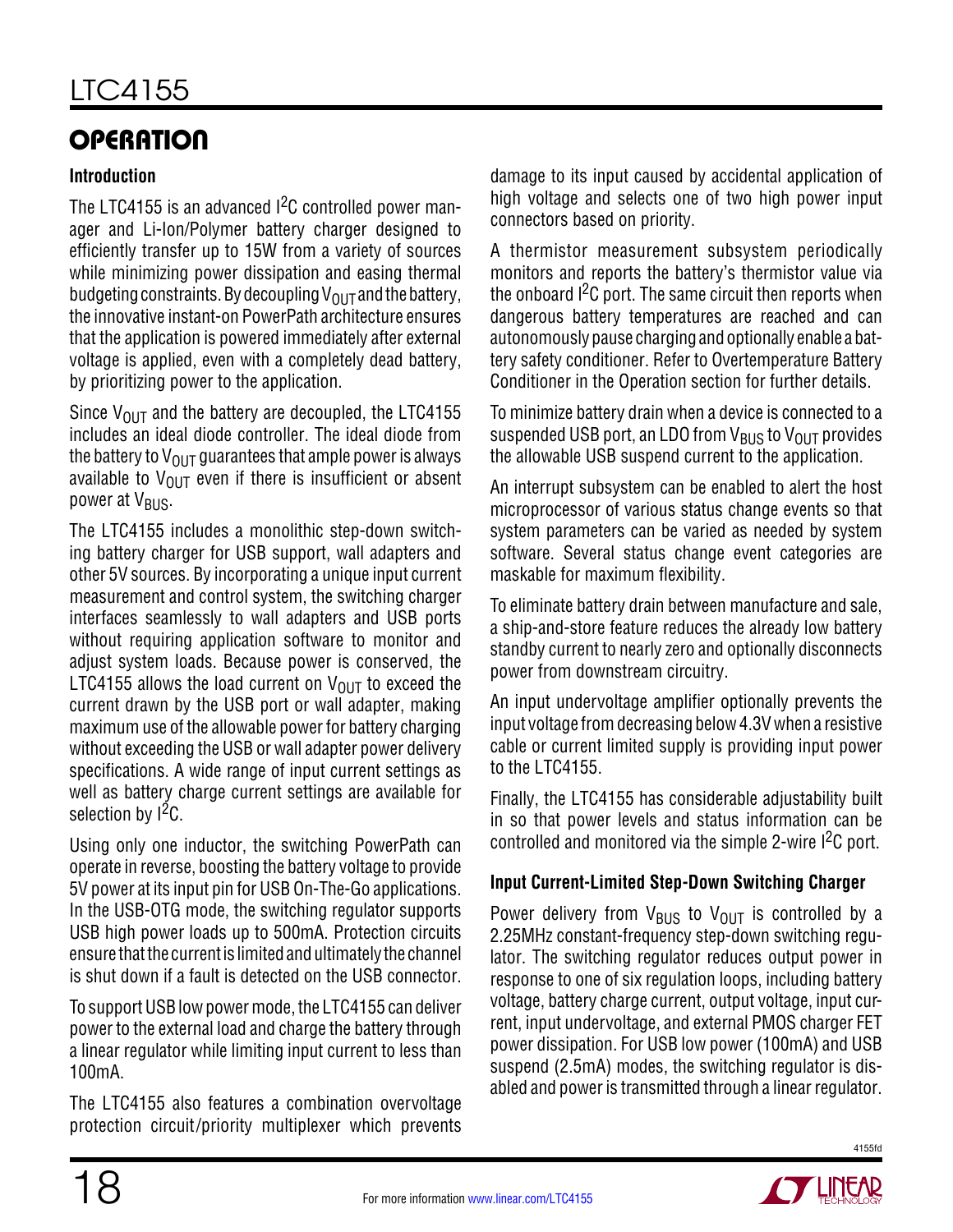### **Battery Float Voltage Regulation**

When the battery charger is enabled, the switching regulator will reduce its output power to prevent VBATSNS from exceeding the programmed battery float voltage,  $V_{FI\;OAT}$ . The float voltage may be selected from among four possible choices via the  $1<sup>2</sup>C$  interface using bits VFLOAT[1:0]. Refer to Table 12.

### **Battery Charge Current Regulation and Low Cell Trickle Charge**

The switching regulator will also reduce its output power to limit battery charge current, I<sub>CHARGE</sub>, to a programmed maximum value. The battery charge current is programmed using both a resistor,  $R_{PROG}$ , between PROG and ground to set default maximum charge current plus I<sup>2</sup>C adjustability to optionally reduce programmed charge current. The battery charge current loop mirrors a precise fraction of the battery charge current,  $I_{BAT}$ , to the PROG pin, then reduces switching regulator output power to limit the resultant voltage,  $V_{PROG}$ , to one of fifteen possible servo reference voltages.

The following expression may be used to determine the battery charge current at any time by sampling the PROG pin voltage.

$$
I_{BAT} = \frac{V_{PROG}}{R_{PROG}} \cdot 1000
$$

This expression may also be used to calculate the required value of  $R_{PROG}$  for any desired charge current. The resistor value required to program default maximum charge current may be found by substituting  $V_{PROG} = 1.200$  and solving for  $R_{PROG}$ . The other fourteen settings are I<sup>2</sup>C selectable using ICHARGE[3:0] and reduce the charge current in 6.25% steps. The resulting limits may be found by substituting  $R_{PROG}$  and the relevant  $V_{PROG}$  servo voltage from Table 11.

The maximum charge current should be set based on the cell size and maximum charge rate without regard to input current setting or input power source.

The LTC4155 monitors the voltage across the external PMOS transistor and automatically reduces the current regulation servo voltage at  $V_{\text{PROG}}$  to limit power

dissipation in the transistor. During normal operation, the PMOS channel is fully enhanced and power dissipation is typically under 100mW. Starting when the battery voltage is below approximately 3.25V, the charge current servo voltage will be gradually reduced from its I2C programmed value to a minimum value between 75mV and 100mV when the battery is below  $V_{LOWBAT}$ , typically 2.8V. This charge current reduction has the combined effect of protecting the external PMOS transistor from damage due to excessive heat, while also trickle charging the excessively depleted cell to maximize battery health and lifetime. Peak power dissipation in the external PMOS transistor is limited to approximately 1W. Figure 1 shows the relationship between battery voltage, charge current and power dissipation.



**Figure 1. V<sub>OUT</sub> Minimum Voltage Regulation** 

### **VOUT Voltage Regulation**

A third control loop reduces power delivery by the switching regulator in response to the voltage at  $V_{\text{OUT}}$ , which has a nonprogrammable servo voltage of 4.35V. When the battery charger is enabled,  $V_{\text{OUT}}$  is connected to BATSNS through the internal charge current sense resistor and the external PMOS battery FET. The two node voltages will differ only by the  $I \cdot R$  drop through the two devices, effectively keeping  $V_{\text{OUT}}$  below its servo point for the duration of the charge cycle.

The LTC4155 will attempt to prevent  $V_{OUT}$  from falling below approximately 3.5V when the battery is deeply

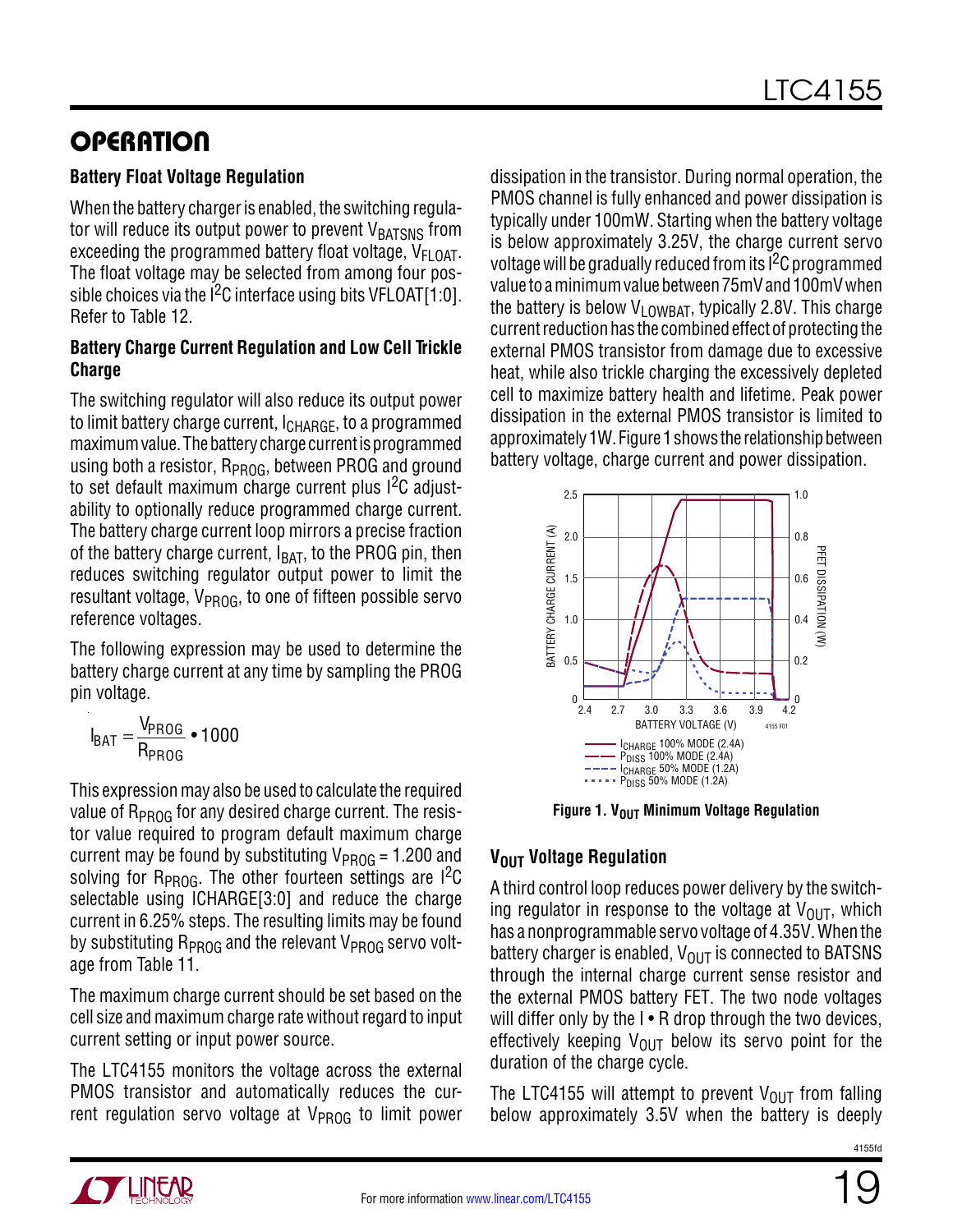discharged. This feature allows instant-on operation when the low state of charge would otherwise prevent operation of the system. If the system load plus battery charger load exceeds the available input power, battery charge current will be sacrificed to prioritize the system load and maintain the switching regulator output voltage while continuing to observe the input current limit. If the system load alone exceeds the power available from the input, the output voltage must fall to deliver the additional current, with supplemental current eventually being supplied by the battery.

### **Input Current Regulation**

To meet the maximum load specification of the available supply (USB/wall adapter), the switching regulator contains a measurement and control system which ensures that the average input current is below the level programmed at the CLPROG1 or CLPROG2 pin and the I<sup>2</sup>C port. Connecting a single 1% tolerance resistorofthe recommended value toboththeCLPROG1 andCLPROG2 pinsguarantees compliance with the 2.5mA, 100mA, 500mA, and 900mA USB 2.0/3.0 current specifications, while also permitting other I2C selectable current limits up to 3A. The input current limit is independently selectable for each of the two inputs, with the USBILIM[4:0] and WALLILIM[4:0] bits in the  $1<sup>2</sup>C$  port. The USB input current limit setting resets to 100mA when power is removed from its respective input. The WALL input current limit setting resets to 100mA when power is removed from both the USB and WALL inputs. Refer to Alternate Default Input Current Limit in the Operation section to program a non USB compliant default input current limit for use with wall adapters or other power sources. Refer to Table 8 for a complete listing of  $I^2C$  programmable input current limit settings.

If the combined external load plus battery charge current is large enough to cause the switching power supply to reach the programmed input current limit, the battery charger will reduce its charge current by precisely the amount necessary to enable the external load to be satisfied. Even if the battery charge current is programmed to exceed the allowable input power, the specification for average input current will not be violated; the battery charger will reduce its current as needed. Furthermore, if the load at  $V_{\text{OUT}}$  exceeds the programmed power level from  $V_{\text{BUS}}$ , the

extra load current will be drawn from the battery via the ideal diode independent of whether the battery charger is enabled or disabled.

### **Input Undervoltage Current Limit**

The LTC4155 can tolerate a resistive connection to the input power source by automatically reducing power transmission as the  $V_{\text{RUS}}$  pin drops to 4.3V preventing a possible UVLO oscillation. The undervoltage current limit feature can be disabled by  $1^2C$  using the DISABLE\_INPUT UVCL bit. Refer to Table 5.

### **USB On-The-Go 5V Boost Converter**

The LTC4155 switching regulator can be operated in reverse to deliver power from the battery to  $V_{\rm BUS}$  while boosting the  $V_{BUS}$  voltage to 5V. This mode can be used to implement features such as USB On-The-Go without any additional magnetics or other external components.

The step-up switching regulator may be enabled in one of two ways. The LTC4155 can optionally monitor the ID pin of a USB cable and autonomously start the step-up regulator when a host-side A/B connector is detected with a grounded ID pin. The switching regulator may also be enabled directly with the REQUEST\_OTG I<sup>2</sup>C command. Note that the step-up regulator will not operate if input power is present on either the USB or WALL input, or if the battery voltage is below V<sub>LOWBAT</sub>, typically 2.8V. The I<sup>2</sup>C status bits OTG ENABLED, LOWBAT and OTG FAULT can be used to determine if the step-up converter is running. Refer to ID Pin Detection in the Operation section for more information about the autonomous step-up regulator start-up.

The step-up regulator only provides power to the USB input. It is not possible to provide power to the WALL input. The <sup>2</sup>C PRIORITY setting has no effect on step-up regulator operation. Refer to Dual-Input Overvoltage Protection and Undervoltage Lockout in the Operation section for more information about multiple input operation.

4155fd The switching regulator is guaranteed to deliver 500mA to  $V_{\text{BUS}}$  and will limit its output current to approximately 1.4A while allowing  $V_{\text{BUS}}$  to fall when overloaded. If a short-circuit fault is detected, the channel will be shut down after approximately 8ms and the problem will be reported with the  $1<sup>2</sup>C$  status bit OTG FAULT.

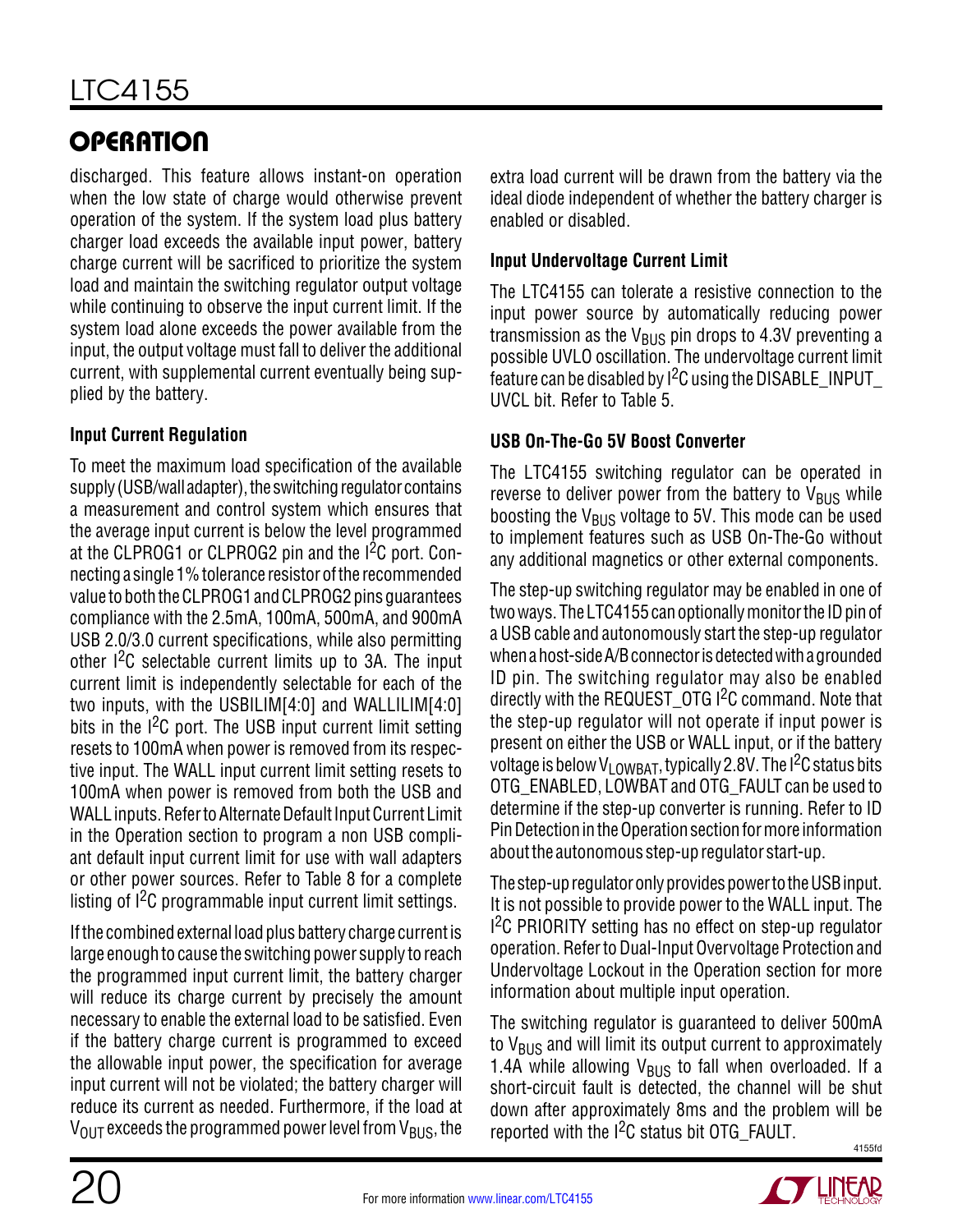### **ID Pin Detection**

For USB On-The-Go compatibility, the step-up switching regulator can optionally start autonomously when the grounded ID pin in the A side of an On-The-Go cable is detected.

The ID pin is monitored at all times. Its status is reported in the  $1<sup>2</sup>C$  bit ID DETECT, reporting true when the ID pin is grounded. Optionally, any change in ID\_PIN\_DETECT may trigger an interrupt request to notify the system processor. Unless the  $1<sup>2</sup>C$  LOCKOUT ID PIN bit has been set, ID pin detection will also automatically start the step-up regulator. Note that LOCKOUT ID PIN locks out automatic start-up, but not monitoring of the ID pin. Also, the REQUEST\_OTG command may be used to enable the step-up regulator, independent of the state of ID\_PIN\_ DETECT and LOCKOUT ID PIN. Note that the regulator will not start if input power is already present on either input. The I<sup>2</sup>C status bits OTG ENABLED and OTG FAULT can be used to determine if the regulator is running.

The ID pin detection circuit will report a short on the ID pin for ID pin impedances lower than approximately 24k. The USB Battery Charging Specification Rev 1.1 added additional signaling to the ID pin, specifying other possible ID pin resistances of RID\_A, RID\_B and RID\_C. These impedances are all larger than the 24k threshold and will typically not cause an ID pin short detection.

#### **Dual-Input Overvoltage Protection and Undervoltage Lockout**

The LTC4155 can provide overvoltage protection to its two power inputs with minimal external components, as shown in Figure 2.



The LTC4155 acts as a shunt regulator when the input is overvoltage, clampingUSBSNSorWALLSNSto 6V. Resistors R1 and R2 should be 3.6k and be rated appropriately for the worst-case power dissipation during an overvoltage event. The power dissipated in the resistor is given by the following expression:

$$
P_{\text{RESISTOR}} = \frac{(V_{\text{OVERVOLTAGE}} - 6V)^2}{3.6k}
$$

For example, a typical 0201 size resistor would be appropriate for possible overvoltage events up to 19V. An 0402 size resistor would be appropriate up to 20V, an 0603 up to 24V, an 0805 up to 27V, and a 1206 up to 35V. Additional power derating may be necessary at elevated ambient temperature. The maximum allowed shunt current into the USBSNS and WALLSNS pins constrains the upper limit of protection to 77V.

The drain-source voltage rating,  $V_{DS}$ , of N-channel FETs MN1-MN2 must be appropriate for the level of overvoltage protection desired, as the full magnitude of the input voltage is applied across one of these devices.

The drain-source voltage rating of N-channel FETs MN3- MN4 need only be as high as the protection threshold, typically 6.2V. MN3-MN4 are not required for overvoltage protection, but are required to block current from circulating from one input to the other through the unused channel's FET body diode. For single-input applications, only a single power FET is required. Refer to Alternate Input Power Configurations in the Applications Information section for implementation details.

Negative voltage protection can be added by reconfiguring the circuit without adding any additional power transistors. Refer to Alternate Input Power Configurations in the Applications Information section for implementation details.

For an input (USB or WALL) to be considered a valid power source, it must satisfy three conditions. First, it must be above a minimum voltage,  $V_{UVLO}$ . Second, it must be greater than the battery voltage by a minimum of  $V_{\text{DIIVL}}$   $\Omega$ . Lastly, it must be below the overvoltage protection threshold voltage,  $V_{OVIO}$ . The USBSNS and WALLSNS pins each draw a small current which causes a voltage offset between the USB and WALL inputs and the USBSNS and **Figure 2. Dual-Input Overvoltage Protection Multiplexer**

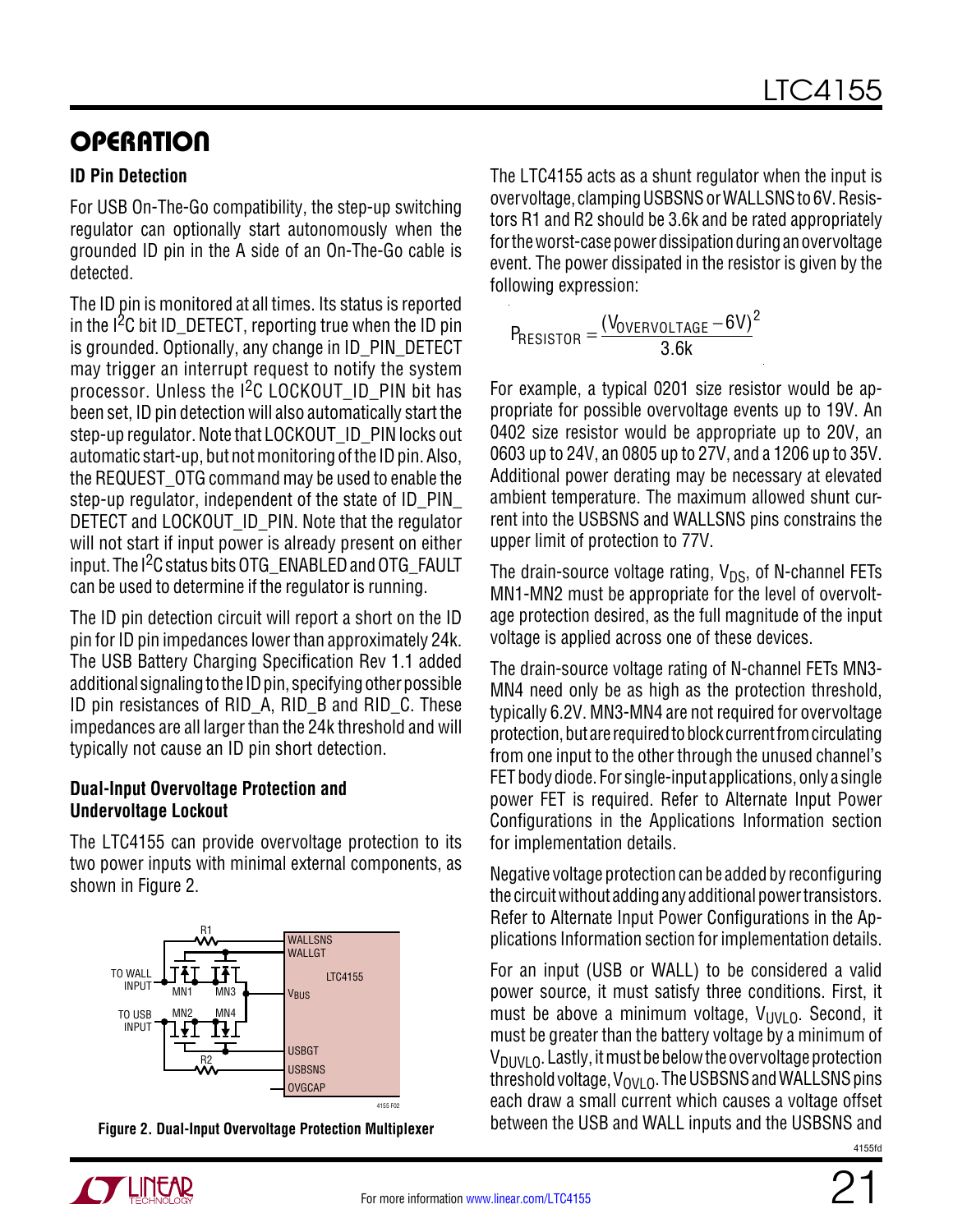WALLSNS pins. The voltage threshold values previously listed and specified in the Electrical Characteristics table are valid when each input is connected to its respective sense pin through a 3.6k resistor.

The status of the USB and WALL inputs is monitored continuously and reported by  $1^2C$ , with the option of generating several interrupts. When all three conditions previously listed are true, the LTC4155 will report the input valid by asserting USBSNSGD or WALLSNSGD in the <sup>12</sup>C port. Optionally, if external power interrupts are enabled, an interrupt request will be generated.

When power is applied simultaneously to both inputs, the LTC4155 will draw power from the WALL input by default. If the <sup>2</sup>C PRIORITY bit is asserted, the LTC4155 will instead draw power from the USB input when both inputs are present. The USB On-The-Go step-up regulator delivers power only to the USB input, and the PRIOR-ITY bit is ignored in this mode. The input current limits USBILIM[4:0] and WALLILIM[4:0] also reset to 100mA default mode under different criteria. In all other respects, the two inputs are identical.

An optional capacitor may be placed between the OVGCAP pin and GND to minimize input current disruption when switching from one input to the other while operating at high power levels. The capacitor must be rated to withstand at least 13V and should be approximately ten times larger than the total gate capacitance of the series NMOS power transistors. Capacitance on this pin can also be used to slow the gate charging if the application requires controlled inrush current to any additional input capacitance on the V<sub>BUS</sub> pin. If fast switching between input or inrush control is not necessary, OVGCAP may be left unconnected.



**Figure 3. No Overvoltage Protection**

If overvoltage protection is not necessary in the application, connect USBSNS to  $V_{BUS}$  with a 3.6k resistor, as shown in Figure 3. If the USB On-The-Go step-up regulator is not used in the application, it is also possible to connect WALLSNS to  $V_{\text{BUS}}$  through 3.6k and leave USBSNS open.

### **100mA Linear Battery Charger Mode**

The LTC4155 features a mode to support USB low power operation. Total input current to the LTC4155 is quaranteed to remain below 100mA in this mode when the recommended resistor is used on the CLPROG2 pin. The stepdown switching regulator does not operate in this mode. Instead, a linear regulator provides power from  $V_{\text{BUS}}$  to  $V<sub>OUT</sub>$  and the battery. The linear battery charger follows the same constant-current/constant-voltage algorithm as the switching regulator, but regulates input current rather than battery charge current. The voltage on the CLPROG2 pin represents the input current in this mode, using the expression:

$$
I_{VBUS} = \frac{V_{CLPROG2}}{R_{CLPROG2}} \bullet (80)
$$

Battery charge current is represented by the voltage on the PROG pin, but it is not regulated in this mode.

$$
I_{\text{CHARGE}} = \frac{V_{\text{PROG}}}{R_{\text{PROG}}} \bullet (1000)
$$

 $V_{\text{OUT}}$  will generally be very close to the battery voltage when the battery charger is enabled, except when the battery voltage is very low, the LTC4155 will increase the impedance between  $V_{\text{OUT}}$  and BATSNS to facilitate instant-on operation. If the system load plus battery charge current exceeds the available input current, battery charge current will be sacrificed to give priority to the load. If the system load alone exceeds the available input current,  $V_{OUT}$  must fall to the battery voltage so that the battery may provide the supplemental current.

The battery will charge to the float voltage specified by the I2C setting VFLOAT[1:0]. See Table 12.

When the battery charger is disabled or terminated,  $V_{OUT}$ will be regulated to 4.35V.

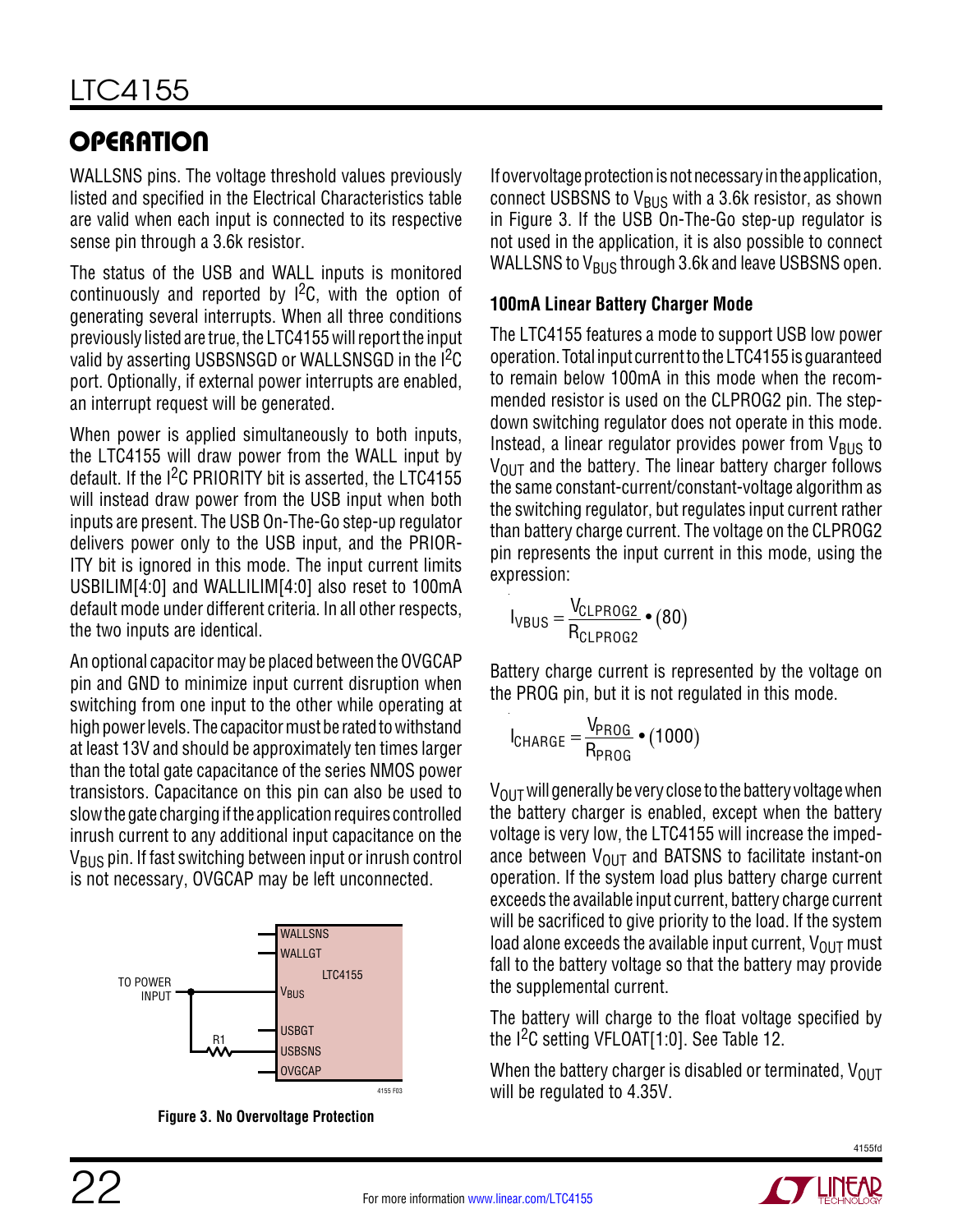### **2.5mA Linear Suspend Mode**

The LTC4155 can supply a small amount of current from  $V_{\text{BUS}}$  to  $V_{\text{OUT}}$  to power the system and reduce battery discharge when the product has access to a suspended USB port. When the system load current is less than the current available from the suspended USB port, the voltage at  $V_{\text{OUT}}$  will be regulated to 4.35V. If the system load current exceeds USB input current limit, the voltage at  $V_{\text{OUT}}$  will fall to the battery voltage and any supplemental current above that available from the USB port will be supplied by the battery. CLPROG2 will servo to 103mV in current limit. Battery charging is disabled in suspend mode. Either the USB or WALL input may utilize this current limited suspend mode by programming the appropriate setting in the respective USBILIM or WALLILIM register.

#### **Ideal Diode and Minimum V<sub>OUT</sub> Controller**

The LTC4155 features an ideal diode controller to ensure that the system is provided with sufficient power even when input power is absent or insufficient. This requires an external PMOS transistor with its source connected to CHGSNS, gate to BATGATE, and drain to BATSNS. The controller modulates the gate voltage of the PMOS transistor to allow current to flow from the battery to  $V_{\text{OUT}}$  to power the system while blocking current in the opposite direction to prevent overcharging of the battery.

The ideal diode controller has several modes of operation. When input power is available and the battery is charging, the PMOS gate will generally be grounded to maximize conduction between the switching regulator and the battery for maximum efficiency. If the battery is deeply discharged, the LTC4155 will automatically increase the impedance between the switching regulator and the battery enough to prevent  $V_{\text{OUT}}$  from falling below approximately 3.5V. Power to the system load is always prioritized over battery charge current. Increasing the impedance between  $V_{\text{OUT}}$ and the battery does not necessarily affect the battery charge current, but it may do so for one of the following two reasons:

- 1. The charge current will be limited to prevent excessive power dissipation in the external PMOS as it becomes more resistive. Charge current reduction begins when the voltage across the PMOS reaches approximately 250mV, and can reduce the charge current as low as 8% full scale. Maximumpowerdissipation inthePMOS is limited to approximately 1W with  $R_{PROG} = 499\Omega$ .
- 2. When limited power is available to the switching regulator because either the programmed input current limit or input undervoltage current limit is active, charge current will automatically be reduced to prioritize power delivery to the system at  $V_{\text{OUT}}$ .  $V_{\text{OUT}}$  will be maintained at 3.5V as long as possible without exceeding the input power limitation. If the system load alone requires more power than is available from the input after charge current has been reduced to zero,  $V_{\text{OUT}}$ must fall to the battery voltage as the battery begins providing supplemental power.

When input power is available, but the battery charger is disabled or charging has terminated,  $V_{\text{OUT}}$  and the battery are normally disconnected to prevent overcharging the battery. If the power required by the system should exceed the power available from the input, either because of input current limit or input undervoltage current limit,  $V_{\text{OUT}}$  will fall to the battery voltage and any additional current required by the load will be supplied by the battery through the ideal diode.

When input power is unavailable, the ideal diode switches to a low power mode which maximizes conduction and power transmission efficiency between  $V_{\text{OUT}}$  and the battery by grounding the PMOS gate.

Finally, when ship-and-store mode is activated, the ideal diode is shut down and BATGATE is driven to the battery voltage to prevent conduction through the PMOS. Note that with a single FET, conduction to  $V_{OUT}$  is still possible through the body connection diode. Refer to Low Power Ship-and-Store Mode in the Operation section for more information about this mode.

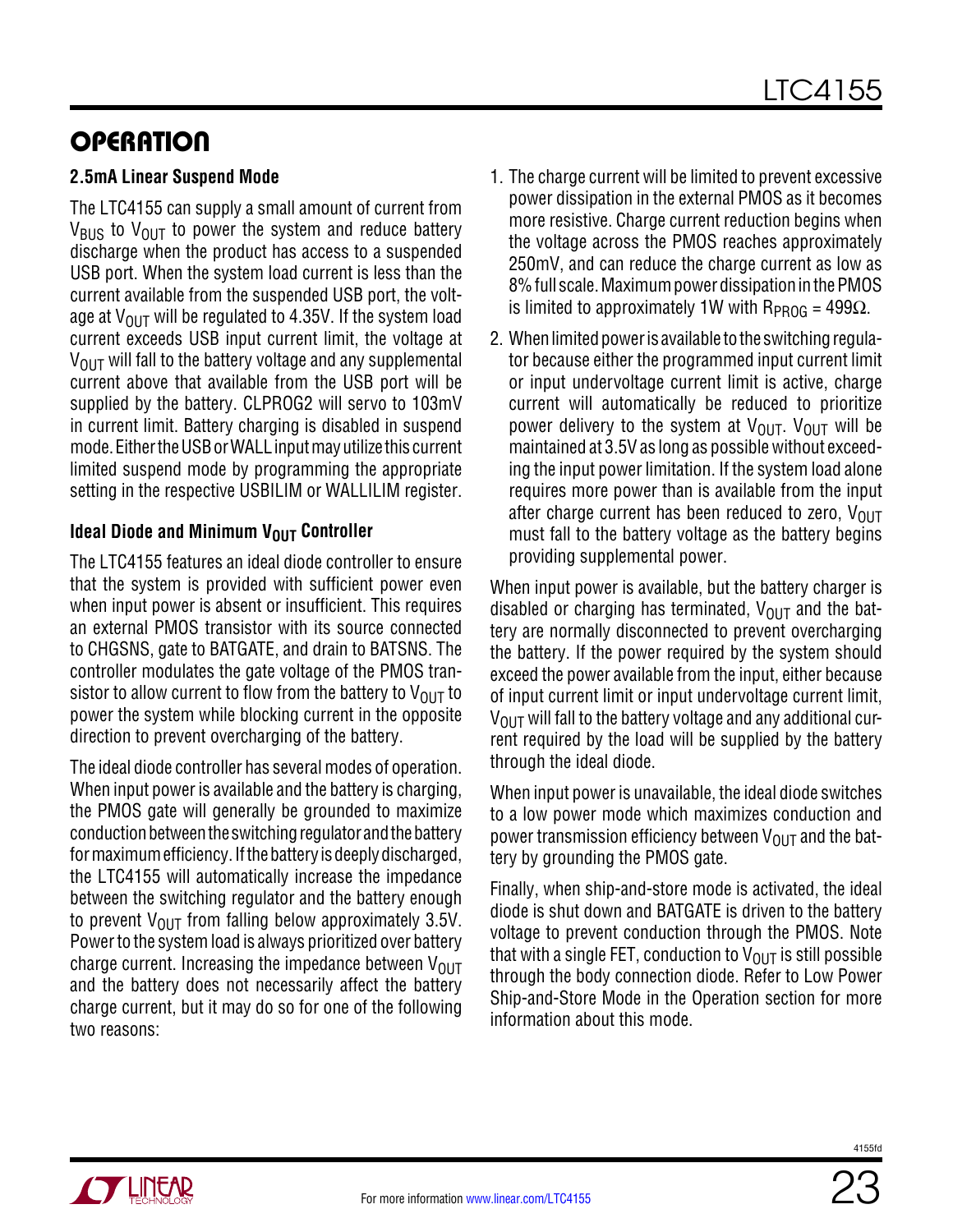#### **Low Power Ship-and-Store Mode**

The LTC4155 can reduce its already low standby current to approximately 1µA in a special mode designed for shipment and storage. Unlike normal standby mode, in this mode the external PMOS gate is driven to the battery voltage to disable FET conduction through the external PMOS. This mode may be used to cut off all power to any downstream load on  $V_{\text{OUT}}$  to maximize battery life between product manufacture and sale. Note that the bulk connection inside the external PMOS will provide a conductive path from the battery to  $V_{\text{OUT}}$ , independent of the voltage on its gate. To block conduction to  $V_{\text{OUT}}$ , typically two PMOS transistors must be connected in series with either the sources or drains of each device connected in the center, as shown in Figure 4. If the application does not require the battery to be isolated from downstream devices, significant power savings in the LTC4155 may still be realized by activating this mode.

Ship-and-store mode is armed following the acknowledge of any data byte written to sub address  $0 \times 07$  by the  $1^{2}C$ bus master. The contents of the data byte are ignored, but the full byte and acknowledge clock cycle must be sent. Ship-and-store mode is activated as  $V_{BUS}$  falls below approximately 1V, or immediately if no input power is present when the I<sup>2</sup>C command is issued. V<sub>BUS</sub> quiescent current falls to nearly zero when power is removed from the USB and WALL inputs, resulting in a delay of up to several hours for  $V_{BUS}$  to self-discharge to the 1V activation threshold. Faster activation may be achieved by connecting a 1M resistor between  $V_{BUS}$  and GND. Reading from sub address 0x07 has no effect on arming or activation and the returned data is undefined, independent of the arming or activation state.



**Figure 4. Ship-and-Store Mode Required Components**  to Enforce Downstream (V<sub>OUT</sub>) Shutdown

Once engaged, ship-and-store mode can be disengaged by applying power to the USB or WALL input or by writing any full data byte and acknowledge clock cycle to sub address  $0x06$  if the  $12C$  bus master is still powered.

### **I 2C Interface**

The LTC4155 may communicate with a bus master using the standard I2C 2-wire interface. The Timing Diagram shows the relationship of the signals on the bus. The two bus lines, SDA and SCL, must be HIGH when the bus is not in use. External pull-up resistors or current sources, such as the LTC1694 SMBus accelerator, are required on these lines. The LTC4155 is both a slave receiver and slave transmitter. The I<sup>2</sup>C control signals, SDA and SCL, are scaled internally to the DVCC supply. DVCC should be connected to the same power supply as the bus pull-up resistors.

The I<sup>2</sup>C port has an undervoltage lockout on the DVCC pin. When DVCC is below approximately 1V, the I<sup>2</sup>C serial port is cleared, the LTC4155 is set to its default configuration, pending interrupts will be cleared, and future interrupts will be disabled.

### **Bus Speed**

The  $1^2C$  port is designed to operate at speeds of up to 400kHz. It has built-in timing delays to ensure correct operation when addressed from an I2C compliant master device. It also contains input filters designed to suppress glitches.

### **START and STOP Conditions**

A bus master signals the beginning of communications by transmitting a START condition. A START condition is generated by transitioning SDA from HIGH to LOW while SCL is HIGH. The master may transmit either the slave write or the slave read address. Once data is written to the LTC4155, the master may transmit a STOP condition which commands the LTC4155 to act upon its new command set. A STOP condition is sent by the master by transitioning SDA from LOW to HIGH while SCL is HIGH.

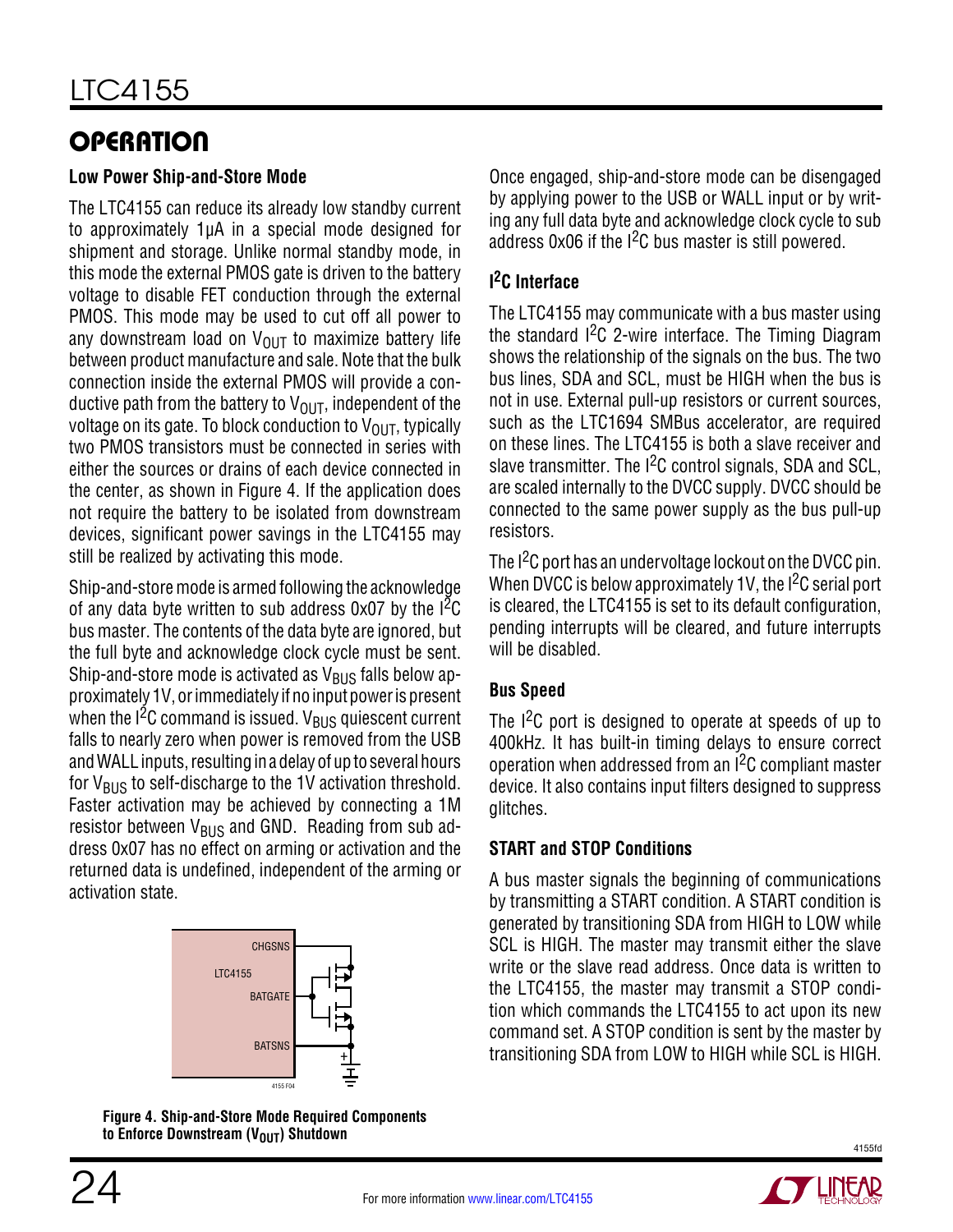### **Byte Format**

Each frame sent to or received from the LTC4155 must be eight bits long, followed by an extra clock cycle for the acknowledge bit. The data should be sent to the LTC4155 most significant bit (MSB) first.

#### **Master and Slave Transmitters and Receivers**

Devices connected to an  $1^2C$  bus may be classified as either master or slave. A typical bus is composed of one or more master devices and a number of slave devices. Some devices are capable of acting as either a master or a slave, but they may not change roles while a transaction is in progress.

The transmitter/receiver relationship is distinct from that of master and slave. The transmitter is responsible for control of the SDA line during the eight bit data portion of each frame. The receiver is responsible for control of SDA during the ninth and final acknowledge clock cycle of each frame.

All transactions are initiated by the master with a START or repeat START condition. The master controls the active (falling) edge of each clock pulse on SCL, regardless of its status as transmitter or receiver. The slave device never brings SCL LOW, but may extend the SCL LOW time to implement clock stretching if necessary. The LTC4155 does not clock stretch and will never hold SCL LOW under any circumstance.

The master device begins each  $1^2C$  transaction as the transmitter and the slave device begins each transaction as the receiver. For bus write operations, the master acts as the transmitter and the slave acts as receiver for the duration of the transaction. For bus read operations, the masterandslaveexchangetransmit/receiverolesfollowing the address frame for the remainder of the transaction.

### **Acknowledge**

The acknowledge signal (ACK) is used for handshaking between the transmitter and receiver. When the LTC4155 is written to, it acknowledges its write address as well as the subsequent data bytes as a slave receiver. When it is read from, the LTC4155 acknowledges its read address

as a slave receiver. The LTC4155 then changes to a slave transmitterandthemasterreceivermayoptionallyacknowledge receipt of the following data byte from the LTC4155.

The acknowledge related clock pulse is always generated by the bus master. The transmitter (master or slave) releases the SDA line (HIGH) during the acknowledge clock cycle. The receiver (slave or master) pulls down the SDA line during the acknowledge clock pulse so that it is a stable LOW during the HIGH period of this clock pulse.

When the LTC4155 is read from, it releases the SDA line after the eighth data bit so that the master may acknowledge receipt of the data. The  $I^2C$  specification calls for a not acknowledge (NACK) by the master receiver following the last data byte during a read transaction. Upon receipt of the NACK, the slave transmitter is instructed to release control of the bus. Because the LTC4155 only transmits one byte of data under any circumstance, a master acknowledging or not acknowledging the data sent by the LTC4155 has no consequence. The LTC4155 will release the bus in either case.

### **Slave Address**

The LTC4155 responds to a 7-bit address which has been factory programmed to 0b0001  $001[R/\overline{W}]$ . The LSB of the address byte, known as the read/write bit, should be 0 when writing data to the LTC4155, and 1 when reading data from it. Considering the address an 8-bit word, then the write address is 0x12, and the read address is 0x13. The LTC4155 will acknowledge both its read and write addresses.

### **Sub Addressed Access**

The LTC4155 has four command registers for control input and three status registers for status reporting. They are accessed by the  $1<sup>2</sup>C$  port via a sub addressed pointer system where each sub address value points to one of the seven control or status registers within the LTC4155. The sub address pointer is always the first byte written immediately following the LTC4155 write address during bus write operations. The sub address pointer value persists after the bus write operation and will determine which data byte is returned by the LTC4155 during any

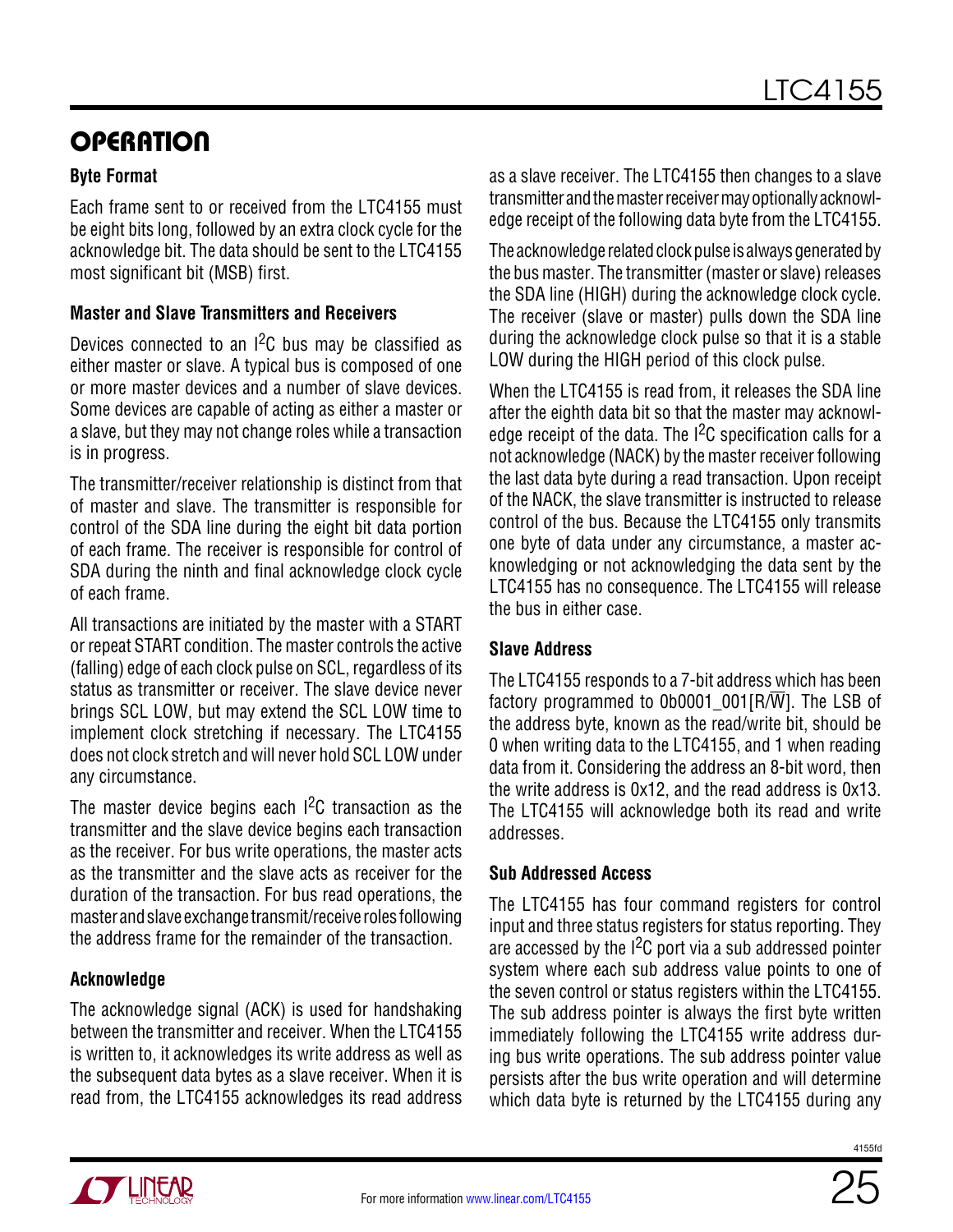subsequent bus read operations. The sub address pointer register is equivalent to the command code byte within the SMBus write byte and read byte protocols explained in detail under the SMBus Protocol Compatibility section.

### **Bus Write Operation**

The bus master initiates communication with the LTC4155 with a START condition and the LTC4155's write address. If the address matches that of the LTC4155, the LTC4155 returnsanacknowledge. Thebusmastershouldthendeliver the sub address. The sub address value is transferred to a special pointer register within the LTC4155 upon the return of the sub address acknowledge bit by the LTC4155. If the master wishes to continue the write transaction, it may then deliver the data byte. The data byte is transferred to an internal pending data register at the location of the sub address pointer when the LTC4155 acknowledges the data byte. The LTC4155 is then ready to receive a new sub address, optionally repeating the [SUB ADDRESS][DATA] cycle indefinitely. After the write address, the odd position bytes always represent a sub address pointer assignment and the even position bytes always represent data to be stored at the location referenced by the sub address pointer. The master may terminate communication with the LTC4155 after any even or odd number of bytes with either a repeat START or a STOP condition. If a repeat START condition is initiated by the master, the LTC4155, or any other chip on the  $1^2C$  bus, can then be addressed. The LTC4155 will remember, but not act on, the last input of valid data that it received at each sub address location. This cycle can also continue indefinitely. Once all chips on the bus have been addressed and sent valid data, a global STOP can be sent and the LTC4155 will immediately update all of its command registers with the most recent pending data that it had previously received. This delayed execution behavior is compliant with the PMBus group command protocol.

### **Bus Read Operation**

The LTC4155 contains seven readable registers. Three are read only and contain status information. Four contain control information which may be both written and read back by the bus master.

Only one of the seven sub addressed data registers is accessible during each bus read operation. The data returned by the LTC4155 is from the data register pointed to by the contents of the sub address pointer register. The pointer register contents are determined by the most recent previous bus write operation.

In preparation for a bus read operation, it may be advantageous for a bus master to prematurely terminate a write transaction with a STOP or repeat START condition after transmitting only an odd number of bytes. The last transmitted byte then represents a pointer to the register of interest for the subsequent bus read operation.

The bus master reads status data from the LTC4155 with a START or repeat START condition followed by the LTC4155 read address. If the read address matches that of the LTC4155, the LTC4155 returns an acknowledge. Following the acknowledgement of its read address, the LTC4155 returns one bit of status information for each of the next eight clock cycles from the register selected by the sub address pointer. Additional clock cycles from the master after the single data byte has been read will leave the SDA line high (0xFF transmitted). The LTC4155 will never acknowledge any bytes during a bus read operation with the exception of its read address.

To read the same register again, the transaction may be repeated starting with a START followed by the LTC4155 read address. It is not necessary to rewrite the sub address pointerregisterifthe subaddresshasnot changed. Toread a different register, a write transaction must be initiated with a START or repeat START followed by the LTC4155 write address and sub address pointer byte before the read transaction may be repeated.

When the contents of the sub address pointer register point to a writeable command register, the data returned in a bus read operation is the pending command data at that location if it had been modified since the last STOP condition. After a STOP condition, all pending data is copied to the command registers for immediate effect. The contents of several writeable registers within the LTC4155 are modified upon removal of input power without an  ${}^{12}C$ transaction. USBILIM[4:0] and WALLILIM[4:0] default to either 100mA mode (0x00) or CLPROG1 mode (0x1F)

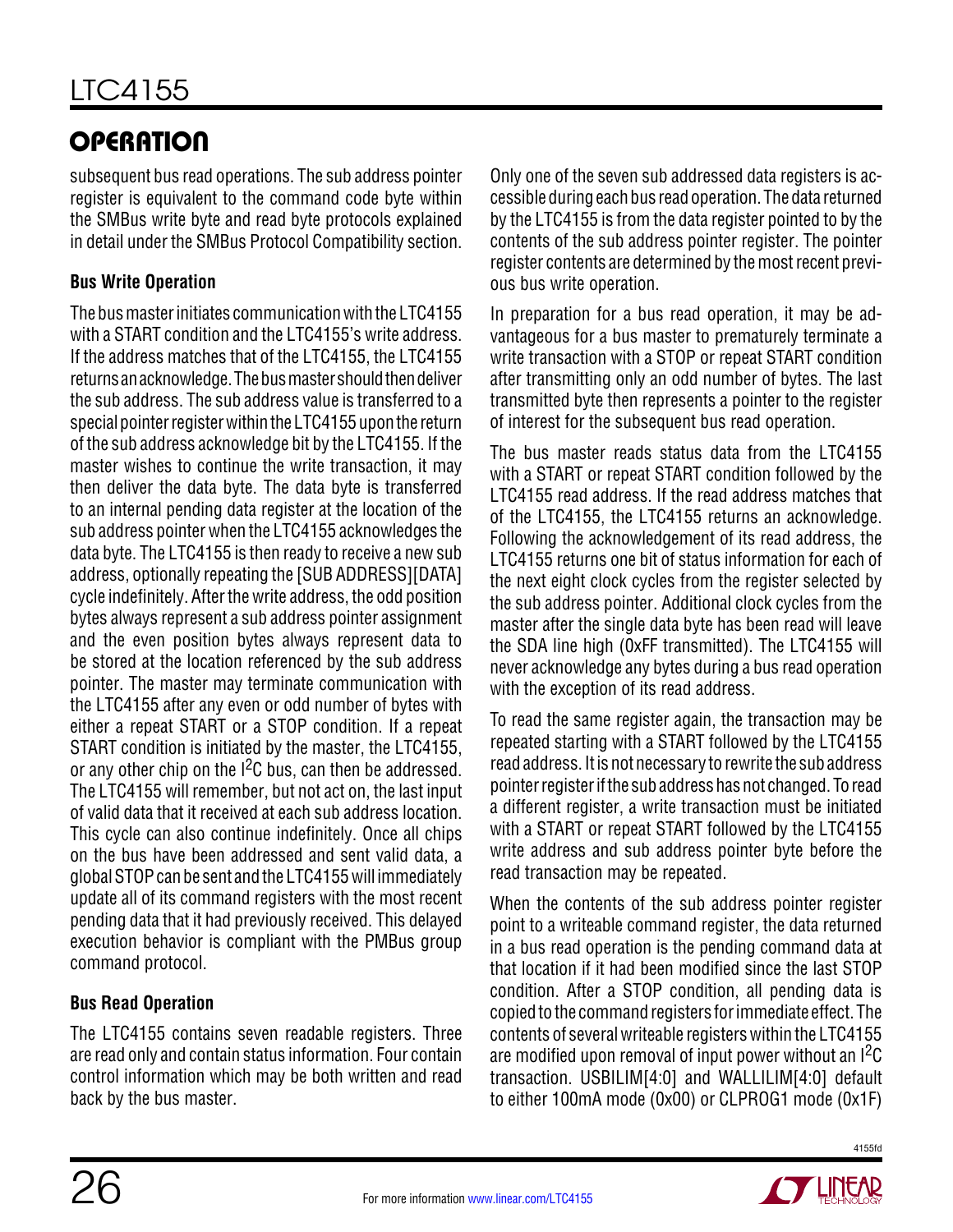as explained in the Alternate Default Input Current Limit section of Operation. Thus, the contents of these registers may be different from the last value written by the bus master, and reading back the contents may be useful to determine the state of the system.

When the contents of the sub address pointer register point to a read-only status register, the data returned is a snapshot of the state of the LTC4155 at a particular instant in time. If no interrupt requests are pending, the status data is sampled when the LTC4155 acknowledges its read address, just before the LTC4155 begins data transmission during a bus read operation. When an unmasked interrupt event takes place, the  $\overline{\text{IRQ}}$  pin is driven low and data is latched in the three read-only status registers at that moment. Any subsequent read operation from any status registers will return this frozen data to facilitate determination of the cause of the interrupt request. After the bus master clears the LTC4155 interrupt request, the status latches are cleared. Bus read operations will then again return either a snapshot of the data at the read address acknowledge, or at the time of the next interrupt assertion, whichever comes first.

### **SMBus Protocol Compatibility**

The SMBus specification is generally compatible with the  $1<sup>2</sup>C$  bus specification, but extends beyond  $1<sup>2</sup>C$  to define and standardize specific protocol formats for various types of transactions. The LTC4155 I<sup>2</sup>C interface is fully compatible with four of the protocols defined by the SMBus specification. All control and status features of the LTC4155 can be accessed using the SMBus protocols, although if high bus utilization is a concern, certain operations can be accomplished more efficiently by  $1^2C$  bus operations that do not adhere to any of the SMBus defined protocols.

### **SMBus Write Byte Protocol**

| ົ<br>ں | <b>SLAVE</b><br><b>ADDRESS</b> | <b>WR</b> | А | COMMAND<br>CODE | <b>DATA RYTE</b> |  |
|--------|--------------------------------|-----------|---|-----------------|------------------|--|

The SMBus write byte protocol can be used to modify the contents of any single control register in the LTC4155. The transaction is initiated by the bus master with a START condition. The SMBus slave address corresponds to the LTC4155 write address, which is 0x09 when interpreted as a 7-bit word (0b 000 1001), followed by WR (value 0b0). TheLTC4155will acknowledge itswrite address. The SMBus command code corresponds to the sub address pointer value and will be written to the sub address pointer register in the LTC4155. Only the register locations with write access (0x00 to 0x02, 0x06 to 0x07) are meaningful values for the sub address pointer when using this protocol. The LTC4155 will acknowledge the SMBus command code byte. The SMBus data byte corresponds to the command data to be written to the location pointed to by the sub address pointer register. The LTC4155 will acknowledge the SMBus data byte. The STOP condition at the end of the sequence will force an update to the command registers, causing the new command data to take immediate effect.

#### **SMBus Read Byte Protocol**

| <b>SLAVE</b><br><b>ADDRESS</b> | <b>IWR</b> | А | <b>COMMAND</b><br>CODE | A | l Srl | <b>SLAVE</b><br><b>ADDRESS</b> | IRD | A | <b>DATA</b><br><b>RVTF</b> |  |
|--------------------------------|------------|---|------------------------|---|-------|--------------------------------|-----|---|----------------------------|--|

4155fd The SMBus read byte protocol can be used to read the contents of any one of the seven control or status registers with one bus transaction. The transaction is initiated by the bus master with a START condition. The SMBus slave address corresponds to the LTC4155 write address, which is 0x09 when interpreted as a 7-bit word (0b 000 1001), followed by WR (value 0b0). The LTC4155 will acknowledge its write address. The SMBus command code corresponds to the sub address pointer value and will be written to the sub address pointer register in the LTC4155. The LTC4155 will acknowledge the SMBus command code byte. The master then issues a repeat START condition, followed by the LTC4155 slave address (0x09) and RD (0b1). The LTC4155 will acknowledge its read address. At this time the bus master becomes a receiver while continuing to clock SCL. The LTC4155 becomes a slave transmitter and controls SDA to place data on the bus. Following the single data byte, the bus master has the option of transmitting either an ACK or a NACK bit. According to the  $1^2C$  specification, a master must transmit a NACK at the end of a read transaction to instruct the slave to terminate data transmission. Because the LTC4155 terminates data transmission after one byte in all cases, whether the bus master transmits an ACK or

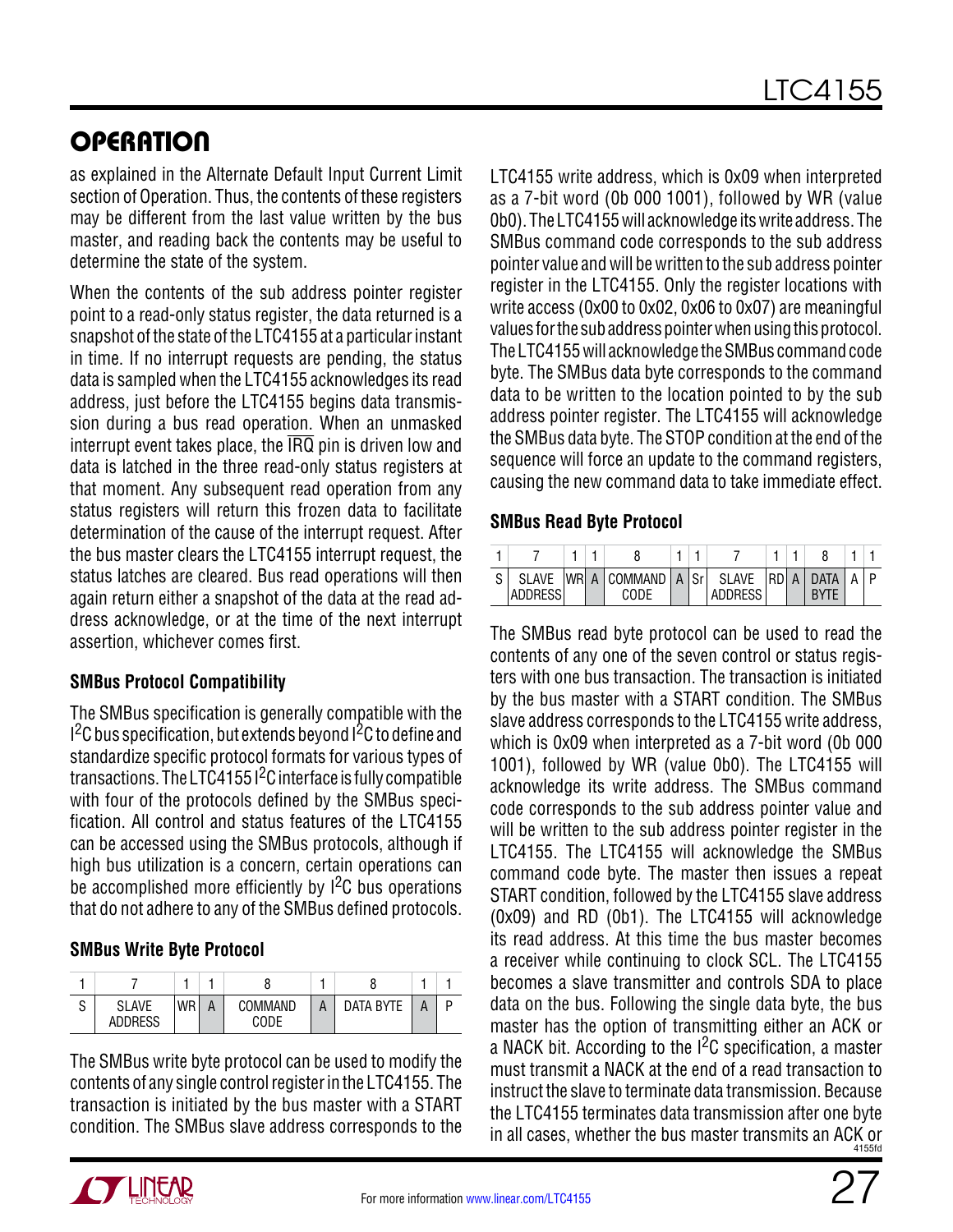# Operation

a NACK is irrelevant. Finally, a STOP condition returns the bus to the idle state.

### **SMBus Send Byte Protocol**

| ົ<br>U | <b>SLAVE ADDRESS</b> | WR | ′ ∆AT آ | $\mathbf{v}$ |  |
|--------|----------------------|----|---------|--------------|--|

The SMBus send byte protocol can be used to modify the contents of the sub address pointer register without modifying the contents of any control registers. It has utility when preparing to later read status information from the LTC4155 using the SMBus receive byte protocol. The transaction is initiated by the bus master with a START condition. The SMBus slave address corresponds to the LTC4155 write address, which is 0x09 when interpreted as a 7-bit word (0b 000 1001) followed by WR (value 0b0). The LTC4155 will acknowledge its write address. The SMBus data byte corresponds to the sub address pointer value and will be written to the sub address pointer register in the LTC4155. Note that the data byte in this protocol is analogous to the command code in the write byte and read byte protocols. The LTC4155 will acknowledge the SMBus data byte. Finally, a STOP condition returns the bus to the idle state.

### **SMBus Receive Byte Protocol**

| ົ<br>. . | VE ADDRESS | . | $\mathbf{I}$ |  |  |
|----------|------------|---|--------------|--|--|

The SMBus receive byte protocol can be used to read the contents of the command or status register already selected by the sub address pointer register. This protocol is incapable of modifying the contents of the sub address pointer register, but may be useful to poll a single status register repeatedly with much less bus overhead than the other SMBus protocols. The sub address pointer register can be modified by any of the SMBus write byte, read byte or send byte protocols and the register contents will persist until they are modified again by one of these three protocols.

The receive byte transaction is initiated by the bus master with a START condition. The SMBus slave address corresponds to the LTC4155 read address, which is 0x09 when interpreted as a 7-bit word (0b 000 1001), followed by RD (value 0b1). The LTC4155 will acknowledge its read address. At this time the bus master becomes a receiver while continuing to clock SCL. The LTC4155 becomes a slave transmitter and controls SDA to place data on the bus. Following the single data byte, the bus master has the option of transmitting either an ACK or a NACK bit. According to the  $1^2C$  specification, a master must transmit a NACK at the end of a read transaction to instruct the slave to terminate data transmission. Because the LTC4155 terminates data transmission after one byte in all cases, whether the bus master transmits an ACK or a NACK is irrelevant. Finally, a STOP condition returns the bus to the idle state.

#### **Programmable Interrupt Controller**

The LTC4155 can optionally generate active LOW, leveltriggered interrupt requests on the  $\overline{\text{IRQ}}$  pin in response to a number of status change or fault events. The three available bytes of status information are also frozen at the time the interrupt is triggered to aid in determining the cause of a transient interrupt. The contents of the four writeable command registers are never frozen by interrupts. The interrupt trigger events are grouped into six individually maskable categories corresponding to battery charger status, faults, input power detection, USB On-The-Go, input current limit and input undervoltage current limit. The interrupt mask register (IMR) is located at sub address location 0x06, with the six most significant bits representing the mask programming. Refer to Table 3. Table 4 lists the status triggers for each interrupt category. Upon power-up, all interrupts default to disabled (masked). Each interrupt category may be enabled by writing a "1" to the appropriate position in the IMR. Any data written to sub address 0x06 also has the side effect of clearing the pending interrupt upon the acknowledge bit of the data (third) byte. Clearing the interrupt releases the  $\overline{IRQ}$  pin and resumes status reporting of live data until the next interrupt. If no change to the interrupt mask is desired, the bus master must rewrite the previous data to sub address 0x06 to clear an interrupt request.

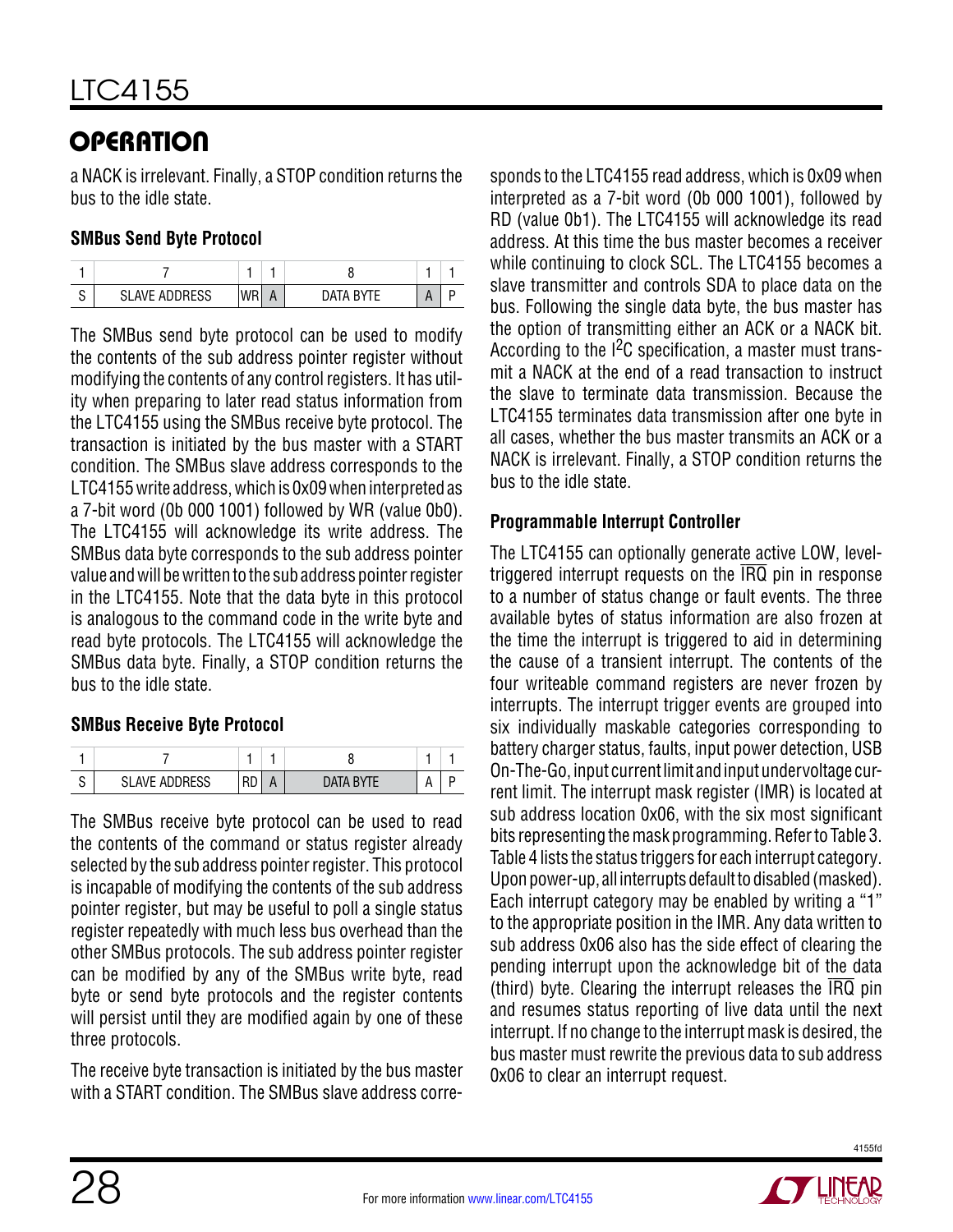#### **Table 3. Interrupt Mask Register**

| <b>INTERRUPT MASK REGISTER (IMR)</b>                                 |   |  |  |  |  |  |                             |  |  |
|----------------------------------------------------------------------|---|--|--|--|--|--|-----------------------------|--|--|
| 0x06<br>REG6                                                         |   |  |  |  |  |  |                             |  |  |
|                                                                      |   |  |  |  |  |  |                             |  |  |
| D3<br>D7<br>D5<br>D4<br>D <sub>2</sub><br>D <sub>1</sub><br>D0<br>D6 |   |  |  |  |  |  |                             |  |  |
|                                                                      |   |  |  |  |  |  |                             |  |  |
|                                                                      | 1 |  |  |  |  |  |                             |  |  |
|                                                                      |   |  |  |  |  |  |                             |  |  |
|                                                                      |   |  |  |  |  |  |                             |  |  |
|                                                                      |   |  |  |  |  |  |                             |  |  |
|                                                                      |   |  |  |  |  |  |                             |  |  |
|                                                                      |   |  |  |  |  |  | Write/Clear Interrupt, Read |  |  |

#### **Table 4. Interrupt Trigger Sources**

| <b>MASK CATEGORY</b>  | <b>STATUS TRIGGERS</b>                               | <b>STATUS</b><br><b>REGISTERS</b> |
|-----------------------|------------------------------------------------------|-----------------------------------|
| ENABLE CHARGER INT    | CHARGER_STATUS[2:0]                                  | 0x03                              |
| ENABLE FAULT INT      | OVP ACTIVE<br>BAD_CELL<br>OTG FAULT<br>NTC HOT FAULT | 0x03<br>0x04                      |
| ENABLE EXTPWR INT     | USBSNS GOOD<br>WALLSNS GOOD<br>EXT PWR GOOD          | 0x04                              |
| ENABLE OTG INT        | OTG ENABLED<br>id pin detect                         | 0x03                              |
| ENABLE_AT_ILIM_INT    | AT INPUT ILIM                                        | 0x04                              |
| ENABLE INPUT UVCL INT | INPUT UVCL ACTIVE                                    | 0x04                              |

#### **Alternate Default Input Current Limit**

For USB compatible operation, connect both the CLPROG1 and CLPROG2 pins to a single 1.21k 1% resistor, as shown in Figure 5. When input power is applied, the LTC4155 will default to the 100mA input current limit mode. The  $1<sup>2</sup>C$  bus master may then subsequently change the input current limit to any of the other modes listed in



**Figure 5. USB Default Input Current Limit**

Table 8, where the 500mA and 900mA settings also correspond to USB compatible current limits. If input power is removed and reapplied, the LTC4155 will once again default to 100mA mode until commanded to do otherwise by  $1<sup>2</sup>C$ .

If the 100mA USB default current limit is insufficient for the application and USB compliance is not necessary, an alternate non-USB compliant default input current may be programmed with a second resistor on the CLPROG1 pin, as shown in Figure 6.

The resistor should be sized using the following equation:

$$
R_{CLPROG1} = \frac{1.200V}{(I_{VBUSLIM} - I_{VBUSQ})} \bullet (991)
$$

When input power is applied, the LTC4155 will default to the current limit set by the resistor connected to the CLPROG1 pin. The I<sup>2</sup>C bus master may then subsequently change the input current limit to any of the other modes listed in Table 8, which require a second 1.21k programming resistor on the CLPROG2 pin. The I<sup>2</sup>C master may also change back to the default input current limit at any time by setting the appropriate USBILIM or WALLILIM bits to the CLPROG1 mode. If input power is removed and reapplied at any time, the LTC4155 will again default to the CLPROG1 custom input current limit.

The contents of USBILIM[4:0] and WALLILIM[4:0] always contain the currently selected input current modes, which may be different from the data last written by the  $1^2C$  bus master if input power was subsequently removed or was not present. The  $1^2C$  bus master can read the above two registers at any time to determine the active input current limit mode.



**Figure 6. Non-USB Default Input Current Limit**

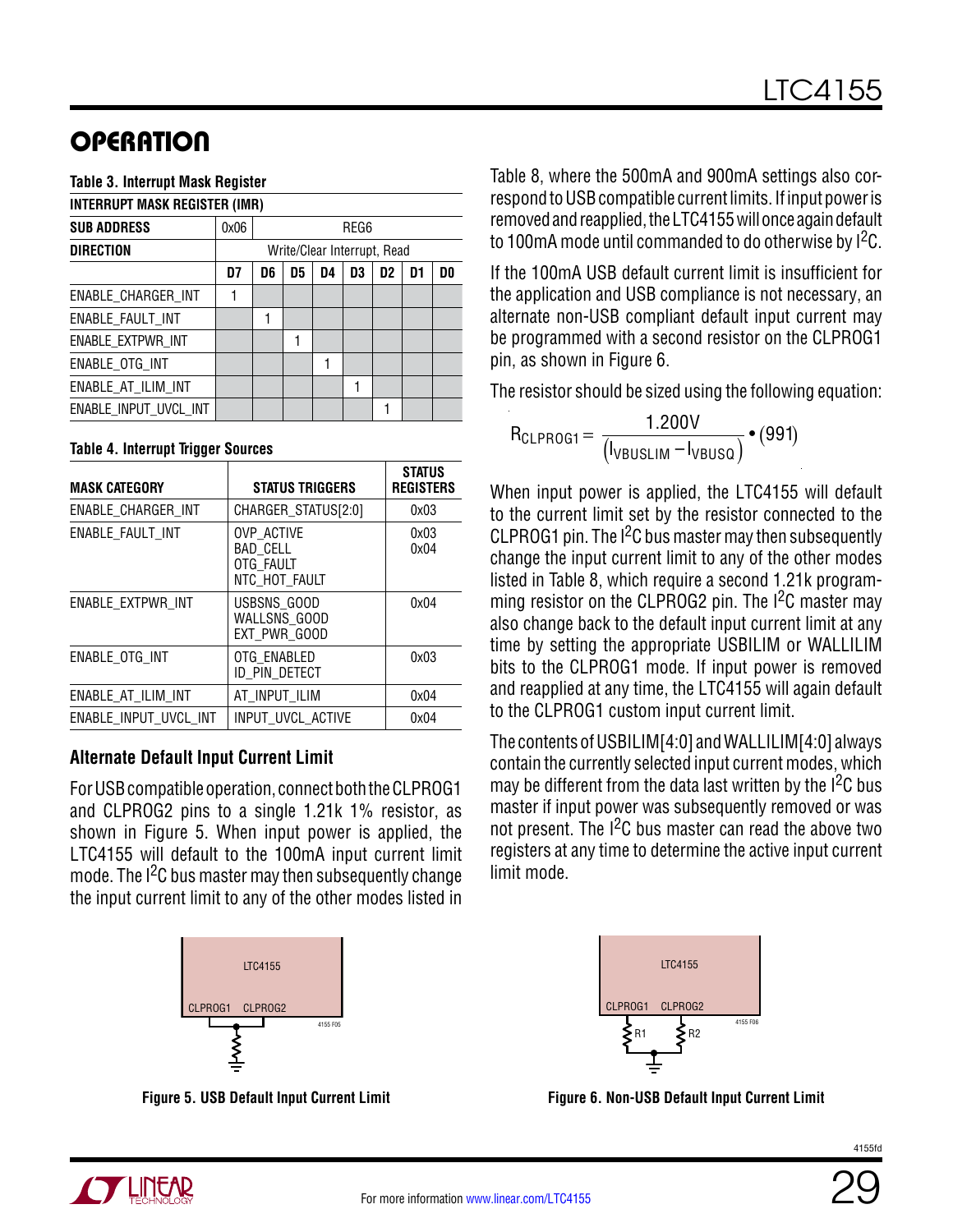### **Battery Charger Operation**

The LTC4155 contains a fully featured constant-current/ constant-voltage Li-Ion/Li-Polymer battery charger with automatic recharge, bad cell detection, trickle charge, programmable safety timer, thermistor temperature qualified charging, programmable end-of-charge indication, programmable float voltage, programmable charge current, detailed <sup>2</sup>C status reporting, and programmable interrupt generation.

### **Precharge/Low Battery**

When a battery charge cycle begins, the battery charger first determines if the battery is deeply discharged. If the battery voltage is below  $V_{TRK1}$ , typically 2.8V, the LTC4155 will report the LOWBAT condition via  $1^2C$  (see Table 18). If the low battery voltage persists for more than one-half hour, the battery charger automatically terminates and indicates via the  $1<sup>2</sup>C$  port that the battery was unresponsive. When the battery voltage is low, charge current is reduced, both to protect the battery and to prevent excessive power dissipation in the external PMOS transistor. Figure 1 shows the relationship between battery voltage and charge current reduction. When input power (USB or WALL) is unavailable, the  $1<sup>2</sup>C$  LOWBAT indication will always be true, independent of the actual state of charge of the battery and can be disregarded.

### **Constant-Current**

When the battery voltage is above approximately 3.3V, the charger will attempt to deliver the programmed charge current in constant-current mode. Depending on available input power and external load conditions, the battery charger may or may not be able to charge at the full programmed rate. The external load will always be prioritized over the battery charge current. Likewise, the USB and WALL input current limit programming will always be observed and only additional power will be available to charge the battery. When system loads are light, battery charge current will be maximized.

The upper limit of charge current is programmed by the combination of a resistor from PROG to ground and the PROG servo voltage value set in the I<sup>2</sup>C port. The maximum charge current will be given by the following expression:

$$
I_{\text{CHARGE}} = \frac{V_{\text{PROG}}}{R_{\text{PROG}}} \cdot 1000
$$

 $V_{\text{PROG}}$  can be set by the I<sup>2</sup>C port and ranges from 150mV to 1.2V in 75mV steps. The default value of  $V_{PROG}$  is 1.2V.  $V_{PROG}$  is controlled by bits ICHARGE[3:0] located at sub address 0x02. See Table 11.

In either the constant-current or constant-voltage charging modes, the voltage at the PROG pin will be proportional to the actual charge current delivered to the battery. The charge current can be determined at any time by monitoring the PROG pin voltage and using the following relationship:

$$
I_{BAT} = \frac{V_{PROG}}{R_{PROG}} \cdot 1000
$$

Recall, however, that in some cases the actual battery charge current,  $I<sub>BAT</sub>$ , will be lower than the programmed current, I<sub>CHARGE</sub>, due to limited input power available and prioritization of the system load drawn from  $V_{OUT}$ . R<sub>PROG</sub> should be set to match the capacity of the battery without regard to input power limitations.

### **Constant-Voltage**

Once the battery terminal voltage reaches the preset float voltage, the battery charger will hold the voltage steady and the charge current will decrease naturally toward zero. Four voltage settings are available for final float voltage selection via the  $1^2C$  port using bits VFLOAT[1:0] (Table 12). For applications that require as much run time as possible, the 4.200V setting can be selected. For applications that seek to reduce battery aging or tolerate wider temperature extremes, the LTC4155 features alternate voltage settings as low as 4.050V.

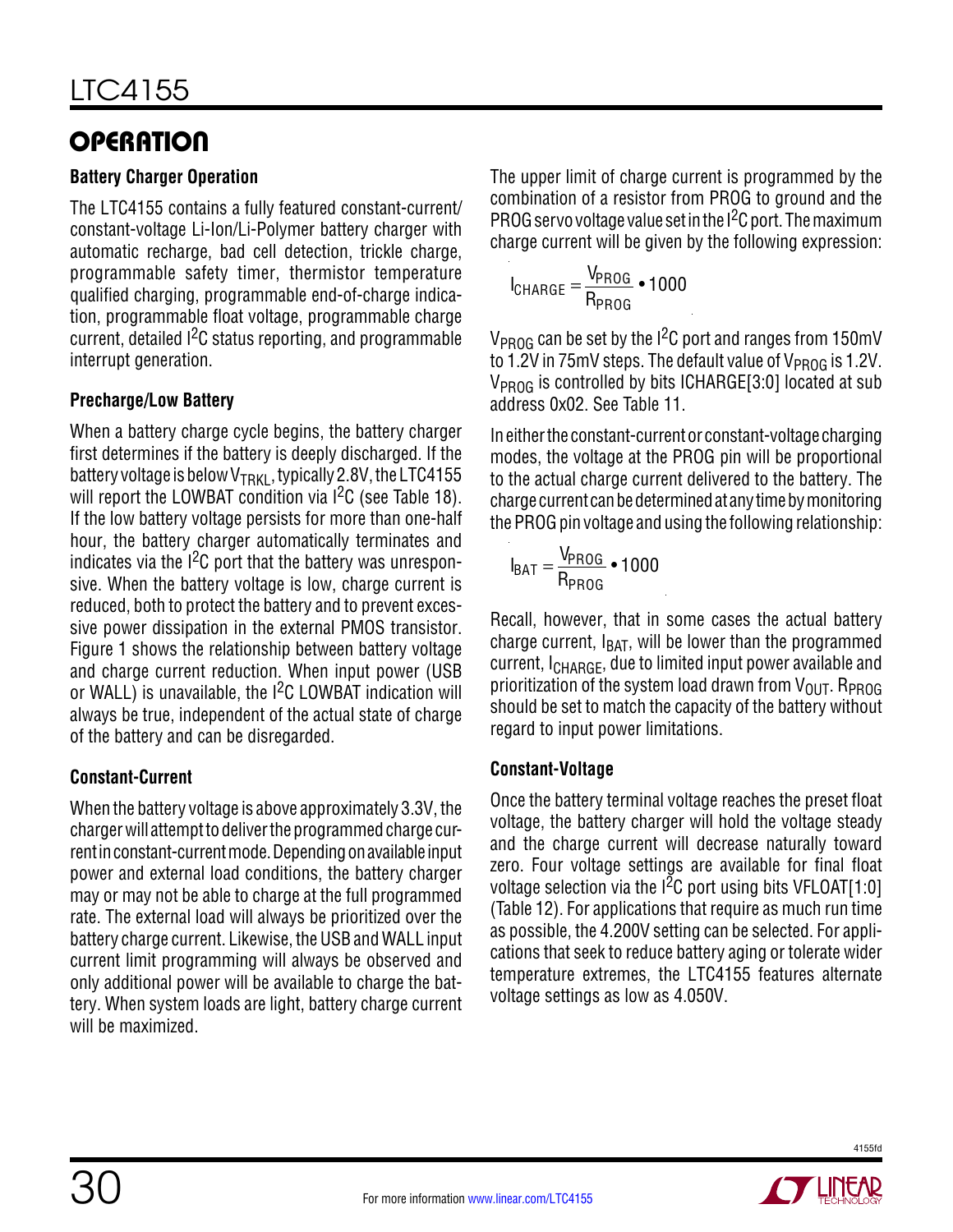#### **Full Capacity Charge Indication (C/x)**

Since the PROG pin always represents the actual charge current flowing, even in the constant-voltage phase of charging, the PROG pin voltage represents the battery's state-of-charge during that phase. The LTC4155 has a full capacity charge indication comparator on the PROG pin which reports its results via the  $1<sup>2</sup>C$  port. Selection levels for the C/x comparator of 24mV, 60mV, 120mV and 240mV are available by  $1^2C$  control bits CXSET[1:0] (Table 13). Recall that the PROG pin servo voltage can be programmed between 150mV to 1.2V. If the 1.2V servo setting represents the full-charge rate of the battery (1C), then the 120mV C/x setting would be equivalent to C/10. Likewise, the 240mV C/x setting would represent C/5, the 24mV setting C/50 and the 60mV C/20. C/x indication is masked unless the battery charger is in constant-voltage mode to prevent false indication caused by limited input power.

#### **Charge Termination**

The battery charge cycle is terminated either at the expiration of a built-in programmable termination safety timer, or optionally atthe full capacity charge indication (C/x). When the voltage on the battery reaches the user-programmed float voltage, the safety timer is started and the C/x comparator is enabled. After the safety timer expires, charging of the battery will discontinue and no more current will be delivered. The safety timer's default expiration time of four hours may be altered from one to eight hours in four settings using the  $12C$  bit TIMER[1:0] (Table 10). The eight hour timer termination setting will also terminate the charge cycle before the expiration of the eight hour timer when the battery charge current falls to the programmed full capacity (C/x) charge indication threshold.

#### **Automatic Recharge**

After the battery charger terminates, it will remain off, drawing only single microamperes of current from the battery. If the portable product remains in this state long enough, the battery will eventually self discharge. To ensure that the battery is always topped off, a new charge cycle will automatically begin when the battery voltage falls below  $V_{RFCHRG}$  (typically 97.6% of the programmed VFLOAT). The termination safety timer will also reset back to zero. To prevent brief excursions below  $V_{RFCHRG}$  from resetting the safety timer, the battery voltage must be below VRECHRG for more than 2.5ms. A new charge cycle will also be initiated if input (USB or WALL) power is cycled or if the charger is momentarily disabled using the  $1<sup>2</sup>C$  port. The flow chart in Figure 7 represents the battery charger's algorithm.

#### **NTC Thermistor Monitor**

The LTC4155 includes a 7-bit expanded scale analog to digital converter (ADC) to monitor the battery temperature using an external negative temperature coefficient (NTC) thermistor placed close to the battery pack. To use this feature, connect the thermistor,  $R_{NTC}$ , between the NTC pin and ground, and a bias resistor, R<sub>BIAS</sub>, between NTCBIAS and NTC, as shown in Figure 8.  $R_{B|AS}$  should be a 1% resistor with a value equal to the value of the chosen NTC thermistor at  $25^{\circ}$ C (r<sub>25</sub>).

The thermistor measurement result is available via  $1^2C$  port status reporting, except when the ship-and-store feature has been activated. When not in ship-and-store mode, the thermistoris automaticallymeasured approximately every 2.4 seconds. The thermistor measurement result available to the  $1<sup>2</sup>C$  port is updated at the end of each sample period. The low duty cycle of thermistor bias reduces

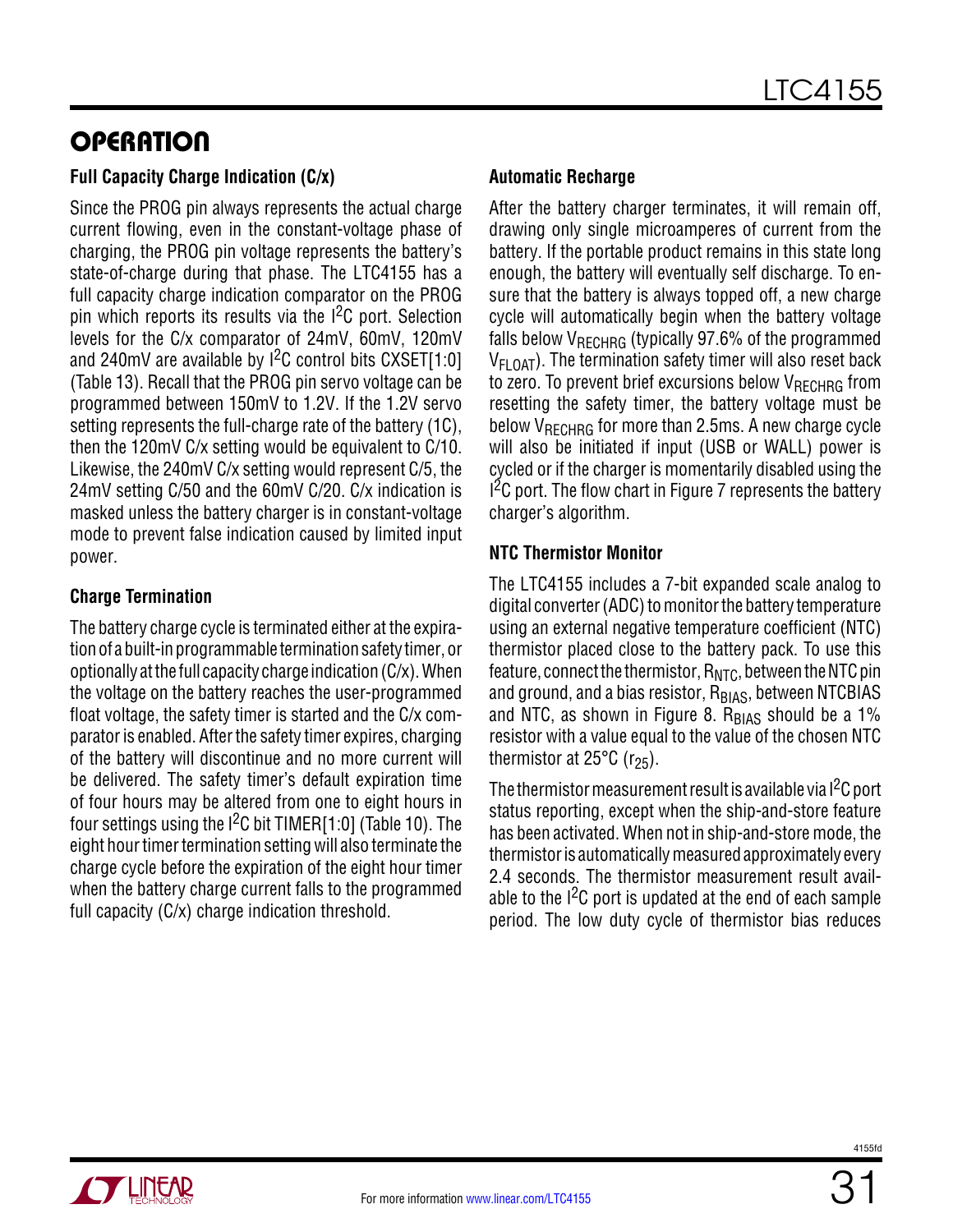

**Figure 7. Battery Charger Flow Chart**



**Figure 8. Standard Thermistor Network**

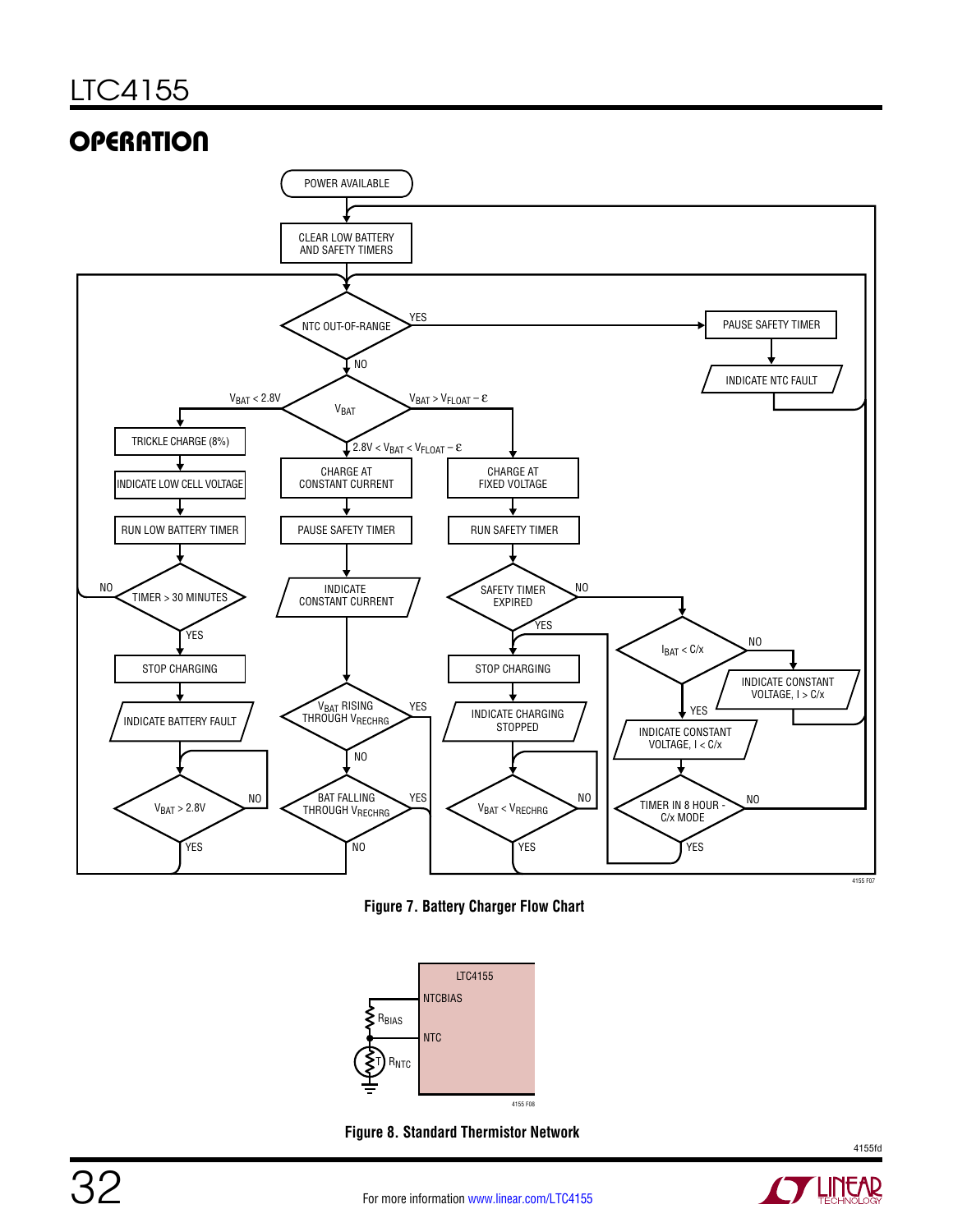thermistor current, and its associated battery drain by a factor of 2000 from its DC value. A typical network using a 10k thermistor causes 115nA of battery drain. A 100k thermistor would reduce this drain to 11.5nA.

To improve measurement resolution over the temperature range of interest, the full-scale range of the analog-todigital converter is restricted to the range 0.113 to 0.895 NTCBIAS. The NTC ADC result can be interpreted as follows:

$$
\alpha_{T} \equiv \frac{r_{T}}{r_{25}} = \frac{\kappa_{SPAN} \cdot \text{NTCVAL} + \kappa_{OFFSET}}{1 - \kappa_{SPAN} \cdot \text{NTCVAL} - \kappa_{OFFSET}}
$$

where NTCVAL is the decimal representation of the NTCVAL[6:0] status report in the range [0-127], ADC constant  $\kappa_{SPAN}$  = 0.006162, ADC constant  $\kappa_{OFFSFT}$  = 0.1127,  $r<sub>T</sub>$  is the resistance of the thermistor at temperature T, and  $\alpha$ <sub>T</sub> is the resistance ratio of the thermistor at the two temperatures T and 25°C.

Thermistor manufacturer data sheets will either provide a temperature lookup table relating  $\alpha_T$  to T, or will supply a curve fit parameter  $\beta$  which can be used with the following equations to determine the thermistor temperature:

$$
T = \frac{\beta}{\ln{(\alpha_{T}) + \frac{\beta}{T_0}}}
$$
  
\n
$$
T = \frac{\beta}{\ln{\left(\frac{\kappa_{SPAN} \cdot NTCVAL + \kappa_{OFFSET}}{1 - \kappa_{SPAN} \cdot NTCVAL - \kappa_{OFFSET}}\right) + \frac{\beta}{T_0}}}
$$

where:

T = Temperature result expressed in Kelvin

 $T_0$  = Thermistor model nominal temperature, expressed in Kelvin. Typically 298.15K (25°C + 273.15°C)

 $\beta$  = Thermistor model material constant, expressed in Kelvin.

In addition to thermistor value reporting, the LTC4155 automatically pauses battery charging if the thermistor reading falls outside of limits corresponding to the range 0°C to 40°C for a Vishay curve 2 thermistor. The NTC\_TOO\_COLD and NTC\_TOO\_WARM conditions are encoded in the  $1^2C$  status report NTCSTAT[1:0]. CHARGER\_STATUS[2:0] will also report temperature warnings and faults when the battery charger is enabled. See Table 14 and Table 17. Optionally, a charger status interrupt request may be generated when the thermistor reading enters or exits this temperature range.

If the temperature reading is above a limit corresponding to 60°C for a Vishay curve 2 thermistor, an optional NTC\_HOT\_FAULT interrupt may be generated. In addition, the overtemperature battery conditioner may be enabled by  $1^2C$  to minimize the time that the battery is exposed simultaneously to high temperature and high voltage. Refer to the Overtemperature Battery Conditioner section for more detail.

The NTC\_TOO\_COLD temperature indication is triggered when NTCVAL rises to decimal result 102. This corresponds to a  $\alpha_{\text{COLD,WRRNING}}$  = 2.86 and 0°C for a Vishay curve 2 thermistor. The low temperature indication is cleared when the NTCVAL falls to decimal result 98. This corresponds to  $\alpha_{\text{COI D, RFSFT}}$  = 2.53 and 2°C for a Vishay curve 2 thermistor.

The NTC\_TOO\_WARM temperature indication is triggered when NTCVAL falls to decimal result 41. This corresponds to  $\alpha_{\text{WARM WARMING}} = 0.576$  and 40°C for a Vishay curve 2 thermistor. The high temperature indication is cleared when NTCVAL rises to decimal result 45. This corresponds to  $\alpha_{\text{WARM.REST}}$  = 0.639 and 37°C for a Vishay curve 2 thermistor.

The NTC HOT FAULT temperature indication is triggered when NTCVAL falls to decimal result 19. This corresponds to  $\alpha_{\text{CRITICAL FALIT}} = 0.298$  and 60°C for a Vishay

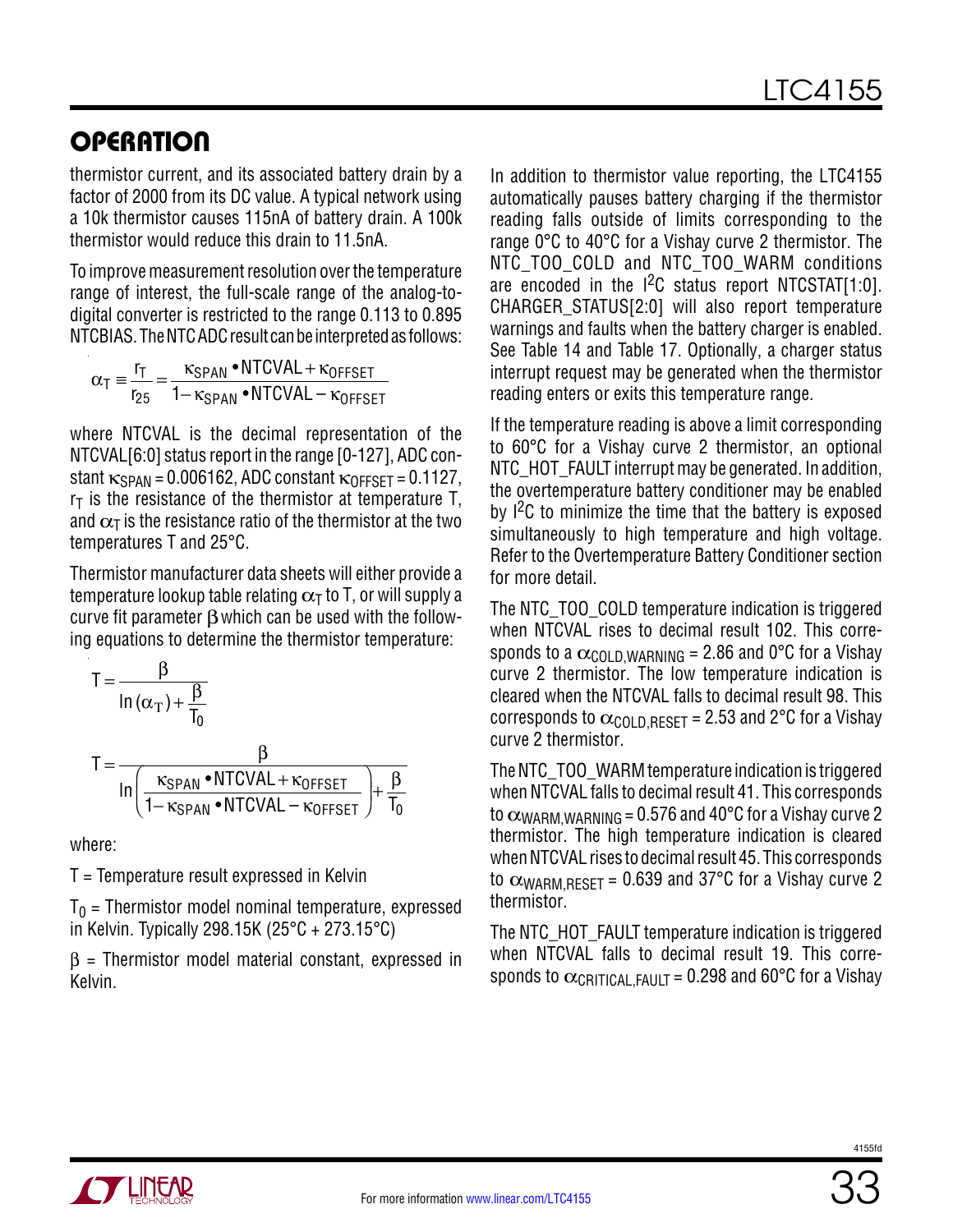curve 2 thermistor. The critically hot temperature indication is cleared when NTCVAL rises to decimal result 23. This corresponds to  $\alpha$ CRITICAL, RESET = 0.341 and 55.5°C for a Vishay curve 2 thermistor.

It is possible to modify the thermistor bias network to adjust either one or two of the above temperature thresholds. Because of the limited degrees of freedom in the bias network, the remaining temperature threshold(s) will then be constrained by the chosen network and thermistor properties. See Alternate NTC Thermistors and Biasing in the Applications Information section for implementation details.

#### **Overtemperature Battery Conditioner**

Since Li-Ion batteries deteriorate with full voltage and high temperature, the LTC4155 contains an automatic battery conditioner circuit that reduces the battery voltage if both high temperature and high voltage are present simultaneously.

Recall that battery charging is inhibited if the thermistor temperature reaches 40°C. If the thermistor temperature climbs above 60°C, and the battery conditioner circuit is enabled, an internal load of approximately 125mA is applied to BATSNS. Once the battery voltage drops to 3.9V, or the thermistor reading drops below 55.5°C, the internal load is disabled. Battery charging resumes once the thermistor temperature drops below 37°C.

When activated via the  $1<sup>2</sup>C$  port, the battery conditioner operates whether or not external power is available, charging has terminated or charging has been disabled by  $1^2C$  control. The battery conditioner is controlled by the EN\_BAT\_CONDITIONER bit located at  $1^2C$  sub address 0x00 (Table 6).

Note that this circuit can dissipate significant power inside the LTC4155. To prevent an excessive temperature rise of the LTC4155, the LTC4155 reduces discharge current as needed to prevent a junction temperature rise above 120°C.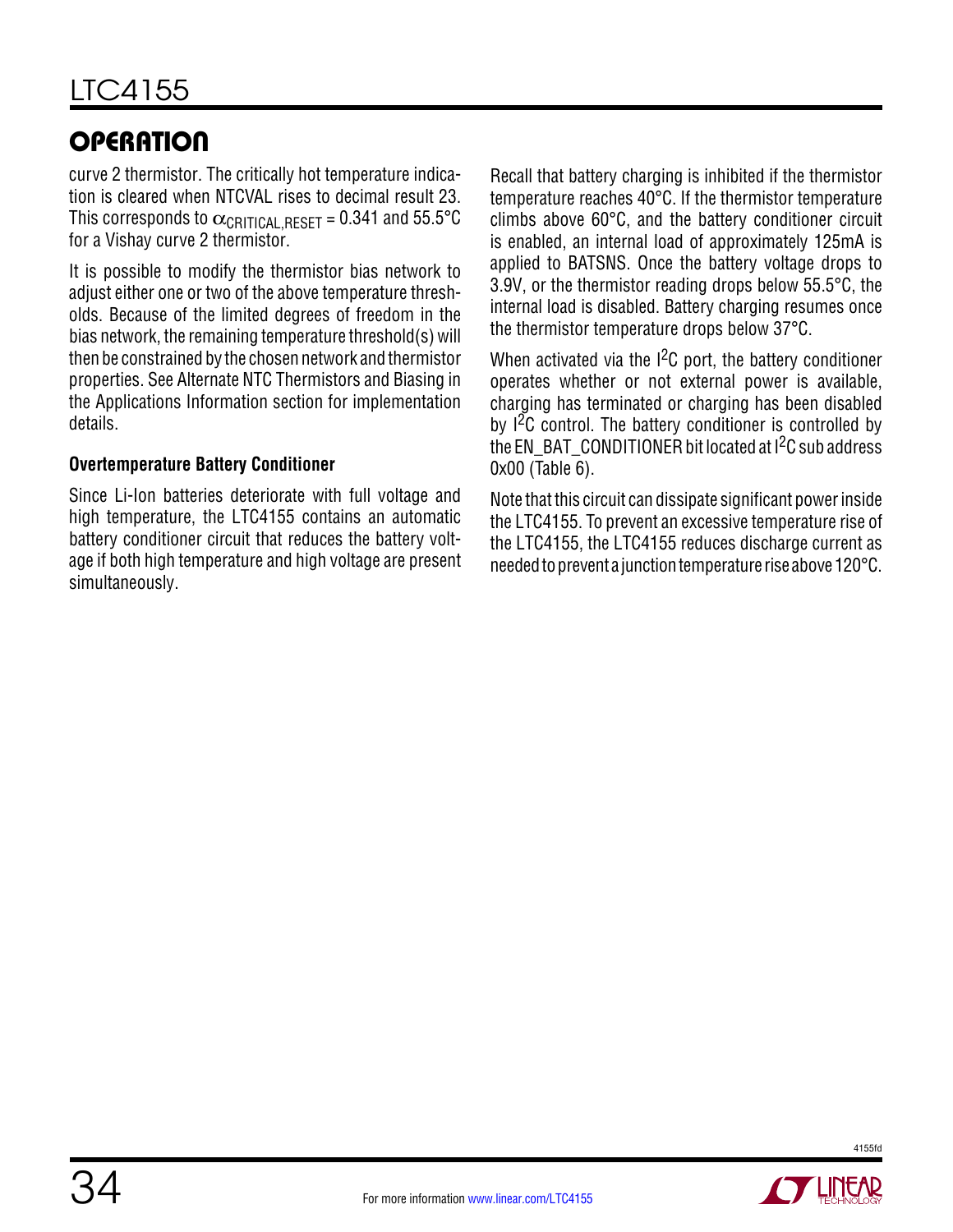#### **Table 5. Input Undervoltage Current Limit Control**

| INPUT UNDERVOLTAGE CURRENT LIMIT CONTROL           |                    |  |  |  |  |  |      |  |  |
|----------------------------------------------------|--------------------|--|--|--|--|--|------|--|--|
| 0x00                                               | DISABLE_INPUT_UVCL |  |  |  |  |  |      |  |  |
|                                                    | Write and Readback |  |  |  |  |  |      |  |  |
| D7<br>D5<br>D1<br>D6<br>D3<br>D <sub>2</sub><br>D4 |                    |  |  |  |  |  | D0   |  |  |
| 0                                                  |                    |  |  |  |  |  |      |  |  |
|                                                    |                    |  |  |  |  |  |      |  |  |
|                                                    |                    |  |  |  |  |  | REG0 |  |  |

\*Default setting

#### **Table 6. Overtemperature Battery Conditioner**

| <b>OVERTEMPERATURE BATTERY CONDITIONER</b> | REG0 |                                                    |  |  |  |  |  |  |  |
|--------------------------------------------|------|----------------------------------------------------|--|--|--|--|--|--|--|
| <b>SUB ADDRESS</b>                         | 0x00 | EN BAT CONDITIONER                                 |  |  |  |  |  |  |  |
| <b>DIRECTION</b>                           |      | Write and Readback                                 |  |  |  |  |  |  |  |
| <b>EN_CONDITIONER</b>                      | D7   | DO<br>D6<br>D5<br>D3<br>D1<br>D <sub>2</sub><br>D4 |  |  |  |  |  |  |  |
| Disabled*                                  |      | 0                                                  |  |  |  |  |  |  |  |
| <b>Enabled Above</b><br>$60^{\circ}$ C     |      |                                                    |  |  |  |  |  |  |  |

\*Default setting

#### **Table 7. USB On-The-Go ID Pin Autonomous Start-Up**

| USB On-The-Go ID PIN AUTONOMOUS START-UP |      | REG0                                               |   |  |  |  |  |  |  |  |
|------------------------------------------|------|----------------------------------------------------|---|--|--|--|--|--|--|--|
| <b>SUB ADDRESS</b>                       | 0x00 | LOCKOUT_ID_PIN                                     |   |  |  |  |  |  |  |  |
| <b>DIRECTION</b>                         |      | Write and Readback                                 |   |  |  |  |  |  |  |  |
| LOCKOUT ID PIN                           | D7   | D0<br>D3<br>D <sub>2</sub><br>D5<br>D6<br>D4<br>D1 |   |  |  |  |  |  |  |  |
| Autonomous<br>Start-Up Allowed*          |      |                                                    | 0 |  |  |  |  |  |  |  |
| Autonomous<br>Start-Up Disabled          |      |                                                    |   |  |  |  |  |  |  |  |

\*Default setting

#### **Table 8. Input Current Limit Settings**

| <b>INPUT CURRENT LIMIT SETTINGS</b><br>REGO, REG1<br>USB Input Current Limit USBILIM[4.0] |      |                    |                                              |              |              |              |              |          |  |  |  |  |
|-------------------------------------------------------------------------------------------|------|--------------------|----------------------------------------------|--------------|--------------|--------------|--------------|----------|--|--|--|--|
| <b>SUB ADDRESS</b>                                                                        | 0x00 |                    |                                              |              |              |              |              |          |  |  |  |  |
| <b>SUB ADDRESS</b>                                                                        | 0x01 |                    | Wall Input Current Limit WALLILIM[4:0]       |              |              |              |              |          |  |  |  |  |
| <b>DIRECTION</b>                                                                          |      | Write and Readback |                                              |              |              |              |              |          |  |  |  |  |
| WALLILIM<br><b>USBILIM</b>                                                                | D7   | D6                 | D5<br>D4<br>D3<br>D <sub>2</sub><br>D1<br>D0 |              |              |              |              |          |  |  |  |  |
| 100mA Max<br>(USB Low Power)*                                                             |      |                    |                                              | 0            | 0            | 0            | 0            | 0        |  |  |  |  |
| 500mA Max<br>(USB High Power)                                                             |      |                    |                                              | 0            | 0            | 0            | 0            | 1        |  |  |  |  |
| 600mA Max                                                                                 |      |                    |                                              | 0            | 0            | 0            | $\mathbf{1}$ | 0        |  |  |  |  |
| 700mA Max                                                                                 |      |                    |                                              | 1            | 1            |              |              |          |  |  |  |  |
| 800mA Max                                                                                 |      |                    |                                              | 0            | $\Omega$     |              |              |          |  |  |  |  |
| 900mA Max<br>(USE 3.0)                                                                    |      |                    |                                              | 0            | $\Omega$     | 1            | 0            | 1        |  |  |  |  |
| 1000mA Typical                                                                            |      |                    |                                              | 0            | 0            | 1            | 1            | 0        |  |  |  |  |
| 1250mA Typical                                                                            |      |                    |                                              | 0            | 0            | 1            | 1            | 1        |  |  |  |  |
| 1500mA Typical                                                                            |      |                    |                                              | $\Omega$     | 1            | $\Omega$     | $\Omega$     | $\Omega$ |  |  |  |  |
| 1750mA Typical                                                                            |      |                    |                                              | 0            | 1            | 0            | 0            | 1        |  |  |  |  |
| 2000mA Typical                                                                            |      |                    |                                              | 0            | 1            | $\mathbf{0}$ | 1            | 0        |  |  |  |  |
| 2250mA Typical                                                                            |      |                    |                                              | 0            | 1            | $\Omega$     | 1            | 1        |  |  |  |  |
| 2500mA Typical                                                                            |      |                    |                                              | 0            | $\mathbf{1}$ | 1            | 0            | 0        |  |  |  |  |
| 2750mA Typical                                                                            |      |                    |                                              | $\mathbf{0}$ | 1            | $\mathbf{1}$ | 0            | 1        |  |  |  |  |
| 3000mA Typical                                                                            |      |                    |                                              | 0            | 1            | 1            | 1            | 0        |  |  |  |  |
| 2.5mA Max<br>(USB Suspend)                                                                |      |                    |                                              | 0            | 1            | 1            | 1            | 1        |  |  |  |  |
| <b>SELECT</b><br>CLPROG1**                                                                |      |                    |                                              | 1            | 1            | 1            | 1            | 1        |  |  |  |  |

 \*Default setting CLPROG1 and CLPROG2 shorted. Refer to the Input Current Regulation section for information when this register is modified by the LTC4155.

\*\*Default setting two CLPROG resistors. Refer to the Input Current Regulation section for information when this register is modified by the LTC4155.

#### **Table 9. Input Connector Priority Swap**

| <b>INPUT CONNECTOR PRIORITY SWAP</b> |      |                                        |  |  |          |  |  | REG1 |  |
|--------------------------------------|------|----------------------------------------|--|--|----------|--|--|------|--|
| <b>SUB ADDRESS</b>                   | 0x01 |                                        |  |  | PRIORITY |  |  |      |  |
| <b>DIRECTION</b>                     |      | Write and Readback                     |  |  |          |  |  |      |  |
| <b>PRIORITY</b>                      | D7   | D5<br>D3<br>D0<br>D2<br>D6<br>D1<br>D4 |  |  |          |  |  |      |  |
| Wall Input<br>Prioritized*           | O    |                                        |  |  |          |  |  |      |  |
| <b>USB Input</b><br>Prioritized      |      |                                        |  |  |          |  |  |      |  |

\*Default setting

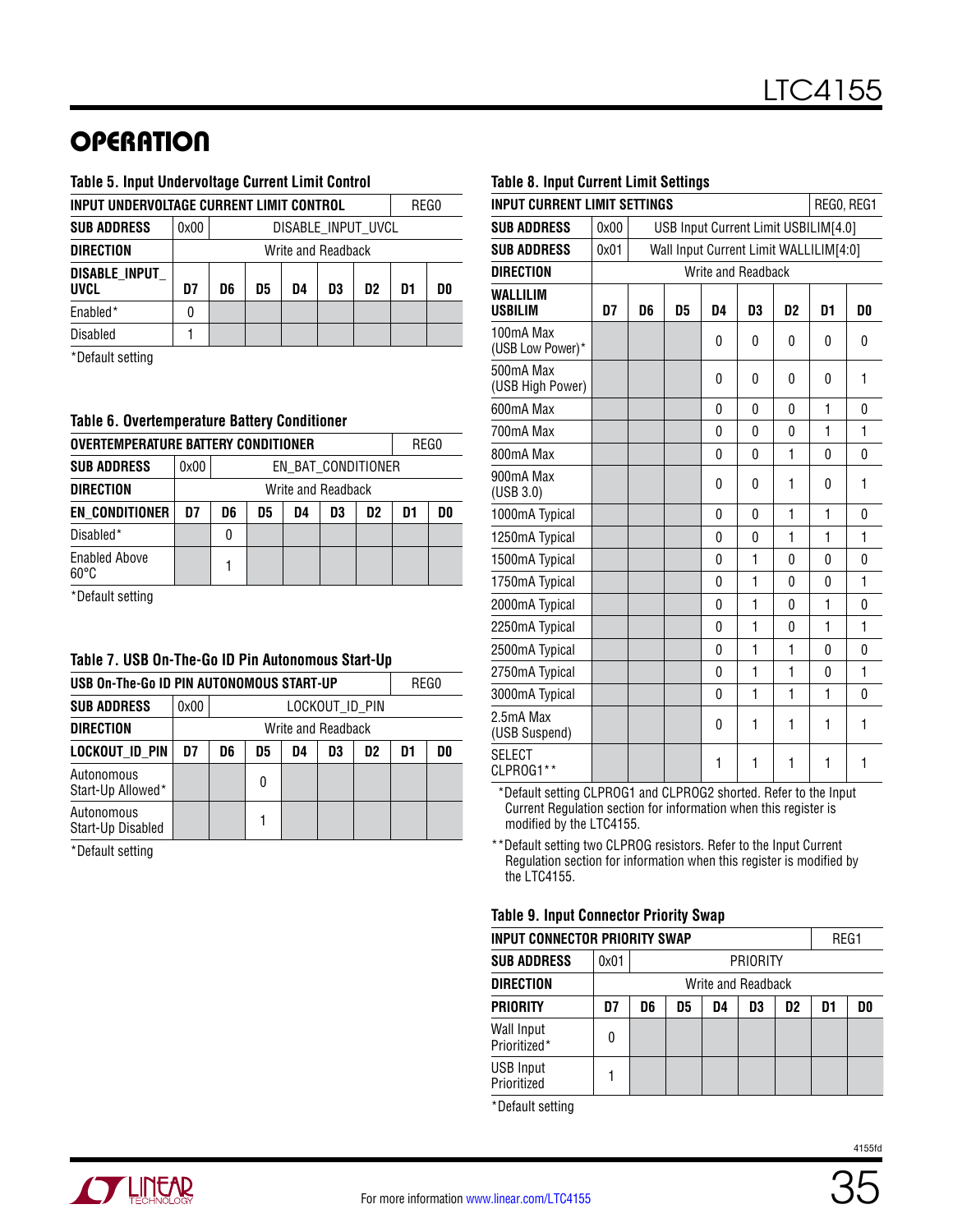#### **Table 10. Battery Charger Safety Timer**

|                           | <b>BATTERY CHARGER SAFETY TIMER</b> |                                                    |   |  |  |  |  |  |  |  |  |  |
|---------------------------|-------------------------------------|----------------------------------------------------|---|--|--|--|--|--|--|--|--|--|
| <b>SUB ADDRESS</b>        | 0x01                                | TIMER[1:0]                                         |   |  |  |  |  |  |  |  |  |  |
| <b>DIRECTION</b>          |                                     | Write and Readback                                 |   |  |  |  |  |  |  |  |  |  |
| <b>TIMER[1:0]</b>         | D7                                  | D5<br>D1<br>D6<br>D <sub>2</sub><br>D0<br>D4<br>D3 |   |  |  |  |  |  |  |  |  |  |
| $4 Hr^*$                  |                                     | 0                                                  | 0 |  |  |  |  |  |  |  |  |  |
| 8 Hr or C/x<br>Indication |                                     | 0                                                  |   |  |  |  |  |  |  |  |  |  |
| 1 <sub>hr</sub>           |                                     | 1<br>0                                             |   |  |  |  |  |  |  |  |  |  |
| 2 Hr                      |                                     |                                                    |   |  |  |  |  |  |  |  |  |  |
| $*$ Dofault cotting       |                                     |                                                    |   |  |  |  |  |  |  |  |  |  |

\*Default setting.

#### **Table 11. Battery Charger Current Limit**

| <b>BATTERY CHARGER CURRENT LIMIT</b>       |                                          |                    |              |              |              |              |                |    | REG2 |  |  |
|--------------------------------------------|------------------------------------------|--------------------|--------------|--------------|--------------|--------------|----------------|----|------|--|--|
| <b>SUB ADDRESS</b>                         |                                          | 0x02               |              |              |              | ICHARGE[3.0] |                |    |      |  |  |
| <b>DIRECTION</b>                           |                                          | Write and Readback |              |              |              |              |                |    |      |  |  |
| <b>FULL-SCALE</b><br><b>CURRENT</b><br>(%) | V <sub>PROG</sub><br><b>SERVO</b><br>(V) | D7                 | D6           | D5           | D4           | D3           | D <sub>2</sub> | D1 | D0   |  |  |
| Charger<br>Disabled                        | 0.000                                    | 0                  | 0            | 0            | 0            |              |                |    |      |  |  |
| 12.50                                      | 0.150                                    | 0                  | 0            | 0            | 1            |              |                |    |      |  |  |
| 18.75                                      | 0.225                                    | 0                  | 0            | $\mathbf{1}$ | 0            |              |                |    |      |  |  |
| 25.00                                      | 0.300                                    | 0                  | 0            | 1            | 1            |              |                |    |      |  |  |
| 31.25                                      | 0.375                                    | 0                  | 1            | 0            | $\mathbf{0}$ |              |                |    |      |  |  |
| 37.50                                      | 0.450                                    | 0                  | 1            | 0            | 1            |              |                |    |      |  |  |
| 43.75                                      | 0.525                                    | 0                  | 1            | 1            | 0            |              |                |    |      |  |  |
| 50.00                                      | 0.600                                    | 0                  | 1            | 1            | 1            |              |                |    |      |  |  |
| 56.25                                      | 0.675                                    | 1                  | 0            | 0            | $\mathbf{0}$ |              |                |    |      |  |  |
| 62.50                                      | 0.750                                    | 1                  | $\Omega$     | 0            | 1            |              |                |    |      |  |  |
| 68.75                                      | 0.825                                    | 1                  | $\Omega$     | 1            | 0            |              |                |    |      |  |  |
| 75.00                                      | 0.900                                    | 1                  | $\mathbf{0}$ | 1            | 1            |              |                |    |      |  |  |
| 81.25                                      | 0.975                                    | 1                  | 1            | 0            | 0            |              |                |    |      |  |  |
| 87.50                                      | 1.050                                    | 1                  | 1            | 0            | 1            |              |                |    |      |  |  |
| 93.75                                      | 1.125                                    | 1                  | 1            | 1            | 0            |              |                |    |      |  |  |
| 100.00*                                    | $1.200*$                                 | 1                  | 1            | $\mathbf{1}$ | 1            |              |                |    |      |  |  |

\*Default setting.

#### **Table 12. Battery Charger Float Voltage**

|                                      | REG2<br><b>Battery Charger Float Voltage</b> |                                                    |  |  |             |   |  |  |  |  |  |  |
|--------------------------------------|----------------------------------------------|----------------------------------------------------|--|--|-------------|---|--|--|--|--|--|--|
|                                      |                                              |                                                    |  |  |             |   |  |  |  |  |  |  |
| <b>SUB ADDRESS</b>                   | 0x02                                         |                                                    |  |  | VFLOAT[1:0] |   |  |  |  |  |  |  |
| <b>DIRECTION</b>                     |                                              | Write and Readback                                 |  |  |             |   |  |  |  |  |  |  |
| <b>BATTERY</b><br><b>VOLTAGE (V)</b> | D7                                           | D5<br>D3<br>D1<br>D6<br>D <sub>2</sub><br>D0<br>D4 |  |  |             |   |  |  |  |  |  |  |
| $4.05*$                              |                                              |                                                    |  |  | 0           | 0 |  |  |  |  |  |  |
| 4.10                                 |                                              |                                                    |  |  | 0           |   |  |  |  |  |  |  |
| 4.15                                 |                                              | 0                                                  |  |  |             |   |  |  |  |  |  |  |
| 4.20                                 |                                              |                                                    |  |  |             |   |  |  |  |  |  |  |
| $*$ Dafault aatting                  |                                              |                                                    |  |  |             |   |  |  |  |  |  |  |

\*Default setting.

#### **Table 13. Full Capacity Charge Indication Threshold**

|                                            | <b>FULL CAPACITY CHARGE INDICATION THRESHOLD</b> |                    |    |    |    |    |                |    |    |  |
|--------------------------------------------|--------------------------------------------------|--------------------|----|----|----|----|----------------|----|----|--|
| <b>SUB ADDRESS</b>                         |                                                  | 0x02<br>CXSET[1:0] |    |    |    |    |                |    |    |  |
| <b>DIRECTION</b>                           |                                                  | Write and Readback |    |    |    |    |                |    |    |  |
| <b>FULL-SCALE</b><br><b>CURRENT</b><br>(%) | V <sub>prog</sub><br><b>THRESHOLD</b><br>(V)     | D7                 | D6 | D5 | D4 | D3 | D <sub>2</sub> | D1 | D0 |  |
| $10*$                                      | $0.120*$                                         |                    |    |    |    |    |                | 0  | n  |  |
| 20                                         | 0.240                                            |                    |    |    |    |    |                | N  |    |  |
| $\overline{2}$                             | 0.024                                            |                    |    |    |    |    |                |    |    |  |
| 5                                          | 0.060                                            |                    |    |    |    |    |                |    |    |  |

\*Default setting.

#### **Table 14. Battery Charger Status Report**

| <b>BATTERY CHARGER STATUS REPORT</b>                                                                                        |      |                     |          |    |      |                |    | REG3   |  |  |
|-----------------------------------------------------------------------------------------------------------------------------|------|---------------------|----------|----|------|----------------|----|--------|--|--|
| <b>SUB ADDRESS</b>                                                                                                          | 0x03 | CHARGER_STATUS[2:0] |          |    |      |                |    |        |  |  |
| <b>DIRECTION</b>                                                                                                            |      |                     |          |    | Read |                |    |        |  |  |
| <b>BATTERY CHARGER</b><br><b>STATUS</b>                                                                                     | D7   | D6                  | D5       | D4 | D3   | D <sub>2</sub> | D1 | D0     |  |  |
| <b>Charger Off</b>                                                                                                          | 0    | 0                   | 0        |    |      |                |    |        |  |  |
| Low Battery Voltage                                                                                                         | 0    | 0                   | 1        |    |      |                |    |        |  |  |
| <b>Constant Current</b>                                                                                                     | 0    | 1                   | $\Omega$ |    |      |                |    |        |  |  |
| Constant Voltage,<br>VPROG>VC/X                                                                                             | 0    | 1                   | 1        |    |      |                |    |        |  |  |
| Constant Voltage,<br>VPROG <vc td="" x<=""><td>1</td><td>0</td><td>0</td><td></td><td></td><td></td><td></td><td></td></vc> | 1    | 0                   | 0        |    |      |                |    |        |  |  |
| NTC TOO WARM,<br><b>Charging Paused</b>                                                                                     | 1    | 0                   | 1        |    |      |                |    |        |  |  |
| NTC TOO COLD,<br><b>Charging Paused</b>                                                                                     | 1    | 1                   | 0        |    |      |                |    |        |  |  |
| NTC HOT FAULT,<br><b>Charging Paused</b>                                                                                    | 1    | 1                   | 1        |    |      |                |    |        |  |  |
|                                                                                                                             |      |                     |          |    |      |                |    | 4155fd |  |  |

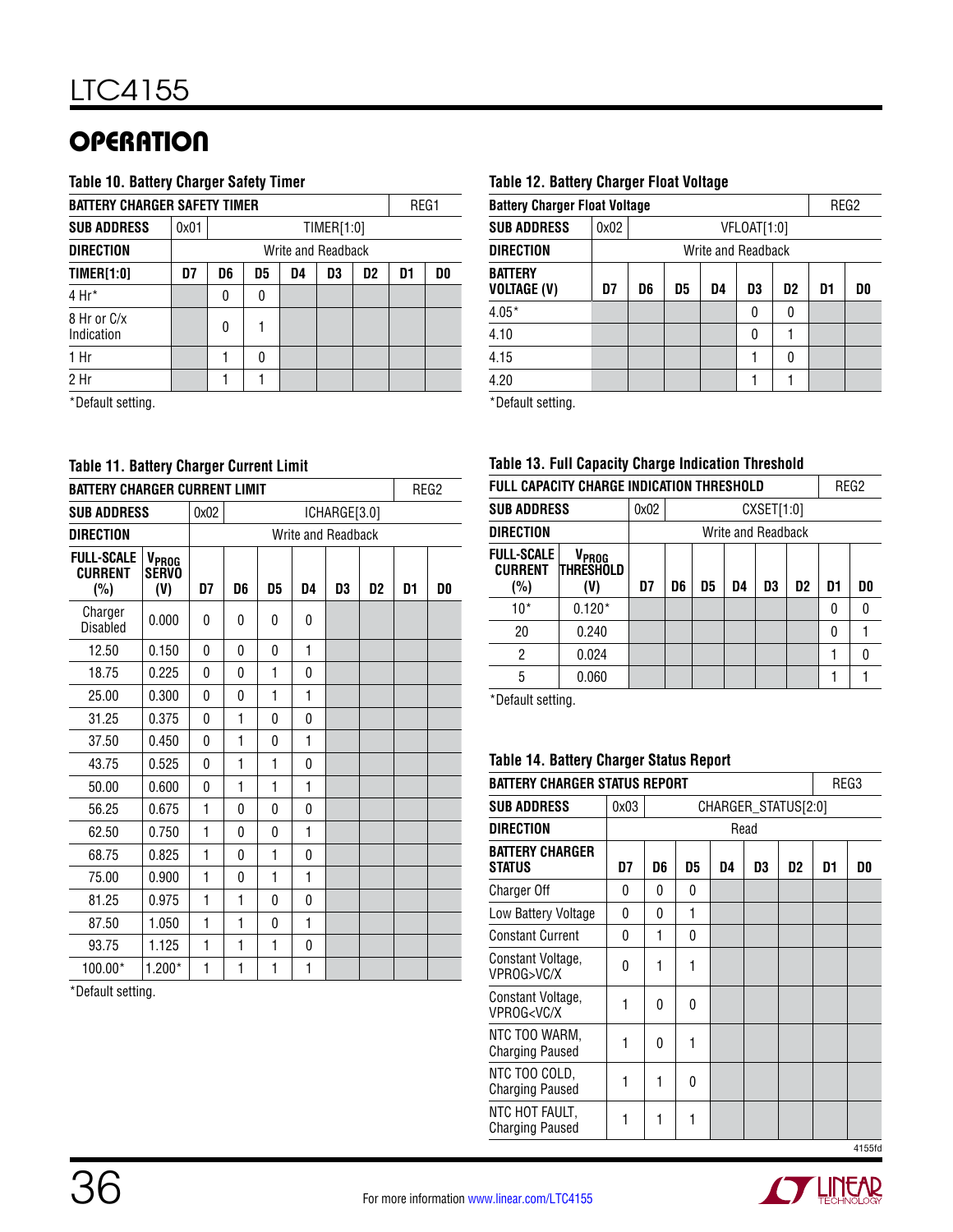#### **Table 15. USB On-The-Go ID Pin Detection**

| USB On-The-Go ID PIN DETECTION      |      |                                                    |  |  |  |  |  | REG3 |  |
|-------------------------------------|------|----------------------------------------------------|--|--|--|--|--|------|--|
| <b>SUB ADDRESS</b>                  | 0x03 | id pin detect                                      |  |  |  |  |  |      |  |
| <b>DIRECTION</b>                    |      | Read                                               |  |  |  |  |  |      |  |
| <b>ID PIN STATUS</b>                | D7   | D6<br>D3<br>D <sub>2</sub><br>D1<br>D5<br>DŪ<br>D4 |  |  |  |  |  |      |  |
| No Detection                        |      |                                                    |  |  |  |  |  |      |  |
| <b>ID Pin Shorted to</b><br>$GND^*$ |      |                                                    |  |  |  |  |  |      |  |

\*LOCKOUT\_ID\_PIN has no effect on pin detection.

#### **Table 16. USB On-The-Go Enabled Status**

| <b>USB On-The-Go ENABLED STATUS</b>          |                     |      |    |    |    |                |    | REG3 |  |
|----------------------------------------------|---------------------|------|----|----|----|----------------|----|------|--|
| <b>SUB ADDRESS</b>                           | 0x03<br>OTG_ENABLED |      |    |    |    |                |    |      |  |
| <b>DIRECTION</b>                             |                     | Read |    |    |    |                |    |      |  |
| <b>STEP-UP REGULATOR</b><br><b>STATUS</b>    | D7                  | D6   | D5 | D4 | D3 | D <sub>2</sub> | D1 | nn   |  |
| Step-Up Switching<br>Regulator Inactive      |                     |      |    |    | 0  |                |    |      |  |
| Step-Up Switching<br><b>Regulator Active</b> |                     |      |    |    |    |                |    |      |  |

#### **Table 17. NTC Thermistor Status Report**

| NTC THERMISTOR STATUS REPORT    |      |                                                                |  |  |  |   | REG3 |  |  |
|---------------------------------|------|----------------------------------------------------------------|--|--|--|---|------|--|--|
| <b>SUB ADDRESS</b>              | 0x03 | NTCSTAT[1:0]                                                   |  |  |  |   |      |  |  |
| <b>DIRECTION</b>                |      | Read                                                           |  |  |  |   |      |  |  |
| NTC THERMISTOR<br><b>STATUS</b> | D7   | D <sub>1</sub><br>D5<br>D3<br>D <sub>2</sub><br>D6<br>D0<br>D4 |  |  |  |   |      |  |  |
| <b>NTC Normal</b>               |      |                                                                |  |  |  | 0 | 0    |  |  |
| NTC_TOO_COLD                    |      |                                                                |  |  |  | N |      |  |  |
| NTC_TOO_WARM                    |      |                                                                |  |  |  |   | 0    |  |  |
| NTC_HOT_FAULT                   |      |                                                                |  |  |  |   |      |  |  |

#### **Table 18. Low Battery Detection**

|                                         | <b>LOW BATTERY DETECTION</b> |                                        |  |  |  |  |  |    |  |
|-----------------------------------------|------------------------------|----------------------------------------|--|--|--|--|--|----|--|
| <b>SUB ADDRESS</b>                      | 0x03                         | LOWBAT                                 |  |  |  |  |  |    |  |
| <b>DIRECTION</b>                        |                              | Read                                   |  |  |  |  |  |    |  |
| <b>BATTERY VOLTAGE</b><br><b>STATUS</b> | D7                           | D <sub>2</sub><br>D6<br>D3<br>D5<br>D4 |  |  |  |  |  | D0 |  |
| Normal                                  |                              |                                        |  |  |  |  |  |    |  |
| Low Cell Voltage*                       |                              |                                        |  |  |  |  |  |    |  |

\*Low cell voltage is only meaningful when input (WALL or USB) power is available and the battery charger is enabled, or when automatic or manual enable of the step-up regulator has been requested.

#### **Table 19. External Power (Wall or USB) Available**

| <b>EXTERNAL POWER (WALL OR USB) AVAILABLE</b> |      |                                                                |  |  |  |  |  | REG4 |  |  |
|-----------------------------------------------|------|----------------------------------------------------------------|--|--|--|--|--|------|--|--|
| <b>SUB ADDRESS</b>                            | 0x04 | EXT_PWR_GOOD                                                   |  |  |  |  |  |      |  |  |
| <b>DIRECTION</b>                              |      | Read                                                           |  |  |  |  |  |      |  |  |
| <b>POWER AVAILABLE</b><br><b>STATUS</b>       | D7   | D5<br>D <sub>3</sub><br>D <sub>2</sub><br>D1<br>D6<br>D0<br>D4 |  |  |  |  |  |      |  |  |
| <b>Battery Power</b><br>Only                  | O    |                                                                |  |  |  |  |  |      |  |  |
| <b>External Power</b><br>Available*           |      |                                                                |  |  |  |  |  |      |  |  |

\*Never true when On-The-Go step-up converter is active.

#### **Table 20. USB Input Voltage Valid**

| USB INPUT VOLTAGE VALID          |      |                                                    |  |  |  |  |  | REG4 |  |
|----------------------------------|------|----------------------------------------------------|--|--|--|--|--|------|--|
| <b>SUB ADDRESS</b>               | 0x04 | USBSNS_GOOD                                        |  |  |  |  |  |      |  |
| <b>DIRECTION</b>                 |      | Read                                               |  |  |  |  |  |      |  |
| <b>USBSNS STATUS</b>             | D7   | D <sub>2</sub><br>D6<br>D5<br>D3<br>D1<br>DO<br>D4 |  |  |  |  |  |      |  |
| <b>USBSNS Voltage</b><br>Invalid |      | 0                                                  |  |  |  |  |  |      |  |
| <b>USBSNS Voltage</b><br>Valid*  |      |                                                    |  |  |  |  |  |      |  |

\*Will be true with applied input voltage within valid range or On-The-Go in regulation.

#### **Table 21. WALL Input Voltage Valid**

| WALL INPUT VOLTAGE VALID          |      |                                                    |   |  |  |  |  | REG4 |  |
|-----------------------------------|------|----------------------------------------------------|---|--|--|--|--|------|--|
| <b>SUB ADDRESS</b>                | 0x04 | WALLSNS_GOOD                                       |   |  |  |  |  |      |  |
| <b>DIRECTION</b>                  |      | Read                                               |   |  |  |  |  |      |  |
| <b>WALLSNS STATUS</b>             | D7   | D6<br>D3<br>D1<br>D0<br>D5<br>D <sub>2</sub><br>D4 |   |  |  |  |  |      |  |
| <b>WALLSNS Voltage</b><br>Invalid |      |                                                    | N |  |  |  |  |      |  |
| <b>WALLSNS Voltage</b><br>Valid   |      |                                                    |   |  |  |  |  |      |  |

#### **Table 22. Input Current Limit Status**

| INPUT CURRENT LIMIT STATUS    |                       |                            |  |   |  |  | REG4 |    |
|-------------------------------|-----------------------|----------------------------|--|---|--|--|------|----|
| <b>SUB ADDRESS</b>            | AT_INPUT_ILIM<br>0x04 |                            |  |   |  |  |      |    |
| DIRECTION                     | Read                  |                            |  |   |  |  |      |    |
| INPUT CURRENT<br>LIMIT STATUS | D7                    | D6<br>D5<br>D2<br>D4<br>D3 |  |   |  |  |      | D0 |
| Input Current Limit Inactive  |                       |                            |  | 0 |  |  |      |    |
| Input Current Limit Active    |                       |                            |  |   |  |  |      |    |

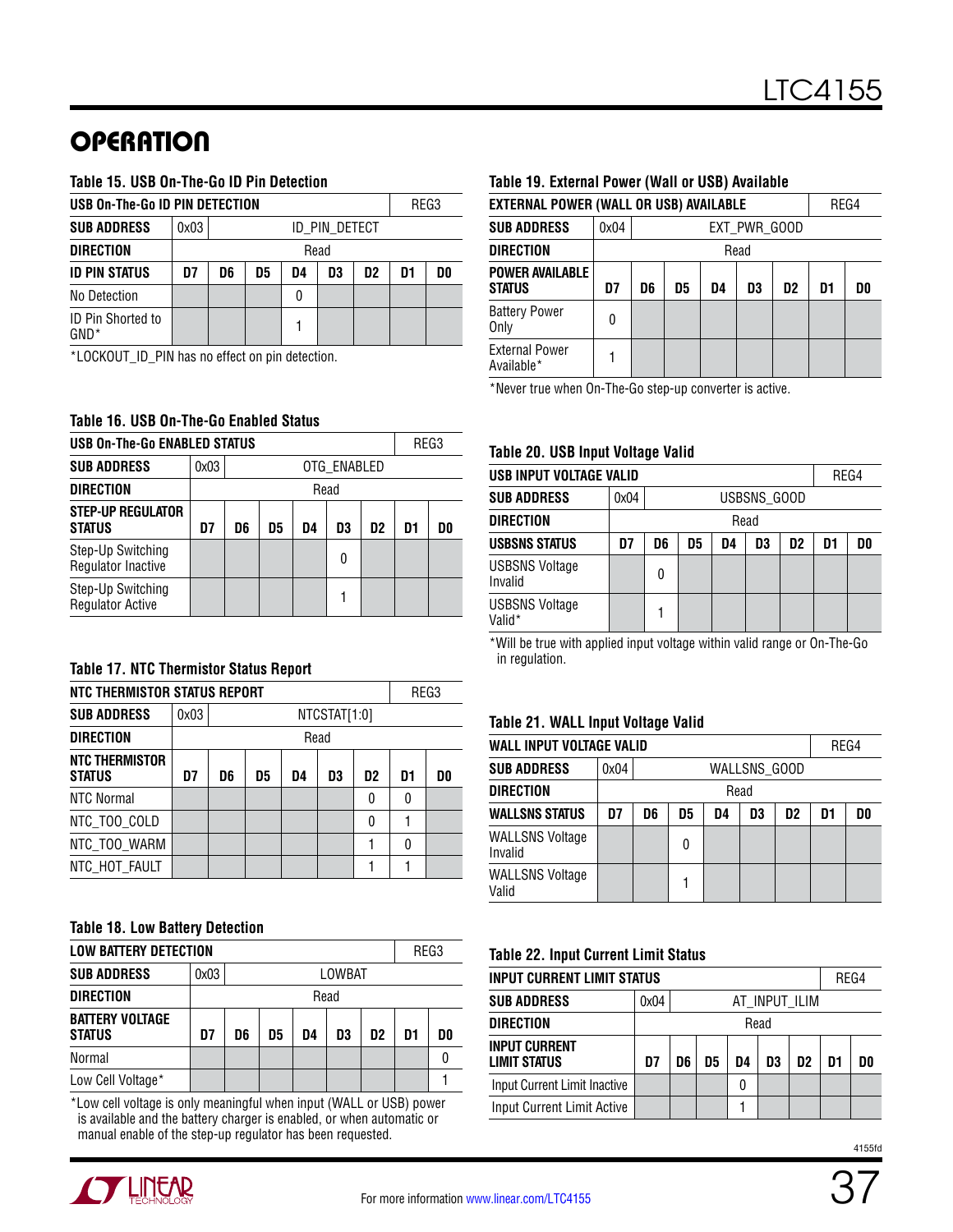#### **Table 23. Input Undervoltage Current Limit (Brownout) Status**

| INPUT UNDERVOLTAGE CURRENT LIMIT<br>(BROWNOUT) STATUS    |      |                            |                   |  |   |  |  | REG4 |
|----------------------------------------------------------|------|----------------------------|-------------------|--|---|--|--|------|
| <b>SUB ADDRESS</b>                                       | 0x04 |                            | INPUT_UVCL_ACTIVE |  |   |  |  |      |
| <b>DIRECTION</b>                                         | Read |                            |                   |  |   |  |  |      |
| <b>INPUT UNDERVOLTAGE</b><br><b>CURRENT LIMIT STATUS</b> | D7   | D3<br>D2<br>D6<br>D5<br>D4 |                   |  |   |  |  | DO   |
| Input UVCL Inactive                                      |      |                            |                   |  | 0 |  |  |      |
| Input UVCL Active                                        |      |                            |                   |  |   |  |  |      |

#### **Table 24. Overvoltage Protection Fault**

| <b>OVERVOLTAGE PROTECTION FAULT</b> |      |                                        |  |  |  |  |  | REG4 |  |  |
|-------------------------------------|------|----------------------------------------|--|--|--|--|--|------|--|--|
| <b>SUB ADDRESS</b>                  | 0x04 | OVP ACTIVE                             |  |  |  |  |  |      |  |  |
| <b>DIRECTION</b>                    |      | Read                                   |  |  |  |  |  |      |  |  |
| <b>INPUT OVERVOLTAGE</b>            | D7   | D2<br>D5<br>D3<br>D6<br>D4<br>DO<br>D1 |  |  |  |  |  |      |  |  |
| No Fault                            |      |                                        |  |  |  |  |  |      |  |  |
| Input (USB or WALL)<br>Overvoltage  |      |                                        |  |  |  |  |  |      |  |  |

#### **Table 25. USB On-The-Go Step-Up Regulator Fault Shutdown**

| USB On-The-Go STEP-UP REGULATOR FAULT SHUTDOWN   |      |                                              |  |  |  |  | REG4 |  |  |
|--------------------------------------------------|------|----------------------------------------------|--|--|--|--|------|--|--|
| <b>SUB ADDRESS</b>                               | 0x04 | OTG FAULT                                    |  |  |  |  |      |  |  |
| <b>DIRECTION</b>                                 |      | Read                                         |  |  |  |  |      |  |  |
| <b>STEP-UP</b><br><b>REGULATOR STATUS</b>        | D7   | D <sub>2</sub><br>D6<br>D5<br>D3<br>D1<br>D4 |  |  |  |  |      |  |  |
| No Fault                                         |      |                                              |  |  |  |  |      |  |  |
| <b>Regulator Over</b><br><b>Current Shutdown</b> |      |                                              |  |  |  |  |      |  |  |

#### **Table 26. Battery Unresponsive to Charging**

| <b>BATTERY UNRESPONSIVE TO CHARGING</b> |      |                                                                |  |  |  |  |  | REG4 |  |
|-----------------------------------------|------|----------------------------------------------------------------|--|--|--|--|--|------|--|
| <b>SUB ADDRESS</b>                      | 0x04 | <b>BAD CELL</b>                                                |  |  |  |  |  |      |  |
| <b>DIRECTION</b>                        |      | Read                                                           |  |  |  |  |  |      |  |
| <b>BATTERY STATUS</b>                   | D7   | D6<br>D5<br>D <sub>2</sub><br>D <sub>1</sub><br>D3<br>DO<br>D4 |  |  |  |  |  |      |  |
| No Fault                                |      |                                                                |  |  |  |  |  |      |  |
| Low Cell Voltage<br>Timeout             |      |                                                                |  |  |  |  |  |      |  |

#### **Table 27. NTC Analog-to-Digital Converter Result**

| NTC ANALOG-TO-DIGITAL CONVERTER RESULT |      | REG5                                               |  |  |  |  |  |  |  |  |
|----------------------------------------|------|----------------------------------------------------|--|--|--|--|--|--|--|--|
| <b>SUB ADDRESS</b>                     | 0x05 | NTCVAL[6:0]                                        |  |  |  |  |  |  |  |  |
| <b>DIRECTION</b>                       |      | Read                                               |  |  |  |  |  |  |  |  |
| <b>NTC CONVERSION</b><br><b>RESULT</b> | D7   | D3<br>D <sub>2</sub><br>D6<br>D5<br>D4<br>D1<br>D0 |  |  |  |  |  |  |  |  |
| NTCVAL[6:0]*                           | d    | d<br>d<br>d<br>d<br>d<br>٥                         |  |  |  |  |  |  |  |  |

See NTC Thermistor Monitor in Operation section to convert ADC result to temperature.

#### **Table 28. NTC Temperature Out of Range for Battery Charging**

| NTC TEMPERATURE OUT OF RANGE FOR<br><b>BATTERY CHARGING</b> |                                                          |             |  |  |  |  | REG5 |  |
|-------------------------------------------------------------|----------------------------------------------------------|-------------|--|--|--|--|------|--|
| <b>SUB ADDRESS</b>                                          | 0x05                                                     | NTC_WARNING |  |  |  |  |      |  |
| <b>DIRECTION</b>                                            | Read                                                     |             |  |  |  |  |      |  |
| <b>NTC TEMP RANGE</b>                                       | D <sub>2</sub><br>D6<br>D5<br>D1<br>D7<br>D0<br>D3<br>D4 |             |  |  |  |  |      |  |
| Temperature Normal                                          |                                                          |             |  |  |  |  |      |  |
| Too Warm or Too<br>Cold to Charge                           |                                                          |             |  |  |  |  |      |  |

#### **Table 29. Battery Charger Interrupt Mask**

| <b>BATTERY CHARGER INTERRUPT MASK</b><br>REG6 |      |                                                                |  |  |                    |  |  |  |  |  |
|-----------------------------------------------|------|----------------------------------------------------------------|--|--|--------------------|--|--|--|--|--|
| <b>SUB ADDRESS</b>                            | 0x06 | ENABLE_CHARGER_INT                                             |  |  |                    |  |  |  |  |  |
| <b>DIRECTION</b>                              |      |                                                                |  |  | Write and Readback |  |  |  |  |  |
| <b>INTERRUPT</b><br><b>ENABLE STATUS</b>      | D7   | D <sub>1</sub><br>D5<br>D3<br>D <sub>2</sub><br>D0<br>D6<br>D4 |  |  |                    |  |  |  |  |  |
| <b>Charger Interrupts</b><br>Disabled*        | 0    |                                                                |  |  |                    |  |  |  |  |  |
| <b>Charger Interrupts</b><br>Enabled          |      |                                                                |  |  |                    |  |  |  |  |  |

#### \*Default.

Interrupt triggered by any change in CHARGER\_STATUS[2:0].Any data written to sub address 0x06 has side effect of clearing any pending interrupt request.

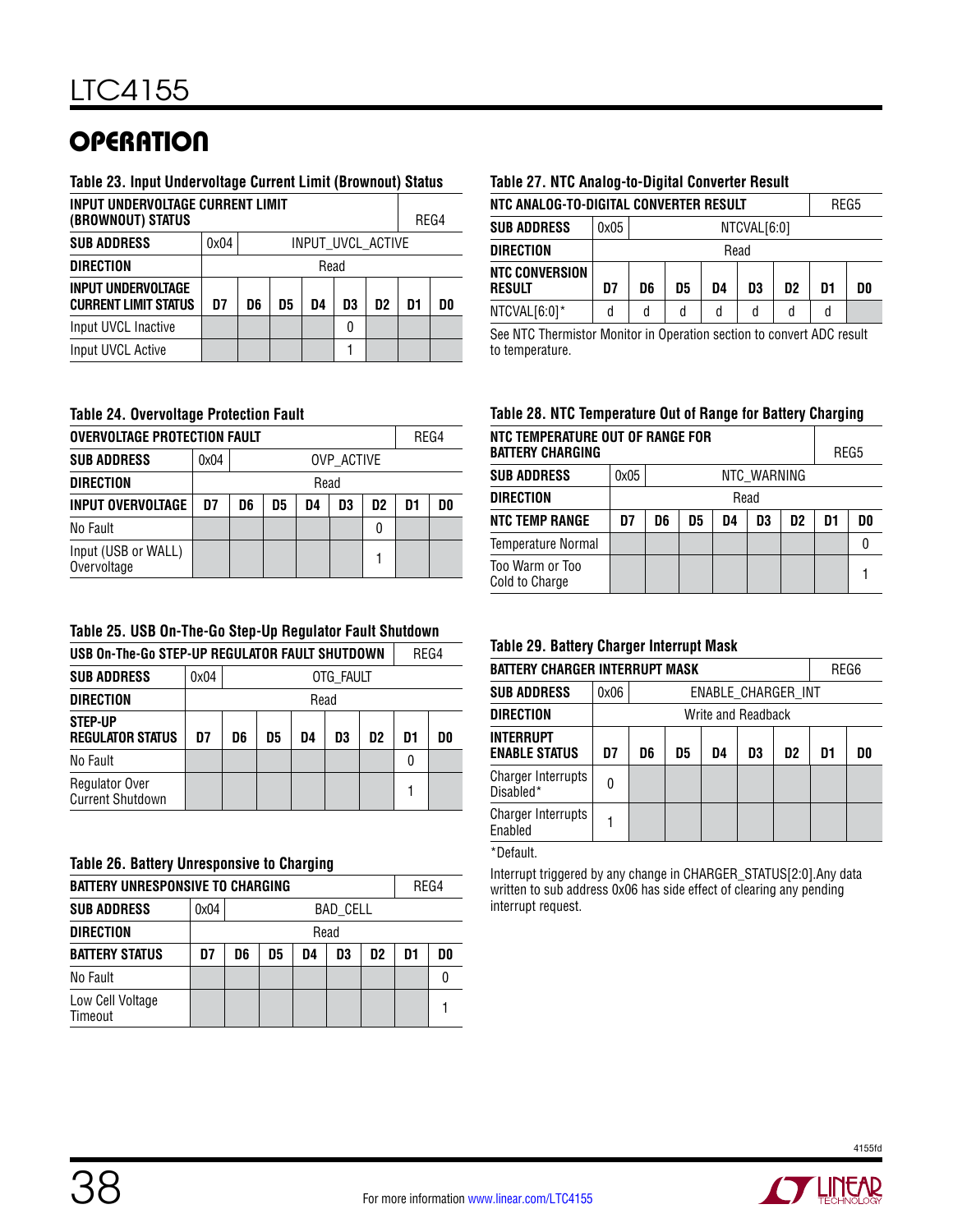#### **Table 30. Fault Interrupt Mask**

| <b>FAULT INTERRUPT MASK</b>              |                                                          |  |  |                    |  |                  |  | REG6 |
|------------------------------------------|----------------------------------------------------------|--|--|--------------------|--|------------------|--|------|
| <b>SUB ADDRESS</b>                       | 0x06                                                     |  |  |                    |  | ENABLE FAULT INT |  |      |
| <b>DIRECTION</b>                         |                                                          |  |  | Write and Readback |  |                  |  |      |
| <b>INTERRUPT ENABLE</b><br><b>STATUS</b> | D3<br>D <sub>2</sub><br>D7<br>D6<br>D5<br>D1<br>D4<br>D0 |  |  |                    |  |                  |  |      |
| <b>Fault Interrupts</b><br>Disabled*     | ŋ                                                        |  |  |                    |  |                  |  |      |
| <b>Fault Interrupts</b><br>Enabled       |                                                          |  |  |                    |  |                  |  |      |

\*Default.

Interrupt triggered by any change in OVP\_ACTIVE, BAD\_CELL, OTG\_ FAULT or NTC\_HOT\_FAULT. Any data written to sub address 0x06 has side effect of clearing any pending interrupt request.

#### **Table 31. External Power Available Interrupt Mask**

| EXTERNAL POWER AVAILABLE INTERRUPT MASK<br>REG6  |      |                                                    |  |  |  |                   |  |  |  |
|--------------------------------------------------|------|----------------------------------------------------|--|--|--|-------------------|--|--|--|
| <b>SUB ADDRESS</b>                               | 0x06 |                                                    |  |  |  | ENABLE_EXTPWR_INT |  |  |  |
| <b>DIRECTION</b>                                 |      | Write and Readback                                 |  |  |  |                   |  |  |  |
| <b>INTERRUPT</b><br><b>ENABLE STATUS</b>         | D7   | D5<br>D3<br>D <sub>2</sub><br>D1<br>D6<br>D0<br>D4 |  |  |  |                   |  |  |  |
| <b>External Power</b><br>Interrupts<br>Disabled* |      | 0                                                  |  |  |  |                   |  |  |  |
| <b>External Power</b><br>Interrupts Enabled      |      |                                                    |  |  |  |                   |  |  |  |

\*Default.

Interrupt triggered by any change in USBSNSGD, WALLSNSGD, or EXTPWRGD. Any data written to sub address 0x06 has side effect of clearing any pending interrupt request.

#### **Table 32. USB On-The-Go Interrupt Mask**

| <b>USB On-The-Go INTERRUPT MASK</b>      |                                                          |  |  |  |                    |  | REG6 |  |  |
|------------------------------------------|----------------------------------------------------------|--|--|--|--------------------|--|------|--|--|
| <b>SUB ADDRESS</b>                       | 0x06                                                     |  |  |  | ENABLE OTG INT     |  |      |  |  |
| <b>DIRECTION</b>                         |                                                          |  |  |  | Write and Readback |  |      |  |  |
| <b>INTERRUPT ENABLE</b><br><b>STATUS</b> | D7<br>D6<br>D <sub>2</sub><br>D3<br>D1<br>D5<br>D4<br>D0 |  |  |  |                    |  |      |  |  |
| USB On-The-Go<br>Interrupts Disabled*    | N                                                        |  |  |  |                    |  |      |  |  |
| USB On-The-Go<br>Interrupts Enabled      |                                                          |  |  |  |                    |  |      |  |  |

\*Default.

Interrupt triggered by any change in EN\_BOOST, ID\_DETECT. Any data written to sub address 0x06 has side effect of clearing any pending interrupt request.

#### **Table 33. Input Current Limit Interrupt Mask**

| INPUT CURRENT LIMIT INTERRUPT MASK                      |                                                                      |  | REG6 |  |                    |                    |  |  |
|---------------------------------------------------------|----------------------------------------------------------------------|--|------|--|--------------------|--------------------|--|--|
| <b>SUB ADDRESS</b>                                      | 0x06                                                                 |  |      |  |                    | ENABLE_AT_ILIM_INT |  |  |
| DIRECTION                                               |                                                                      |  |      |  | Write and Readback |                    |  |  |
| INTERRUPT<br><b>ENABLE STATUS</b>                       | D7<br>D <sub>2</sub><br>D <sub>1</sub><br>D6<br>D5<br>D4<br>D3<br>DO |  |      |  |                    |                    |  |  |
| <b>Input Current Limit</b><br>Interrupts Disabled*      | O                                                                    |  |      |  |                    |                    |  |  |
| <b>Input Current Limit</b><br><b>Interrupts Enabled</b> |                                                                      |  |      |  |                    |                    |  |  |

\*Default.

Interrupt triggered by any change in AT\_INPUT\_ILIM. Any data written to sub address 0x06 has side effect of clearing any pending interrupt request.

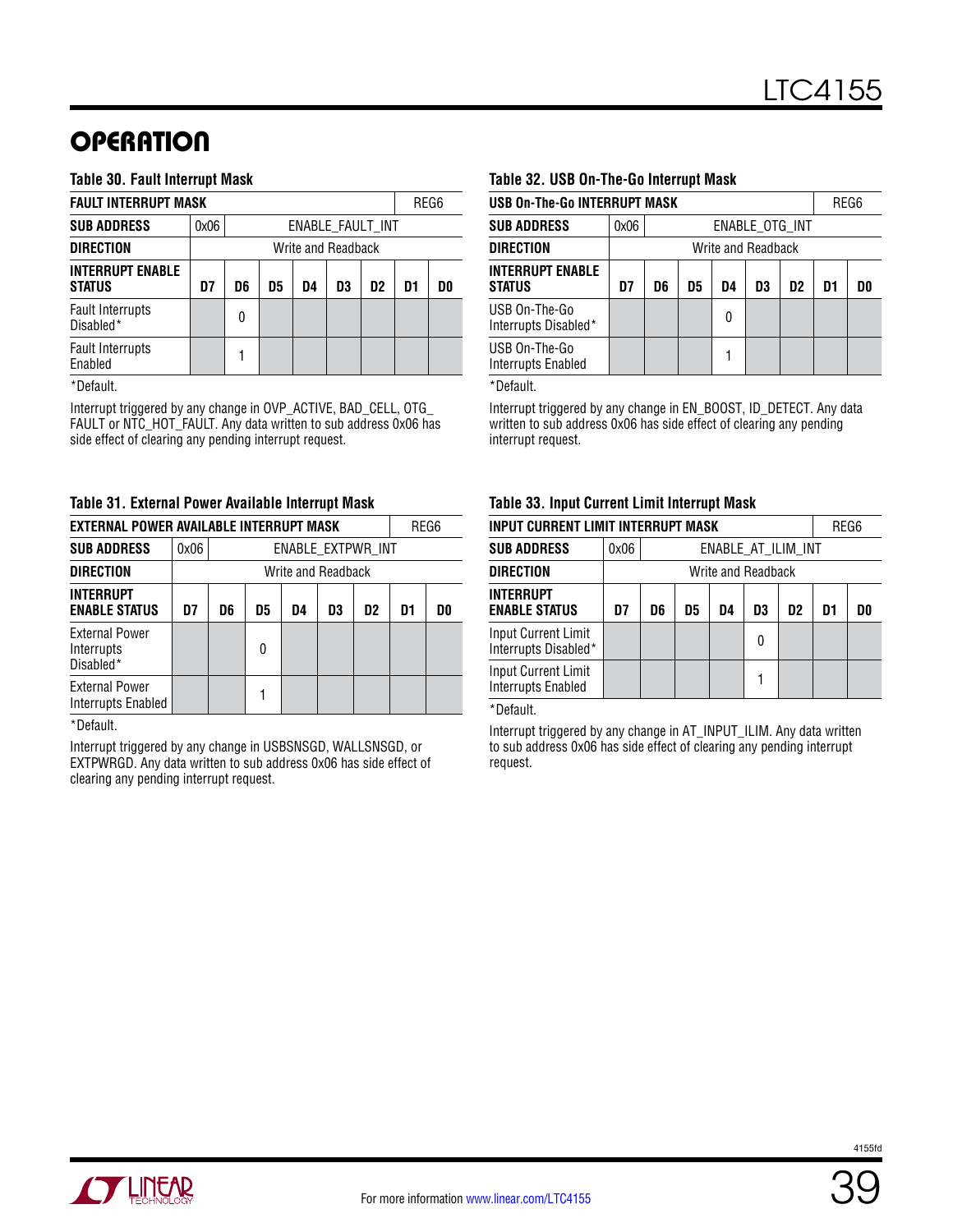**Table 34. Input Undervoltage Current Limit (Brownout Detection) Interrupt Mask**

| INPUT UNDERVOLTAGE CURRENT LIMIT (BROWNOUT<br><b>DETECTION) INTERRUPT MASK</b> |      |                                                    |  |                       |  |  |  | REG6 |  |
|--------------------------------------------------------------------------------|------|----------------------------------------------------|--|-----------------------|--|--|--|------|--|
| <b>SUB ADDRESS</b>                                                             | 0x06 |                                                    |  | ENABLE_INPUT_UVCL_INT |  |  |  |      |  |
| <b>DIRECTION</b>                                                               |      |                                                    |  | Write and Readback    |  |  |  |      |  |
| <b>INTERRUPT ENABLE</b><br><b>STATUS</b>                                       | D7   | D <sub>2</sub><br>D6<br>D5<br>D3<br>D1<br>D4<br>D0 |  |                       |  |  |  |      |  |
| Input Undervoltage<br><b>Current Limit</b><br>Interrupts Disabled*             | 0    |                                                    |  |                       |  |  |  |      |  |
| Input Undervoltage<br><b>Current Limit</b><br>Interrupts Enabled               |      |                                                    |  |                       |  |  |  |      |  |

\*Default.

Interrupt triggered by any change in INPUT\_UVCL\_ACTIVE. Any data written to sub address 0x06 has side effect of clearing any pending interrupt request.

#### **Table 35. USB On-The-Go Step-Up Voltage Converter Manual Activation**

| USB On-The-Go STEP-UP VOLTAGE CONVERTER MANUAL<br>ACTIVATION       |      |                                                          |  |  |                    |  |  | REG6 |
|--------------------------------------------------------------------|------|----------------------------------------------------------|--|--|--------------------|--|--|------|
| <b>SUB ADDRESS</b>                                                 | 0x06 |                                                          |  |  | REQUEST_OTG        |  |  |      |
| <b>DIRECTION</b>                                                   |      |                                                          |  |  | Write and Readback |  |  |      |
| <b>STEP-UP</b><br><b>REGULATOR</b><br><b>ACTIVATION</b>            | D7   | D5<br>D3<br>D <sub>1</sub><br>D6<br>D <sub>2</sub><br>D4 |  |  |                    |  |  |      |
| Step-Up Regulator<br><b>Activation Auto-</b><br>matic or Disabled* |      | 0                                                        |  |  |                    |  |  |      |
| Enable Step-Up<br><b>Voltage Regulator</b>                         |      |                                                          |  |  |                    |  |  |      |

\*Default.

Regulator cannot be activated if voltage is applied to either the USB or WALL inputs. Automatic activation controlled by LOCKOUT\_ID\_PIN. Any data written to sub address 0x06 has side effect of clearing any pending interrupt request.

# Applications Information

### **Alternate NTC Thermistors and Biasing**

The LTC4155 provides temperature qualified charging if a groundedthermistorand a biasresistorareconnectedtothe NTC pin. Charging is paused if the temperature rises above an NTC\_TOO\_HOT limit or falls below an NTC\_TOO\_COLD limit. By using a Vishay curve 2 thermistor and a bias resistor whose value is equal to the room temperature resistance of the thermistor  $(r_{25})$ , the upper and lower temperatures are preprogrammed to approximately 40°C and 0°C, respectively. The NTC\_HOT\_FAULT threshold which optionally generates an interrupt and/or enables the overtemperature battery conditioner is preprogrammed to approximately 60°C.

With minor modifications to the thermistor bias network as shown in Figure 9, it is possible to adjust either one or two of the three temperature thresholds with the constraint that it is usually not possible to move the temperature thresholds closer together. Intuitively, this would require increased temperature sensitivity from the thermistor.



**Figure 9. Alternate NTC Bias Network**

In the explanation below, the following notation is used.

 $r_{25}$ 

NTC thermistor value at 25°C.

R<sub>BIAS</sub>

Low drift bias resistor, connected between the NTCBIAS and NTC pins.

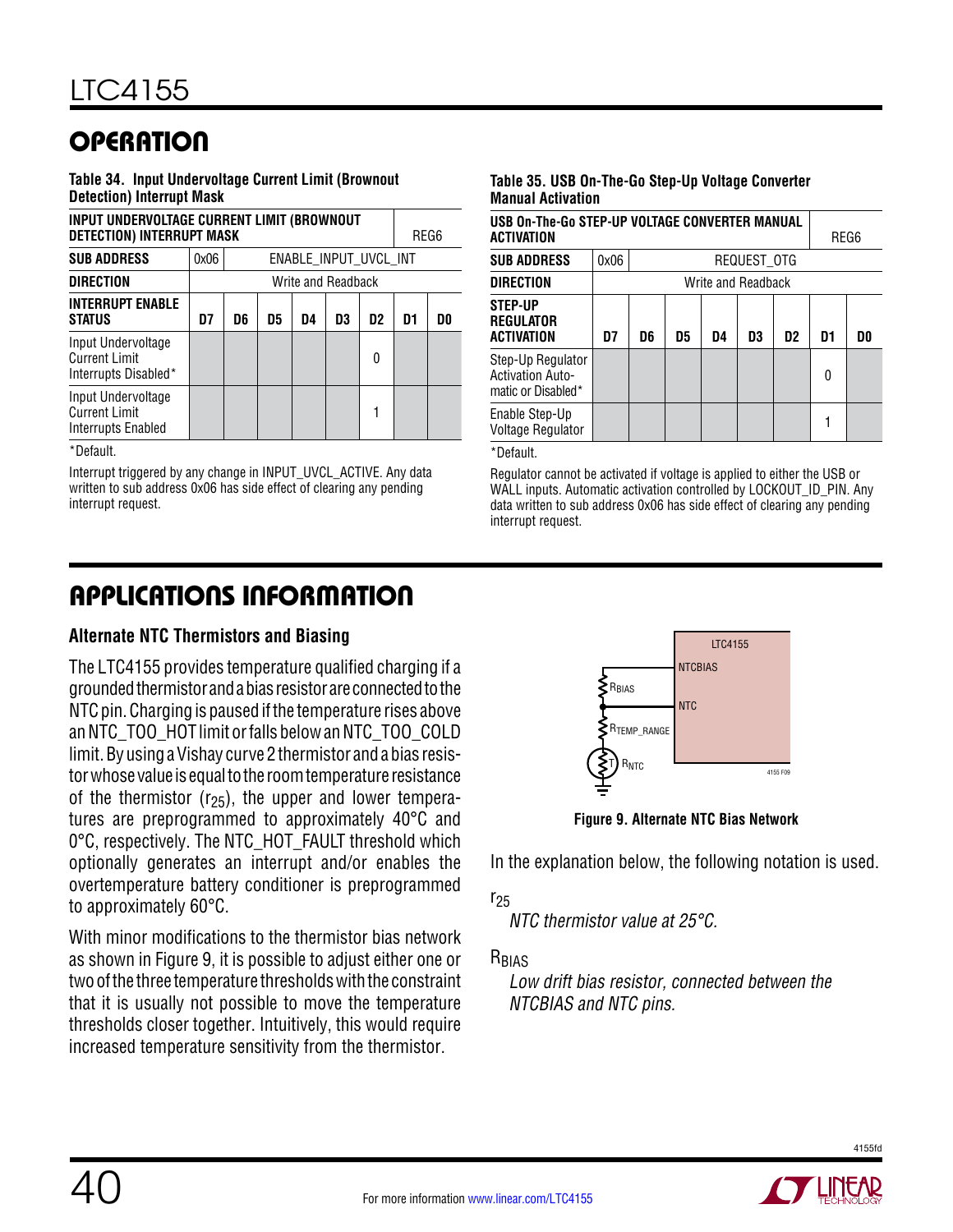R<sub>TEMP</sub> RANGE

Optional dilution resistor, connected in series with the thermistor.

$$
\alpha_{\overline{1}} \equiv \frac{r_{\overline{1}}}{r_{25}}
$$

Thermistorresistance ratioat any temperature T relative to its reference temperature.

$$
\alpha_{\text{TOO\_COLD}} \equiv \frac{r_{\text{TOO\_COLD}}}{r_{25}}
$$

Thermistor resistance ratio at desired NTC\_TOO\_COLD threshold temperature relative to its reference temperature.

$$
\alpha_{\text{TOO\_WARM}} \equiv \frac{r_{\text{TOO\_WARM}}}{r_{\text{25}}}
$$

Thermistor resistance ratio at desired NTC\_TOO\_WARM threshold temperature relative to its reference temperature.

 $\alpha_{\text{HOT\_FAULT}} \equiv \frac{\text{F_{HOT\_FAULT}}}{\sigma}$  $r_{25}$ 

Thermistor resistance ratio at desired NTC\_HOT\_FAULT threshold temperature relative to its reference temperature.

$$
\alpha_{\text{BIAS}} \equiv \frac{R_{\text{BIAS}}}{r}
$$

 $r_{25}$ 

Ratio of low drift bias resistor to  $r_{25}$ .

$$
\alpha_{\text{TEMP\_RANGE}} \equiv \frac{R_{\text{TEMP\_RANGE}}}{r_{25}}
$$

### Ratio of optional low drift dilution resistor to  $r_{25}$ .

Note that r<sub>25</sub>, r<sub>T</sub>, r<sub>TOO\_COLD</sub>, r<sub>TOO\_WARM</sub>, and r<sub>HOT\_FAULT</sub> and are all resistance values of the thermistor at different temperatures, while  $R_{BIAS}$  and  $R_{TEMP}$  RANGE are actual low drift resistors.

In all of the following calculations, it will be necessary to determine the thermistor's  $\alpha_{\text{I}}$  at various temperatures.

This parameter is dependent only upon the material properties of the thermistor.  $\alpha$ <sup>T</sup> for a given thermistor and temperature may be found in one of two ways. Thermistor manufacturers often provide a lookup table relating  $\alpha<sub>T</sub>$  to temperature in their data sheets. For any temperature T,  $\alpha$ <sub>T</sub> may be referenced directly.

The second way to obtain  $\alpha$ <sup>T</sup> for any T requires the use of a modeling equation and a material constant specific to the thermistor:

$$
\alpha_T = e^{\beta \left[\left(\frac{1}{T}\right)\left(\frac{1}{T_0}\right)\right]}
$$

where:

e = Natural logarithm base, approximately 2.71828

T = Temperature of interest, expressed in Kelvin

 $T_0$  = Thermistor model nominal temperature, expressed in Kelvin. Typically 298.15K (25°C + 273.15°C)

 $\beta$  = Model material constant, expressed in Kelvin. This model is a curve fit at  $T_0$  and a second temperature.  $\beta$  is close to 4000K for most thermistors. Higher  $\beta$  results in increased temperature sensitivity at the expense of reduced linearity over a wide temperature range

### **Simple Alternate Thermistor Bias Network**

By simply adjusting the bias resistor,  $R_{BIAS}$ , and omitting the optional  $R_{TEMP-RANGE}$ , one of the three temperature thresholds may be adjusted. The other two temperature comparator thresholds will be determined by the choice of the first temperature threshold and the NTCVAL thresholds fixed in the LTC4155. Increasing  $R_{\text{BIAS}}$  above  $r_{25}$  shifts all three temperature thresholds colder while simultaneously slightly compressing the temperature span between thresholds. Likewise, decreasing RBIAS below  $r_{25}$  shifts all three temperature thresholds warmer while simultaneously slightly expanding the temperature span between thresholds. To program a single temperature threshold, obtain the value of either  $\alpha_{\text{TOO}}$  cold,  $\alpha_{\text{TOO}}$  warm or  $\alpha_{\text{HOT FAULT}}$  for the chosen temperature threshold using one of the aforementioned methods and

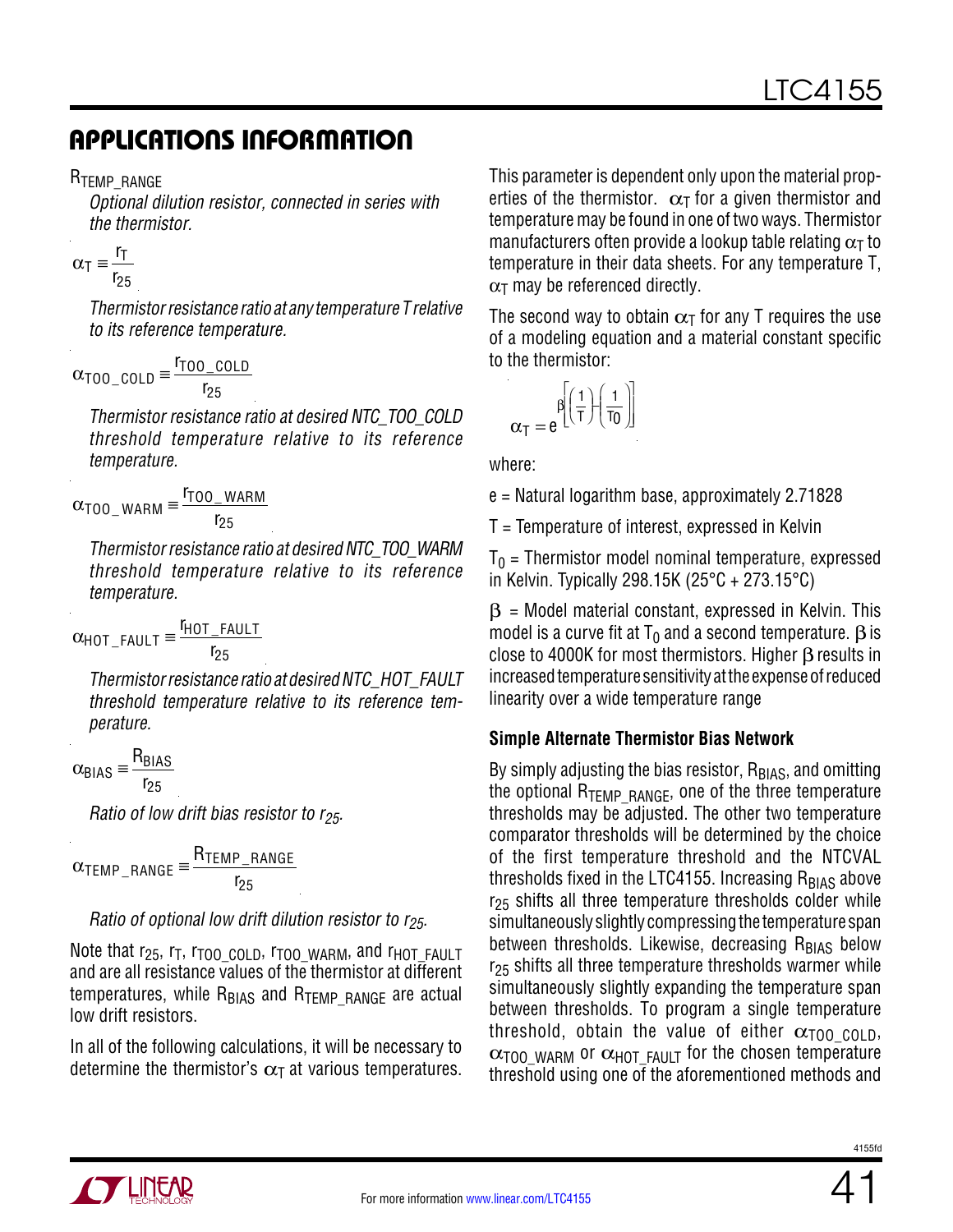substitute into the appropriate following equation to calculate the value  $\alpha_{\text{BIAS}}$  and then R<sub>BIAS</sub>.

 $\alpha_{\text{BIAS}}$  = 0.34917 •  $\alpha_{\text{TOO}}$  cold

 $\alpha_{\text{BIAS}}$  = 1.73735 •  $\alpha_{\text{TOO}}$  warm

 $\alpha_{\text{BIAS}}$  = 3.35249 •  $\alpha_{\text{HOT-FAUIT}}$ 

 $R_{BIAS} = \alpha_{BIAS} \cdot r_{25}$ 

With  $\alpha_{\text{BIAS}}$  for the newly programmed temperature threshold now determined, the other two dependent temperature thresholds may be found by substituting  $\alpha_{\text{BIAS}}$ into the remaining two equations. The following equation may be used to convert any other NTC ADC result (NTCVAL) back to a resistance ratio by substituting the  $\kappa_{\text{SPAN}}$  and κOFFSET values found in the Electrical Characteristics table.

$$
\alpha_{T} = \left[ \frac{\kappa_{SPAN} \cdot \text{NTCVAL} + \kappa_{OFFSET}}{1 - \kappa_{SPAN} \cdot \text{NTCVAL} - \kappa_{OFFSET}} \right] \alpha_{BIAS}
$$

 $\alpha$ <sub>T</sub> may then be used to determine the temperature using either the lookup table provided by the thermistor manufacturer or the curve fit model:

$$
T = \frac{\beta}{\ln{(\alpha_T)} + \frac{\beta}{T_0}}
$$

### **Advanced Alternate Thermistor Bias Network**

If an adjustment to  $R<sub>BIAS</sub>$  does not yield an acceptable span between temperature thresholds, a second low drift bias resistor may be added to the bias network between the NTC pin and the top of the thermistor. This resistor has the net effect of diluting the high thermal sensitivity of the thermistor with low drift resistance. The result is reduced thermal gain and a wider temperature span between the preprogrammedvoltage thresholdsoftheLTC4155. Using this additional resistor, two of the three temperature comparator thresholds may be adjusted. The remaining threshold is constrained by the limited degrees of freedom of the bias network. After determining the  $\alpha$ <sub>T</sub> values for the two temperature thresholds of interest, the following equations may be used to determine  $\alpha_{\text{BIAS}}, \alpha_{\text{TEMP}}$  RANGE, and the third constrained temperature threshold dependent on the choice of bias network and the thermistor.

To specify  $T_{TOO}$  colp and  $T_{TOO}$  warm, then calculate T<sub>HOT</sub> FAULT:

```
\alphaTEMP_RANGE = 0.25153 • \alpha<sub>T00</sub> cold – 1.25153
\bullet \alpha<sub>T00</sub> WARM
```
RTEMP\_RANGE =  $\alpha$ TEMP\_RANGE • r<sub>25</sub>

 $\alpha_{\text{BIAS}} = 0.43699 \bullet (\alpha_{\text{TOO\_COLD}} - \alpha_{\text{TOO\_WARM}})$ 

 $R_{BIAS} = \alpha_{BIAS} \cdot r_{25}$ 

With the bias network determined, the overconstrained threshold may then be calculated:

```
\alphaHOT_FAULT = 0.29829 • \alphaBIAS – \alphaTEMP_RANGE
```
To specify  $T_{TOO\ COLD}$  and  $T_{HOT\ FAULT}$ , then calculate T<sub>TOO</sub> WARM:

```
\alphaTEMP_RANGE = 0.11626 • \alpha<sub>T00_COLD</sub> - 1.11626
• CHOT_FAULT
```
RTEMP\_RANGE =  $\alpha$ TEMP\_RANGE • r<sub>25</sub>

 $\alpha_{\text{BIAS}}$  = 0.38976 • ( $\alpha_{\text{TOO}}$  cold –  $\alpha_{\text{HOT}}$  fault)

 $R_{BIAS} = \alpha_{BIAS} \cdot r_{25}$ 

With the bias network determined, the overconstrained threshold may then be calculated:

```
\alpha_{\text{TOO}} warm = 0.57559 • \alpha_{\text{BIAS}} – \alpha_{\text{TEMP}} range
```
To specify  $T_{TOO}$  warm and  $T_{HOT}$   $FAULT$ , then calculate T<sub>TOO</sub> coup:

 $\alpha_{\text{TEMP\_RANGE}} = 1.07566 \cdot \alpha_{\text{TOO\_WARM}} - 2.07566$  $\bullet$   $\alpha$ <sub>HOT</sub> FAULT

RTEMP\_RANGE =  $\alpha$ TEMP\_RANGE • r<sub>25</sub>

 $\alpha_{\text{BIAS}}$  = 3.60615 • ( $\alpha_{\text{TOO\_WARM}}$  –  $\alpha_{\text{HOT\_FAULT}}$ )

 $R_{BIAS} = \alpha_{BIAS} \cdot r_{25}$ 

With the bias network determined, the overconstrained threshold may then be calculated:

 $\alpha_{\text{TOO}}$  cold = 2.863946 •  $\alpha_{\text{BIAS}}$  –  $\alpha_{\text{TEMP}}$  range

It is possible to obtain a negative result for  $R_{\text{TFMP-RANGF}}$ which is not physically realizable using the previous equations. A negative result indicates that the two chosen temperaturethresholdsaretoocloseintemperatureandrequire more thermal sensitivity than the thermistor can provide.



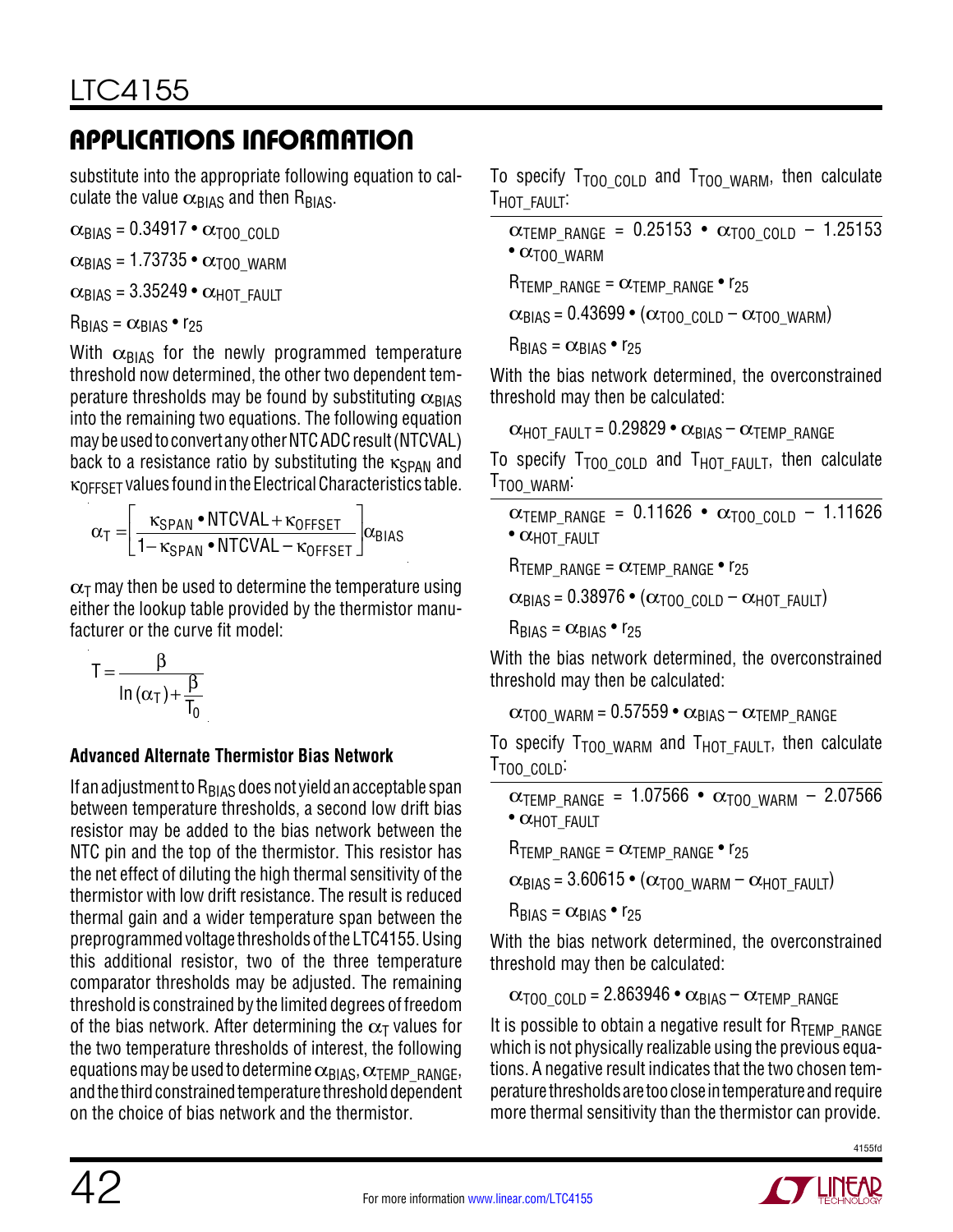$$
\alpha_{T} = \left[ \frac{\kappa_{SPAN} \cdot NTCVAL + \kappa_{OFFSET}}{1 - \kappa_{SPAN} \cdot NTCVAL - \kappa_{OFFSET}} \right] \alpha_{BIAS} - \alpha_{TEMP\_RANGE}
$$
\n
$$
T = \frac{\beta}{\ln \left( \left[ \frac{\kappa_{SPAN} \cdot NTCVAL + \kappa_{OFFSET}}{1 - \kappa_{SPAN} \cdot NTCVAL - \kappa_{OFFSET}} \right] \alpha_{BIAS} - \alpha_{TEMP\_RANGE} \right) + \frac{\beta}{T_{0}}}
$$

The generalized form of the NTC equations provided in the Operations section are included above to facilitate interpretation of the thermistor analog to digital converter results using the custom bias network. If only  $R_{BIAS}$  was modified, let  $\alpha$ <sub>TEMP\_RANGE</sub> = 0.

#### **Choosing the Input Multiplexer/Overvoltage Protection MOSFETs**

The LTC4155 contains an internal charge pump voltage doubler to drive N-channel MOSFETS via the USBGT and WALLGT pins. The gate-source voltage available to drive the input multiplexer/protection FETS is approximately equal to the input voltage, typically 4V to 6V. To ensure that the FET channels are sufficiently enhanced to provide a low resistance conduction path, the FET threshold voltage should be less than approximately 2.5V. Total gate leakage current should be below 1µA to guarantee ample charge pump output voltage. The gate oxide breakdown voltage should be higher than 7V. The FET  $R_{DS(ON)}$  will negatively impact the switching regulator and battery charger efficiency at high current levels. With two protection FETs in series (MN1 and MN3, MN2 and MN4), the total resistance is the sum of the individual  $R_{DS(ON)}s$ . This combined resistance should be negligible compared to the typical 80m $\Omega$  to 90m $\Omega$  resistance of the LTC4155 internal switches for maximum performance. The drain breakdown voltage of devices MN1 and MN2 must be appropriate for the level of overvoltage protection desired. The drains will be exposed to the full magnitude of applied input voltage. The drains of devices MN3 and MN4 are exposed only to the operating voltage range of the LTC4155. Therefore the drain breakdown voltage of devices MN3 and MN4 should be rated for at least 7V. Table 36 lists several suitable N-channel transistors. Transistors with lower  $BV<sub>DSS</sub>$ may be appropriate for devices MN3 and MN4 if reverse protection is not required. Note that resistors R1 and R2

must also be sized appropriately for power dissipation based on the level of overvoltage protection desired, as explained in the Operation section.

|  |  | Table 36. Recommended N-Channel Input Multiplexer MOSFETs |
|--|--|-----------------------------------------------------------|
|  |  |                                                           |

| <b>MANUFACTURER</b> | <b>PART</b><br><b>NUMBER</b> | $R_{DS(ON)}$<br>$(m\Omega)$ | $V_T(V)$ | $BV_{DSS}(V)$ |
|---------------------|------------------------------|-----------------------------|----------|---------------|
| Fairchild           | <b>FDMC8651</b>              | 4.3                         | 1.1      | 30            |
| Fairchild           | <b>FDMC8030</b>              | 10.7                        | 2.8      | 40            |
| Vishav              | Si7938DP                     | 5.6                         | 2.5      | 40            |



**Figure 10. Dual-Input Overvoltage Protection** 

### **Alternate Input Power Configurations**

For applications requiring only a single input, the external circuit required for overvoltage protection is considerably simplified. Only a single N-channel MOSFET and resistor are required for positive voltage protection, as shown in Figure 11, and OVGCAP may be left unconnected. Applications using the USB On-The-Go step-up regulator should connect R1 to USBSNS and the gate of MN1 to USBGT. Applications not using USB On-The-Go may use either the USBSNS/USBGT pins or the WALLSNS/WALLGT pins. The unused pins may be left unconnected.

4155fd For dual-input applications requiring reverse-voltage protection, no additional power transistors are required. The circuit in Figure 12 provides positive protection up to

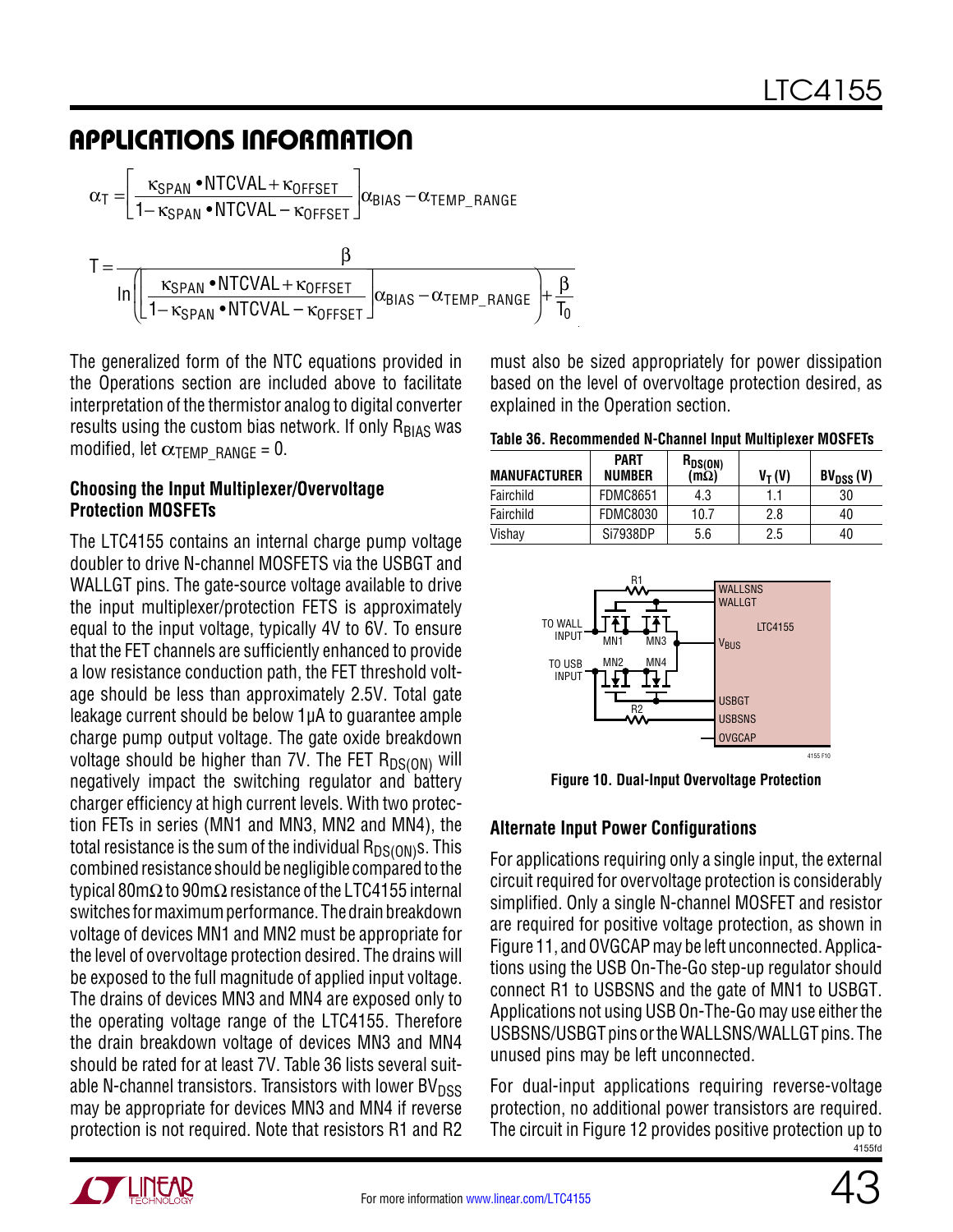the drain breakdown voltage rating of MN3 and MN4 and negative protection down to the drain breakdown voltage rating of MN1 and MN2. Q1 and Q2 are small-signal transistors to protect the gate oxides of MN1 and MN2. Note that it is necessary to orient the N-channel MOSFETs with the drain connections common and the source/body connections to the input connector and the  $V_{\text{BUS}}$  pin.



**Figure 11. Single-Input Overvoltage Protection**



**Figure 12. Dual-Input Positive and Negative Voltage Protection**

### **Choosing the Inductor**

The LTC4155 is designed to operate with a 1µH inductor, with core saturation, winding resistance, and thermal rise characteristics appropriate for the application's peak currents. The inductor current ripple magnitude is approximately 400mA under normal conditions, resulting in a peak inductor current 200mA higher than the average output current of the switching regulator. The average output current of the step-down regulator is higher than the average input current by the ratio  $V_{\text{BUS}}/V_{\text{OUT}}$ neglecting efficiency losses. The LTC4155 can tolerate transient excursionsbeyondthe inductor's core saturation level, but the inductor current will increase rapidly to the LTC4155's peak current clamp as incremental inductance tends toward zero. If an overload condition persists with a small inductor, it is possible that the inductor could be damaged by its own resistive temperature rise.

The inductor core should be made from a material such as ferrite, suitable for switchingat 2.25MHzwithout excessive hysteretic losses. Table 37 lists several suitable inductors.

**Table 37. Recommended Inductors**

| <b>MANUFACTURER</b>                                                     | <b>PART NUMBER</b>    | $R_{DC}$<br>(m $\Omega$ ) | <b>IMAX</b><br>(A) | <b>PACKAGE</b><br>(mm)      |  |
|-------------------------------------------------------------------------|-----------------------|---------------------------|--------------------|-----------------------------|--|
| Vishay                                                                  | IHLP2525AHE-B1ROM01   | 17.5                      |                    | $6.5 \times 6.9 \times 3.2$ |  |
| Coilcraft                                                               | XFL4020-102ME         | 10.8                      | 5.4                | $4 \times 4 \times 2.1$     |  |
| TDK                                                                     | TDKLTF5022T1R2N4R2-LF | 21                        | 42                 | $5 \times 5.2 \times 2.2$   |  |
| to the former of the trusted AAAA cotmodities comment and colf heather. |                       |                           |                    |                             |  |

 $I_{MAX}$  is the lower of the typical 30% saturation current and self-heating current specifications.

### **Choosing the Battery Charger MOSFETs**

The LTC4155 requires a single external P-channel MOS-FET connected between the CHGSNS and BATSNS pins to conduct battery charge and ideal diode currents. The threshold voltage magnitude should be less than approximately 2.5V. (The P-channel threshold might be expressed as a negative number,  $V_{GS(th)}$ , or as a positive number  $V_{SG(th)}$ ). Gate leakage current should be below 500nA. Drain voltage breakdown and gate oxide breakdown voltages should both be above 5V in magnitude. The LTC4155 contributes approximately 40mΩ resistance in the current sense circuitry in series with the battery charger FET. Channel resistance,  $R_{DS(ON)}$ , should be small relative to the 40m $\Omega$  for maximum efficiency both charging the battery and delivering power from the battery to the system load. Table 38 lists several suitable P-channel transistors.

Optionally, a second P-channel MOSFET may be connected in series with the first if the application requires that power be cut off from any downstream devices on  $V_{\text{OUT}}$  in low power ship-and-store mode. Further details about low power ship-and-store mode may be found in the Operation section. The requirements for the second device are the same as those enumerated above, with the caveats that total gate leakage current is the sum of the individual leakage currents and total  $R_{DS(ON)}$  is the sum of the individual  $R_{DS(ON)}s$ .

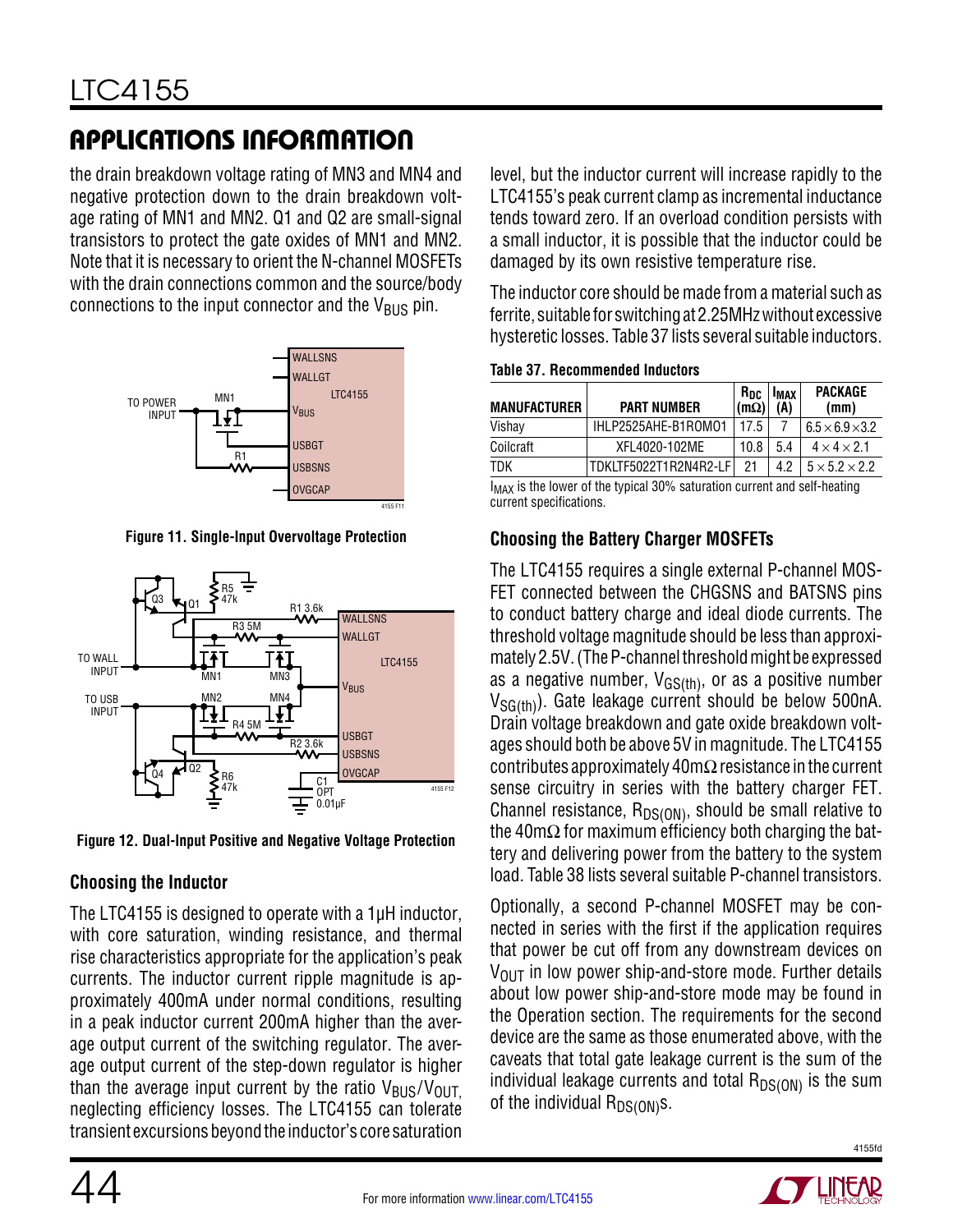| <b>MANUFACTURER</b> | <b>PART</b><br><b>NUMBER</b> | $R_{DS(ON)}$<br>(m $\Omega$ ) | $V_T(V)$ | $BV_{DSS}(V)$ |
|---------------------|------------------------------|-------------------------------|----------|---------------|
| Fairchild           | FDMC510P                     | 7.6                           | -0.5     | -20           |
| Vishay              | Si7123DN                     | 11.2                          | -1       | -20           |
| Vishay              | Si5481DU                     | 24                            | -1       | $-20$         |

#### **Table 38. Recommended P-Channel Battery Charger MOSFETs**

### **V<sub>BUS</sub>** and V<sub>OUT</sub> Bypass Capacitors

The style and value of the capacitors used with the LTC4155 determine several important parameters such as regulator control loop stability and input voltage ripple. Because the LTC4155 uses a step-down switching power supply from  $V_{BUS}$  to  $V_{OUT}$ , its input current waveform contains high frequency components. It is strongly recommended that a low equivalent series resistance (ESR) multilayer ceramic capacitor be used to bypass  $V_{\rm BUS}$ . Tantalum and aluminum capacitors are not recommended because of their high ESR. The value of the capacitor on  $V_{\rm BUS}$  directly controls the amount of input ripple for a given load current. Increasing the size of this capacitor will reduce the input ripple. The USB specification allows a maximum of 10μF to be connected directly across the USB power bus. If the overvoltage protection circuit is used to protect  $V_{BUS}$ , then its soft-starting nature can be exploited and a larger  $V_{\text{BUS}}$ capacitor can be used if desired. If one or both of the input channels are never used for USB, additional capacitance placed upstream of the overvoltage protection NMOS devices can absorb significant high frequency current ripple.

To prevent large  $V_{\text{OUT}}$  voltage steps during transient load conditions, it is also recommended that a ceramic capacitor be used to bypass  $V_{OUT}$ . The output capacitor is used in the compensation of the switching regulator. At least 22μF with low ESR are required on  $V_{\text{OUT}}$ . Additional capacitance will improve load transient performance and stability.

Multilayer ceramic chip capacitors typically have exceptional ESR performance. MLCCs combined with a tight board layout and an unbroken ground plane will yield very good performance and low EMI emissions.

The actual in-circuit capacitance of a ceramic capacitor should be measured with a small AC signal and DC bias, as is expected in-circuit. Many vendors specify the capacitance versus voltage with a  $1V<sub>RMS</sub>$  AC test signal and, as a result, overstate the capacitance that the capacitor will present in the application. Using similar operating conditions as the application, the user must measure, or request from the vendor, the actual capacitance to determine if the selected capacitor meets the minimum capacitance that the application requires.

#### **Programming the Input and Battery Charge Current Limits**

The LTC4155 features independent resistor programmability of the input current limit and battery charge current limit to facilitate optimal charging from a wide variety of input power sources. The battery charge current should be programmed based on the size of the battery and its associated safe charging rate. Typically this rate is close to "1C", or equal to the current which would discharge the battery in one hour. For example, a 2000mAH battery would be charged with no more than 2A. With the fullscale (default) charge current programmed with a resistor between PROG and GND, all other  $1^2C$  selectable charge current settings are lower and may be appropriate for custom charge algorithms at extreme temperature or battery voltage. If the battery charge current limit requires more powerthanis available fromthe selectedinput currentlimit, the input current limit will be enforced and the battery will charge with less than the programmed current. Thus, the battery charger should be programmed optimally for the battery without concern for the input source.

### **Resistive Inputs and Test Equipment**

Care must be exercised in the laboratory while evaluating the LTC4155 with inline ammeters. The combined resistance of the internal current sense resistor and fuse of many meters can be  $0.5\Omega$  or more. At currents of 3A to 4A, it is possible to drop several volts across the meter, possibly resulting in unusual voltage readings or artificially high switch duty cycles.

A resistive connection to the source of input power can be particularly troublesome. With the undervoltage current limit feature enabled, the switching regulator output power will be automatically reduced to prevent  $V_{\rm BUS}$  from falling below 4.3V. This feature greatly improves tolerance of resistive input power sources (from either undersized wiring and connectors or test equipment) and facilitates

**TT LINEAR**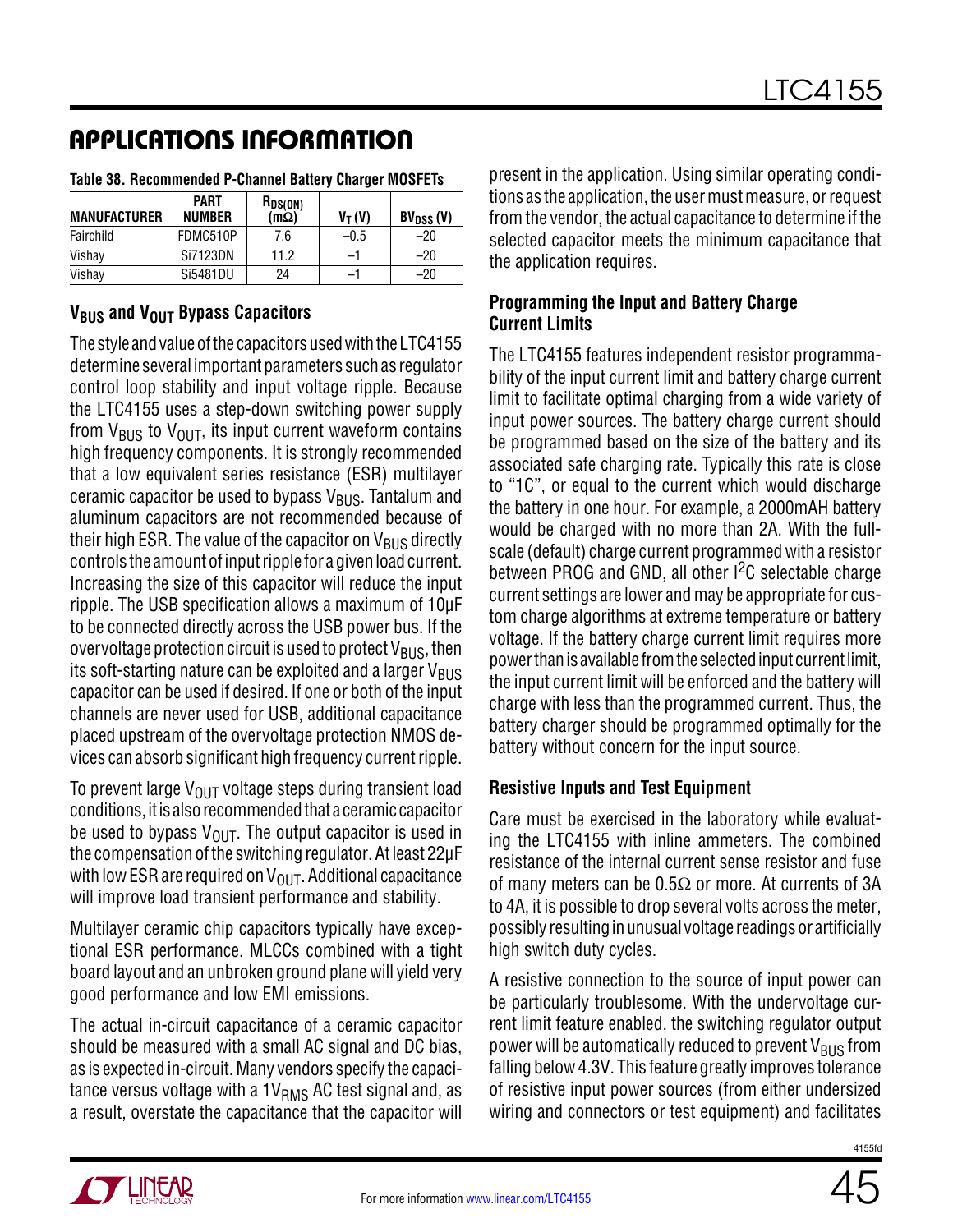stable behavior, but if engaged, it will result in much less power delivery to the system load and battery, depending on the magnitude of input resistance.

If the undervoltage current limit feature is disabled and the input power source is resistive, the voltage will continue to fall through the falling undervoltage lockout threshold, eventually shutting down that input channel and resetting its input current limit back to the default setting. When the input voltage recovers, the channel will restart in the default current limit setting.

#### **Board Layout Considerations**

The Exposed Pad on the backside of the LTC4155 package must be securely soldered to the PC board ground. This is the primary ground pin in the package, and it serves as the return path for both the control circuitry and the synchronous rectifier. Furthermore, due to its high frequency switching circuitry, it is imperative that the input capacitor be as close to the LTC4155 as possible, and that there be an unbroken ground plane under the LTC4155 and its external input bypass capacitors. Additionally, minimizing the area between the SW pin trace and inductor will limit high frequency radiated energy.

The output capacitor carries the inductor ripple current. While not as critical as the input capacitor, an unbroken ground plane from this capacitor's ground return to the inductor, input capacitor, and LTC4155 Exposed Pad will reduce output voltage ripple.

High frequency currents, such as the input current on the LTC4155, tend to find their way on the ground plane along a mirror path directly beneath the incident path on the top of the board. If there are slits or cuts in the ground plane due to other traces on that layer, the current will be forced to go around the slits. If high frequency currents are not allowed to flow back through their natural least-area path, excessive voltage will build up and radiated emissions will occur (see Figure 13). There should be a group of vias directly under the grounded backside leading directly down to an internal ground plane. To minimize parasitic inductance, the ground plane should be as close as possible to the top plane of the PC board (layer 2).

The BATGATE pin has limited drive current. Care must be taken to minimize leakage to adjacent PC board traces, which may significantly compromise the 15mV ideal diode forward voltage. To minimize leakage, the trace can be guarded on the PC board by surrounding it with  $V_{OUT}$ connected metal, which should generally be less than 1V higher than BATGATE.



**Figure 13. Higher Frequency Ground Currents Follow Their Incident Path. Slices in the Ground Plane Cause High Voltage and Increased Emissions**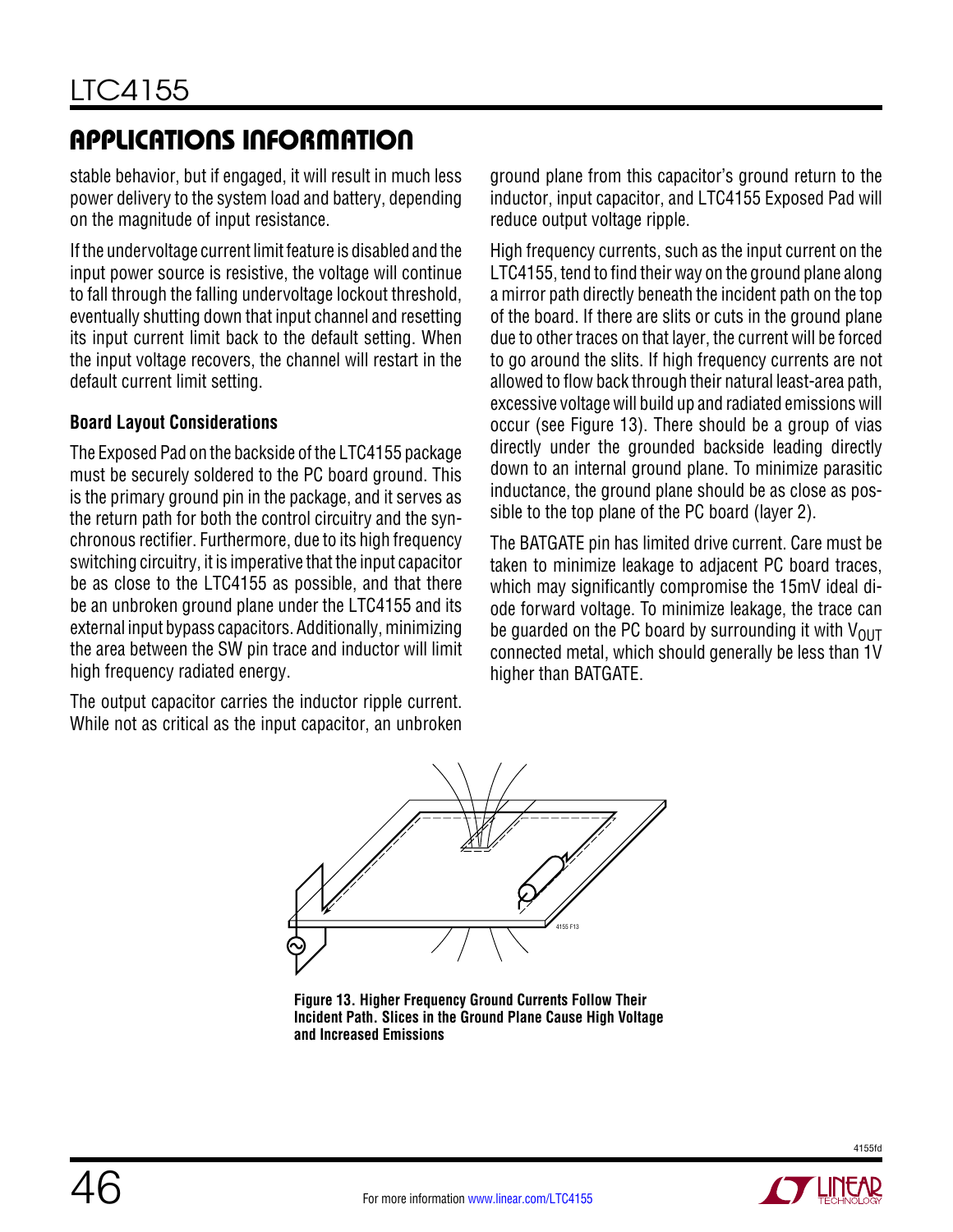### Typical Applications



**Single Input USB Default Current Limit with Minimum Component Count**

**Single Input Overvoltage Protection with USB 100mA Default Input Current Limit and 5°C/46°C/67°C Thermistor Thresholds**

![](_page_46_Figure_5.jpeg)

![](_page_46_Picture_6.jpeg)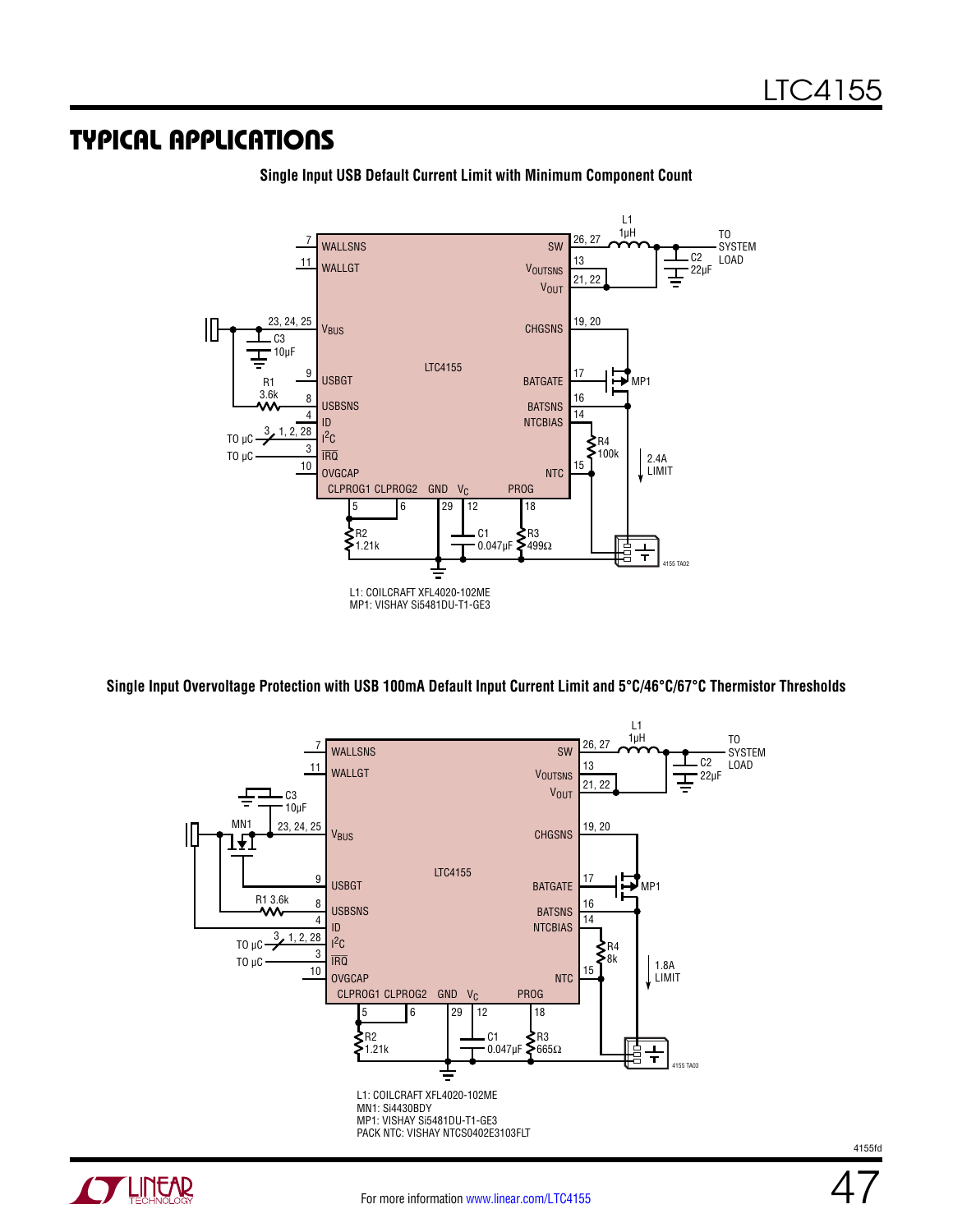### Typical Applications

**Single Input Over/Reverse Protection, USB Default Input Current Limit and –3°C/44°C/66°C Thermistor Thresholds**

![](_page_47_Figure_3.jpeg)

![](_page_47_Picture_4.jpeg)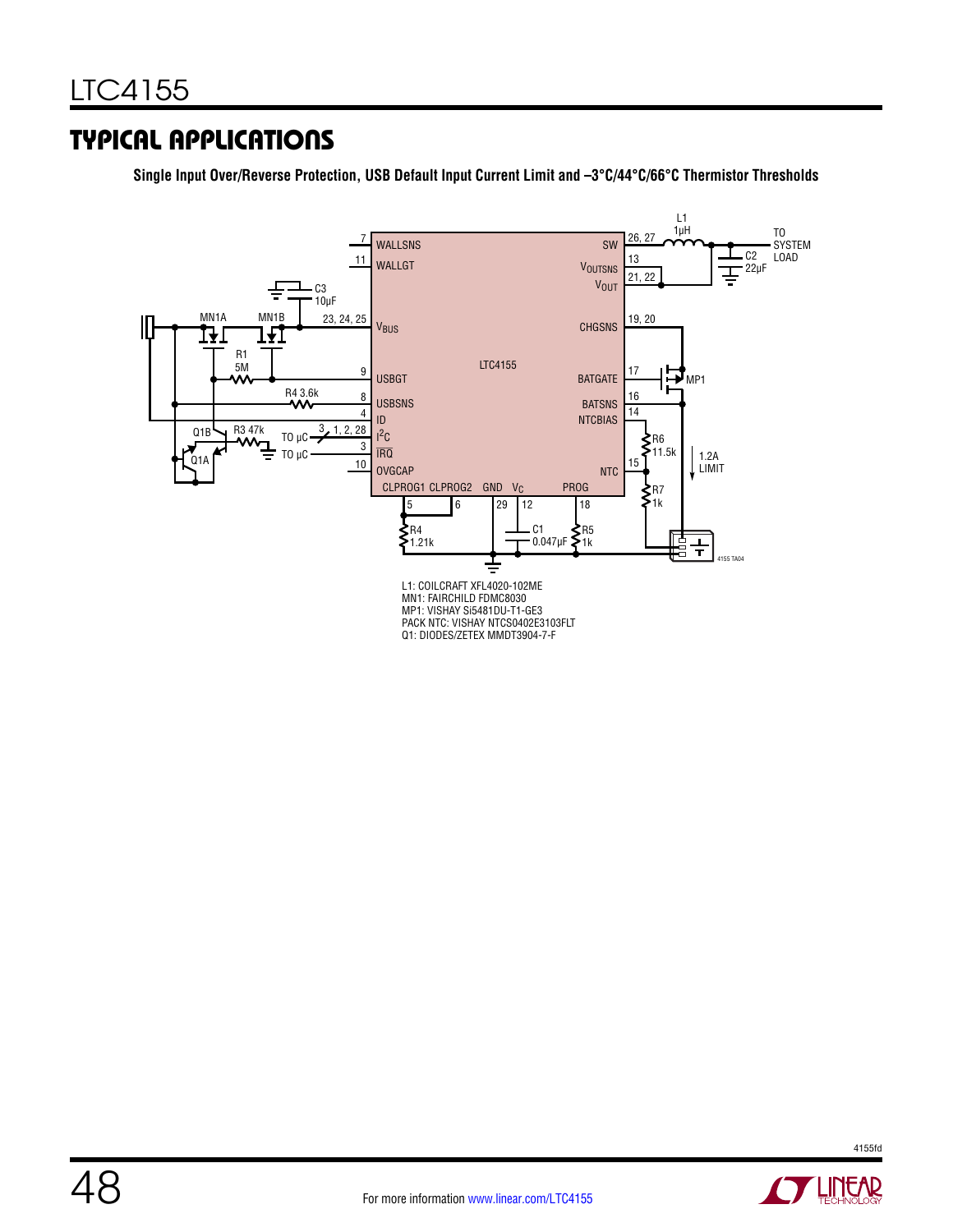### Typical Applications

![](_page_48_Figure_2.jpeg)

**Dual-Input Over/Undervoltage Protection with 100mA USB Default Current Limit**

![](_page_48_Picture_4.jpeg)

![](_page_48_Picture_6.jpeg)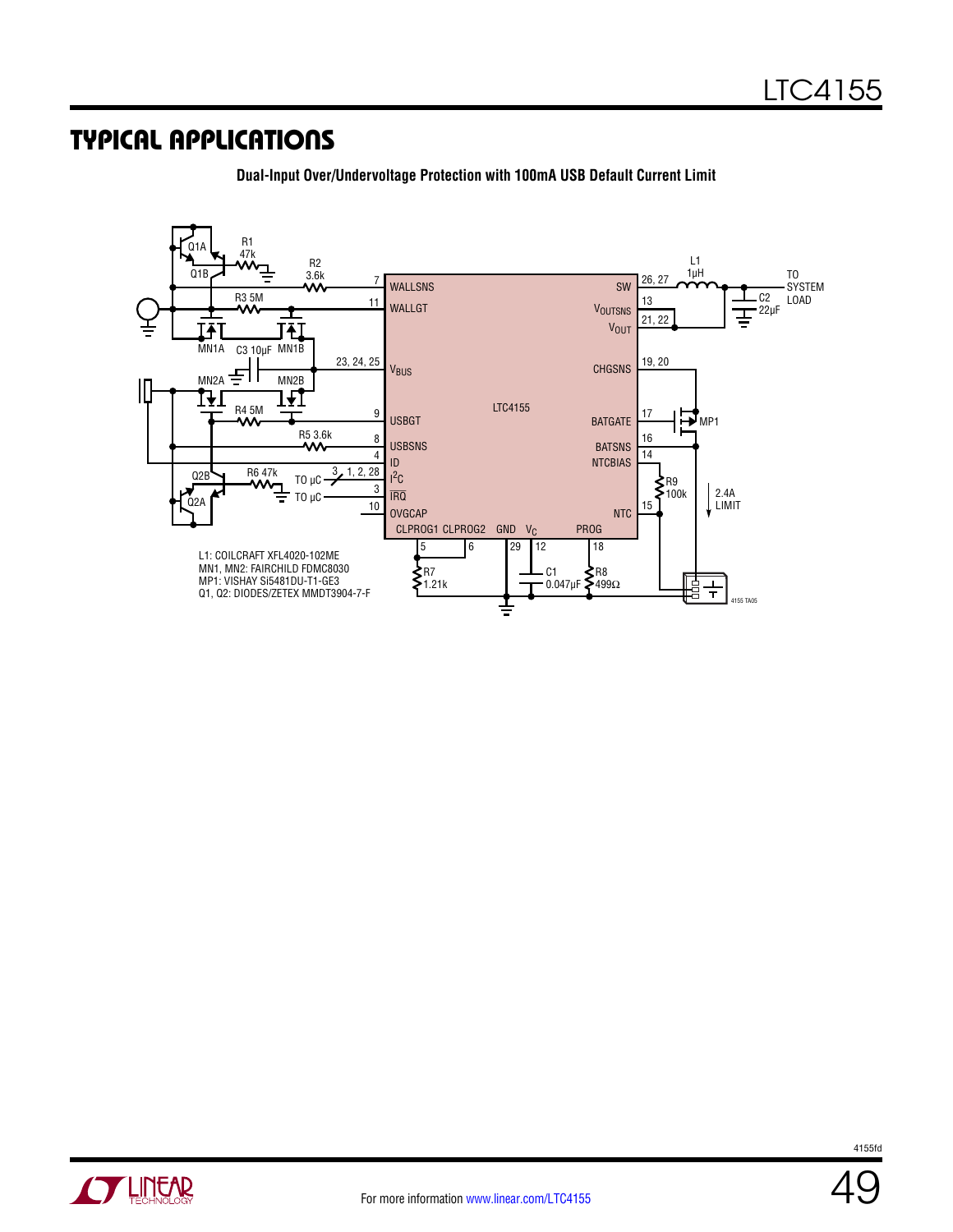### Package Description

**Please refer to <http://www.linear.com/product/LTC4155#packaging>for the most recent package drawings.**

![](_page_49_Figure_3.jpeg)

- MOLD FLASH. MOLD FLASH, IF PRESENT, SHALL NOT EXCEED 0.15mm ON ANY SIDE 5. EXPOSED PAD SHALL BE SOLDER PLATED
- 6. SHADED AREA IS ONLY A REFERENCE FOR PIN 1 LOCATION
- ON THE TOP AND BOTTOM OF PACKAGE

![](_page_49_Picture_8.jpeg)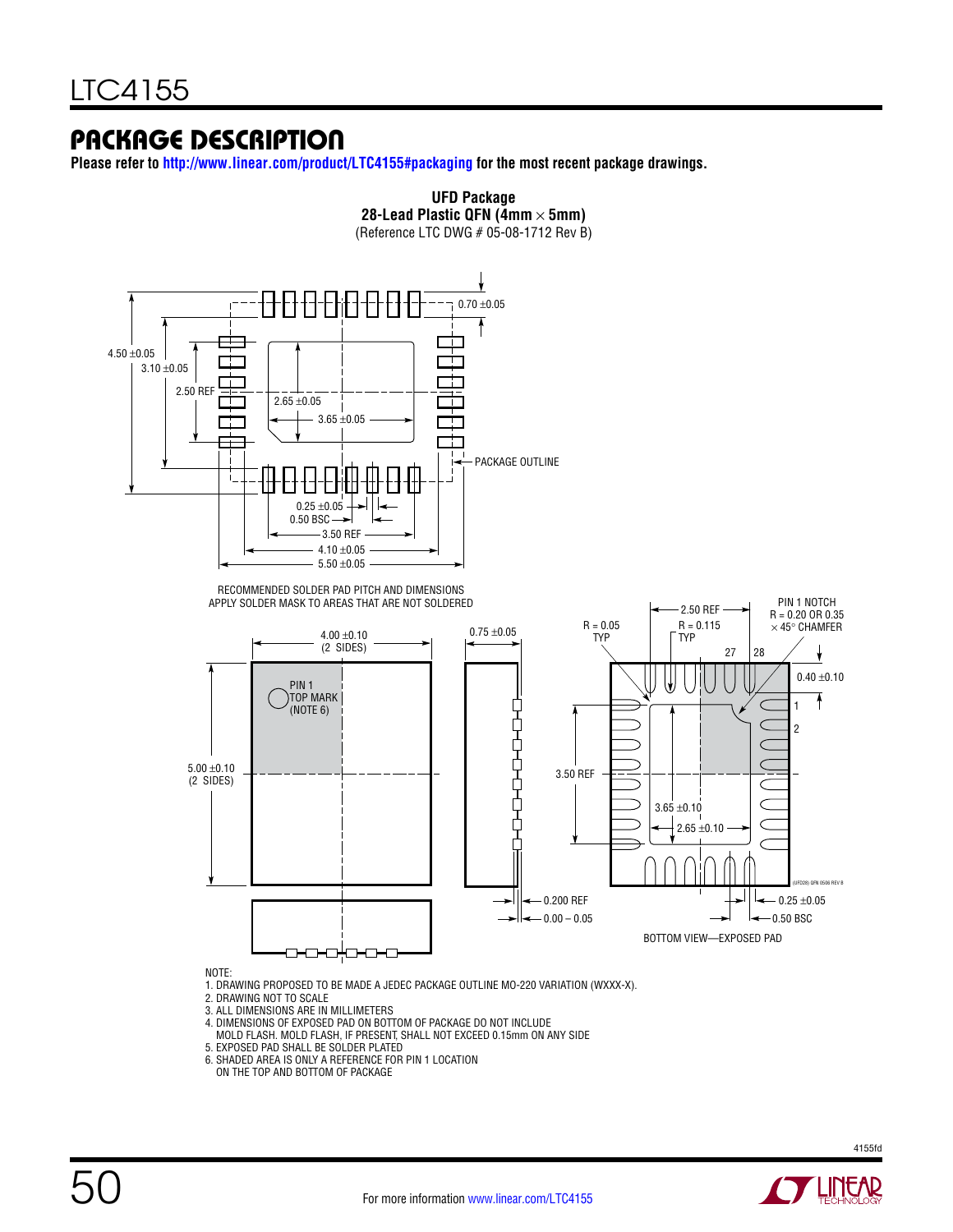# Revision History

| <b>REV</b> | <b>DATE</b> | <b>DESCRIPTION</b>                                        | <b>PAGE NUMBER</b> |
|------------|-------------|-----------------------------------------------------------|--------------------|
| A          | 2/12        | <b>Updated Typical Application circuit</b>                |                    |
|            |             | Clarified Electrical Characteristics specs and conditions | 4, 5, 6, 7         |
|            |             | Revised Typical Performance Characteristics graphs        | 9, 10, 11          |
|            |             | Clarified <sup>2</sup> C Operation table                  | 17                 |
|            |             | Changed output current limit callout                      | 20                 |
|            |             | Revised equations                                         | 22                 |
|            |             | Clarified ship-and-store mode operation                   | 24                 |
|            |             | Changed Typical Applications circuits and notes           | 48, 49, 52         |
| B          | 3/12        | Corrected resistor Equation                               | 29                 |
| C.         | 5/12        | Modified h <sub>CLPROG1</sub> typical value               | 5                  |
|            |             | Modified R <sub>CLPROG1</sub> equation                    | 29                 |
|            |             | Clarified input current limit settings note in Table 8    | 35                 |
| D          | 1/16        | Modified Regulated Battery Charge Current limits          | 4                  |
|            |             | Corrected Pin Number for WALLGT                           | 13                 |

![](_page_50_Picture_3.jpeg)